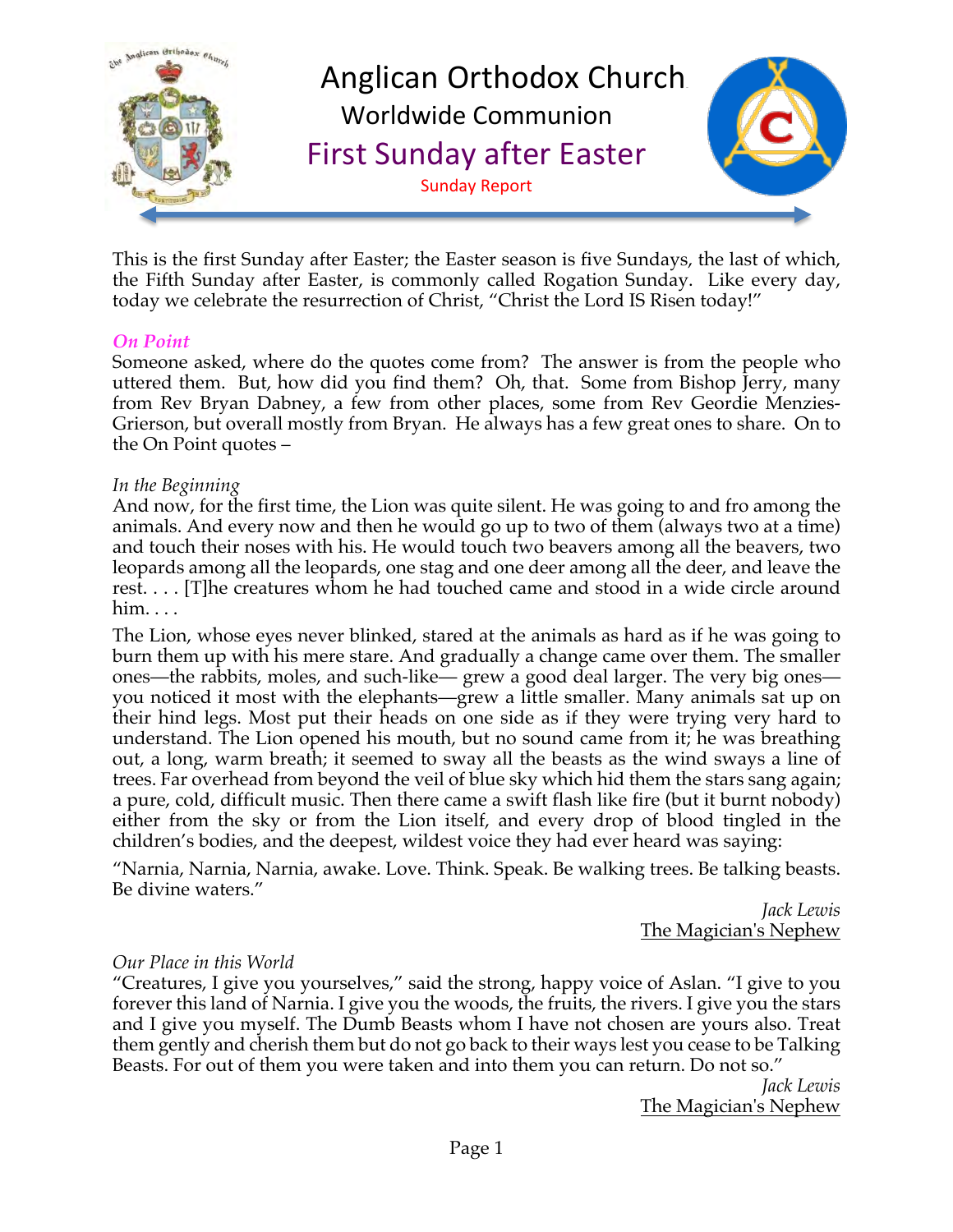### *Of the Nature of Laws in General*

Law, in its most general and comprehensive sense, signifies a rule of action; and is applied indiscriminately to all kinds of action, whether animate or inanimate, rational or irrational. Thus we say, the laws of motion, of gravitation, of optics, or mechanics, as well as the laws of nature and of nations. And it is that rule of action, which is prescribed by some superior, and which the inferior is bound to obey.

Thus, when the supreme being formed the universe, and created matter out of nothing, he impressed certain principles upon that matter, from which it can never depart, and without which it would cease to be. When he put that matter into motion, he established certain laws of motion, to which all movable bodies must conform. And, to descend from the greatest operations to the smallest, when a workman forms a clock, or other piece of mechanism, he establishes at his own pleasure certain arbitrary laws for its direction; as that the hand shall describe a given space in a given time; to which law as long as the work conforms, so long it continues in perfection, and answers the "the end of its formation."

"If we farther advance, from mere inactive matter to vegetable" "and animal life, we shall find them still governed by laws; more numerous indeed, but equally fixed and invariable. The whole progress of plants, from the seed to the root, and from thence to the seed again - the method of animal nutrition, digestion, secretion, and all other branches of vital economy - are not left to chance, or the will of the creature itself, but are performed in a wondrous involuntary manner, and guided by unerring rules laid down by the great creator."

> *William Blackstone* Commentaries on the Laws of England, Vol. 1 - *Rights of Persons*

For the commandment is a lamp; and the law a light; and reproofs of instruction are the way of life.

*Proverbs 6:23*

Put ye in the sickle, for the harvest is ripe: come, get you down; for the press is full, the fats overflow; for their wickedness is great.

*Joel 3:13*

And the LORD said unto me, Cast it [the 30 pieces of silver] unto the potter: a goodly price that I was prised at of them.

*Zechariah 11:13*

But he that received seed into the good ground is he that heareth the word, and understandeth it; which also beareth fruit, and bringeth forth, some an hundredfold, some sixty, and some thirty.

*St. Matthew 13:23*

For every one that doeth evil hateth the light, neither cometh to the light, lest his deeds should be reproved.

*St. John 3:20*

For God hath not called us unto uncleanness, but unto holiness.

*I Thessalonians 4:7*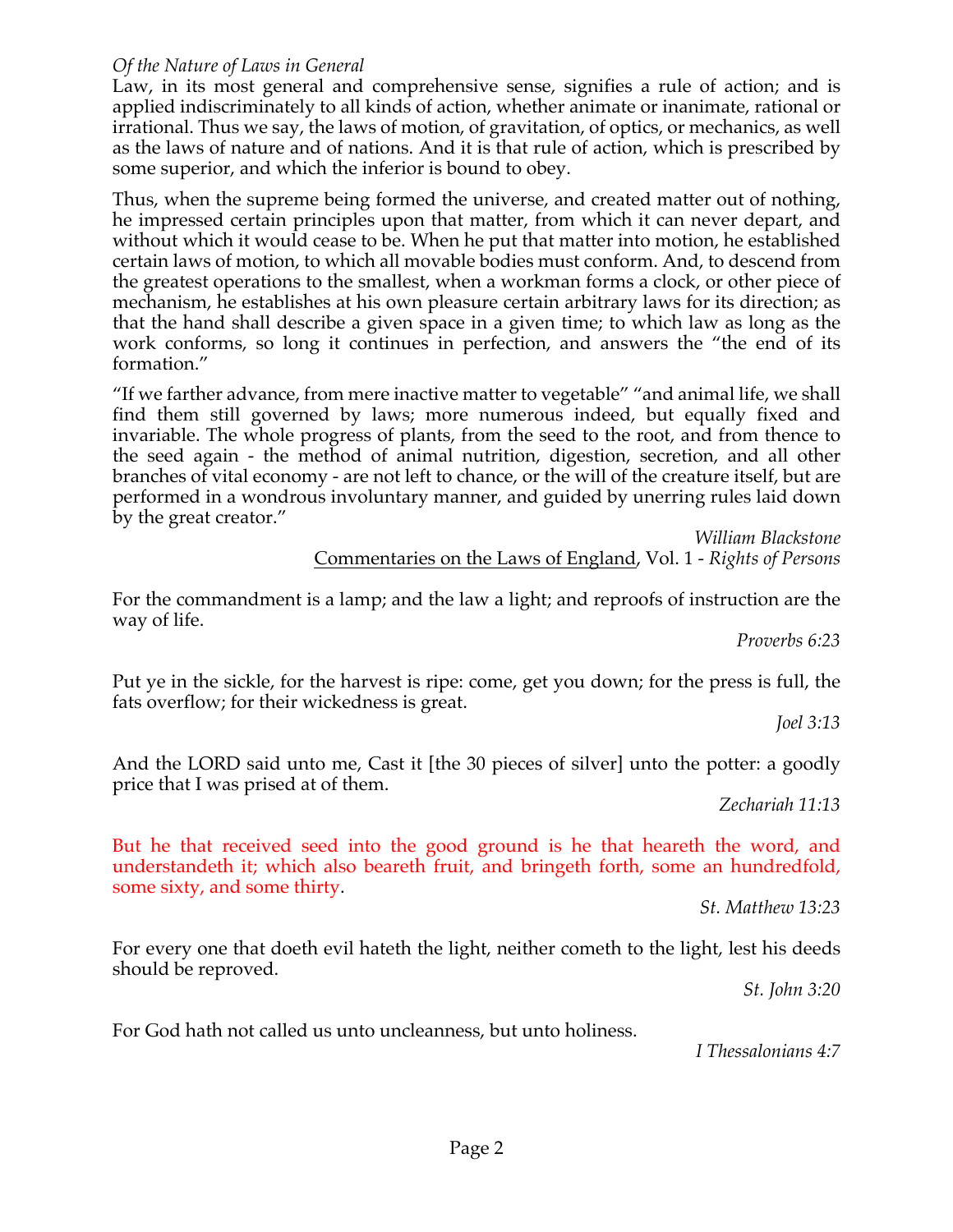A comment from the diary of General Sir Alan Brooke, Chief of the Imperial General Staff. This is his entry for 31 March 1942: 'It is all desperately depressing. Furthermore it is made worse by the lack of good military commanders. Half our Corps and Divisional Commanders are totally unfit for their appointments, and yet if I were to sack them I could find no better! They lack character, imagination, drive and power of leadership. The reason for this state of affairs is to be found in the losses we sustained in the last war of all our best officers, who should now be our senior commanders.' Great Britain was too small to support the enormous casualties of World War I without disastrous consequences. It needed a few generations to replenish its natural leaders and warriors, yet in one generation it was in another World War—a double tap. Perhaps this explains why Sadiq Khan, son of Pakistani parents and a practicing Moslem, is the mayor of London. The Englishmen who would have thrown him out of office were never born. The Englishmen who would have prevented his family from emigrating to England in the first place were never born. The Englishman who would have been mayor was never born.

*Old Remus* www.woodpilereport.com (Vol. 472, 4-4-17).

*Picture*, n. A representation in two dimensions of something wearisome in three.

*Ambrose Bierce*

19<sup>th</sup> and 20<sup>th</sup> century American author and misanthrope

### *Propers*

Each Sunday there are Propers: special prayers and readings from the Bible. There is a Collect for the Day; that is a single thought prayer, most written either before the refounding of the Church of England in the 1540s or written by Bishop Thomas Cranmer, the first Archbishop of Canterbury after the re-founding.

The Collect for the Day is to be read on Sunday and during Morning and Evening Prayer until the next Sunday. The Epistle is normally a reading from one of the various Epistles, or letters, in the New Testament. The Gospel is a reading from one of the Holy Gospels, Matthew, Mark, Luke and John. The Collect is said by the minister as a prayer, the Epistle can be read by either a designated reader (as we do in our church) or by one of the ministers and the Holy Gospel, which during the service in our church is read by an ordained minister.

The propers are the same each year, except if a Red Letter Feast, that is one with propers in the prayerbook, falls on a Sunday, then those propers are to be read instead, except in a White Season, where it is put off. Red Letter Feasts, so called because in the Altar Prayerbooks the titles are in red, are special days. Most of the Red Letter Feasts are dedicated to early saints instrumental in the development of the church, others to special events. Some days are particularly special and the Collect for that day is to be used for an octave (eight days) or an entire season, like Advent or Lent.

The Propers for today are found on Page 170-171, with the Collect first:

# The First Sunday after Easter.

*The Collect.*

**LMIGHTY** Father, who hast given thine only Son to die for our sins, and to rise again for our justification; Grant us so to put away the leaven of malice and wickedness, that we may always serve thee in pureness of living and truth; through the merits of the same thy Son Jesus Christ our Lord. *Amen.* **A**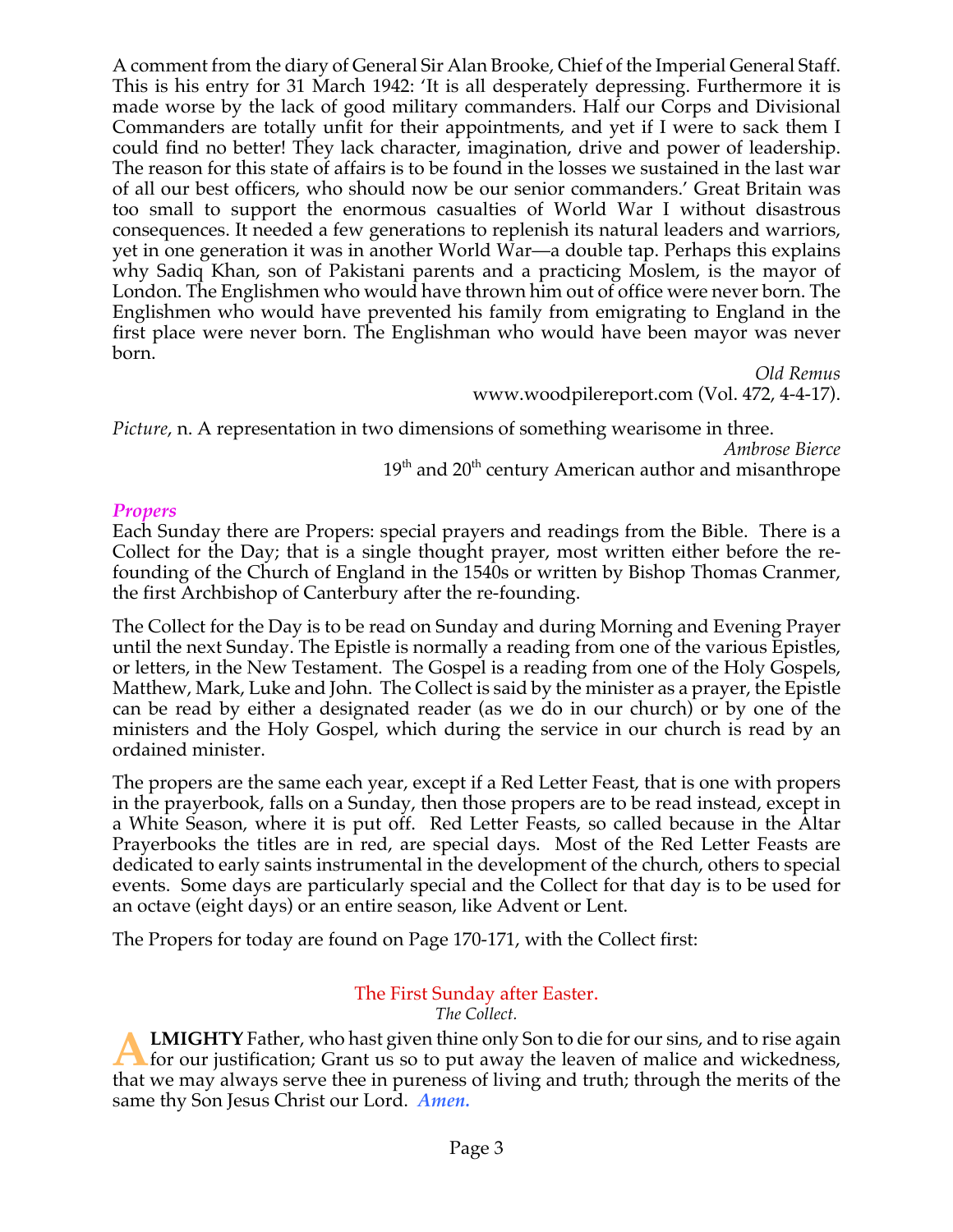Today's Epistle came from the First General Epistle of Saint John, the Fifth Chapter beginning at the Fourth Verse:

**HATSOEVER** is born of God overcometh the world: and this is the victory that overcometh the world, even our faith. Who is he that overcometh the world, but he that believeth that Jesus is the Son of God? This is he that came by water and **blood, even Jesus Christ**; not by water only, but by water and blood. And it is the Spirit blood, even Jesus Christ; not by water only, but by water and blood. And it is the Spirit that beareth witness, because the Spirit is truth. For there are three that bear record in heaven, the Father, the Word, and the Holy Ghost: and these three are one. And there are three that bear witness in earth, the Spirit, and the water, and the blood: and these three agree in one. If we receive the witness of men, the witness of God is greater: for this is the witness of God which he hath testified of his Son. He that believeth on the Son of God hath the witness in himself: he that believeth not God hath made him a liar; because he believeth not the record that God gave of his Son. And this is the record, that God hath given to us eternal life, and this life is in his Son. He that hath the Son hath life; and he that hath not the Son of God hath not life.

The Holy Gospel for this Sunday comes from the Twentieth Chapter of the Gospel of Saint John beginning at the Nineteenth verse:

**HE** same day at evening, being the first day of the week, when the doors were shut where the disciples were assembled for fear of the Jews, came Jesus and stood in the midst, and saith unto them, *Peace be unto you*. And when he had so said, he HE same day at evening, being the first day of the week, when the doors were shut where the disciples were assembled for fear of the Jews, came Jesus and stood in the midst, and saith unto them, *Peace be unto you*. And wh the Lord. Then said Jesus to them again, *Peace be unto you: as my Father hath sent me, even so send I you*. And when he had said this, he breathed on them, and saith unto them, *Receive ye the Holy Ghost: whosesoever sins ye remit, they are remitted unto them; and whosesoever sins ye retain, they are retained*.

### *Bishop Ogles' Sermon*

We are oft fortunate to get copies of Bishop Jerry's sermon notes. Today is one of those Sundays. Today's sermon starts off with the collect, and like

always, it will give you a lot to consider in your heart.

#### **Sermon Notes**

First Sunday after Easter St Andrew's Anglican Orthodox Church 23 April 2017, Anno Domini (In the Year of our Lord)

> The First Sunday after Easter. *The Collect.*

**LMIGHTY** Father, who hast given thine only Son to die for our sins, and to rise again for our justification; Grant us so to put away the leaven of malice and wickedness, that we may always serve thee in pureness of living and truth; through the merits of the same thy Son Jesus Christ our Lord. *Amen.* **A**



19 In that day shall there be an altar to the LORD in the midst of the land of Egypt, and a pillar at the border thereof to the LORD. 20 And it shall be for a sign and for a witness unto the LORD of hosts in the land of Egypt: for they shall cry unto the LORD because of the oppressors, and he *shall send them a saviour, and a great one, and he shall deliver them*. (Isaiah 19:19-20)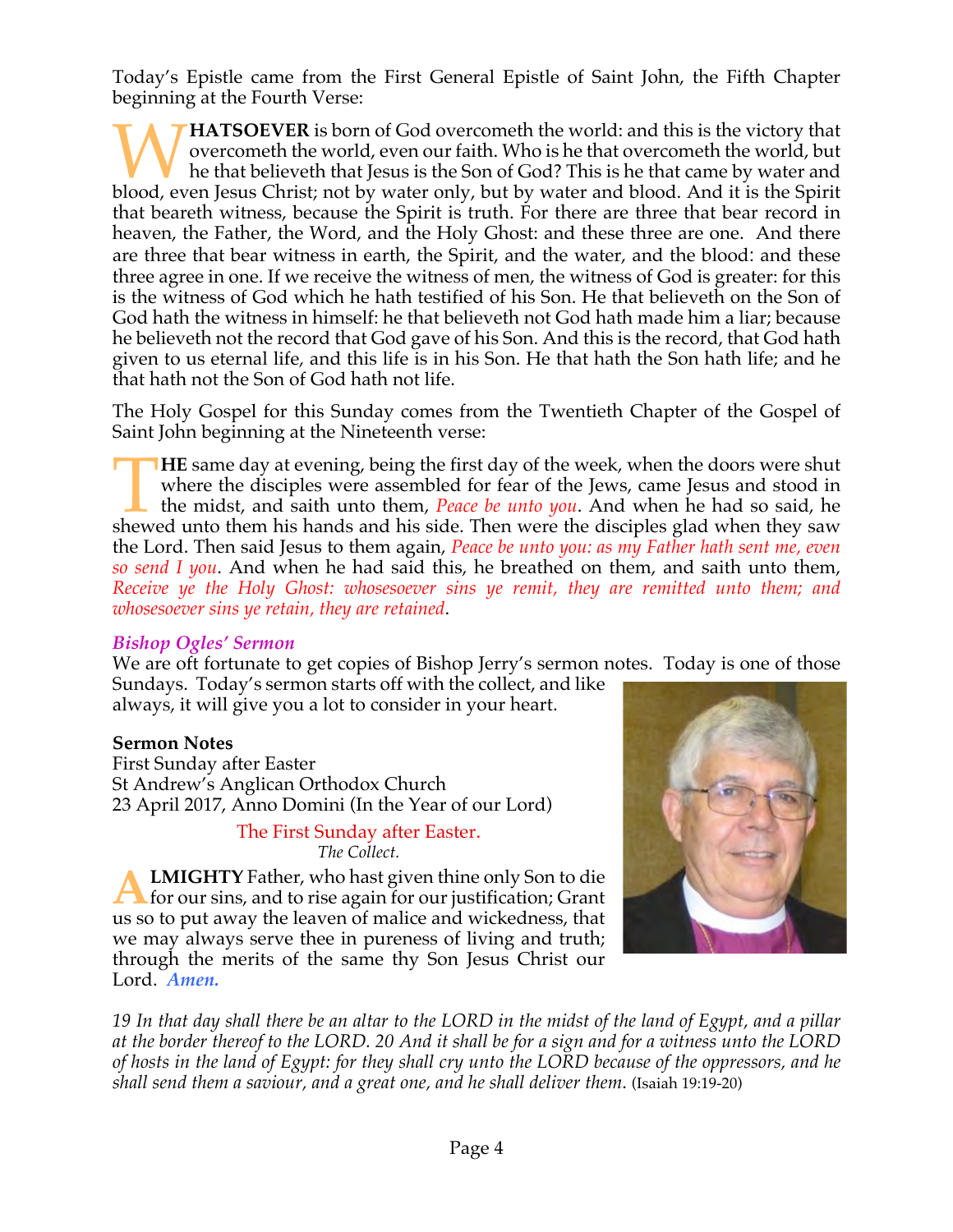When the Great Pyramid at Giza was under construction, huge and weighty stones were cut to fit each level perfectly. The stones were brought to the site by being rolled on other stones that were cut out in the shape of logs. Each stone was of a uniform shape and size. But there was one stone that the builders wondered about. It was shaped strangely and unlike the others. The stone-cutters must have made a mistake, or drank too much wine when cutting this stone. It had been deposited at the very base of the pyramid and the laborers had to work AROUND this stone. It kept getting in the way.

When the Great Pyramid was complete, a stone was needed as the capstone. It was only then that the builders discovered the purpose of the stone that kept getting in the way, but too late to get it to the top of the pyramid as all had been completed except the capstone. Jesus Christ is like that Capstone which the builders rejected.

The Great Pyramid at Giza is precisely on the border of Upper and Lower Egypt. If you construct a circle using the fertile Crescent where the Nile empties into the Mediterranean, the center point for the radius will also be the Great Pyramid. It is a sign for us in the latter days –

On the reverse side of the one dollar bill can be found the Great Seal of the United States. On the left side is the backside of the Seal which displays the Great Pyramid without its capstone as it appears today, but above is the missing Capstone which the builders initially rejected.

### **Temple Stones**

And the king commanded, and they brought great stones, costly stones, and hewed stones, to lay the foundation of the house. . . . And the house, when it was in building, was built of stone made ready before it was brought thither: so that there was neither hammer nor axe nor any tool of iron heard in the house, while it was in building. (1 Kings 5:17; 6:7)

The building of Solomon's temple was one of the most remarkable construction operations in history. Much of the temple's legendary beauty was attributed to the great stones--beautiful and costly stones, quarried from beds of white limestone--which were used in its construction.

Probably the most remarkable feature of its building was the fact that each stone was carefully cut and dimensioned while still in the quarry, so that the temple itself could be erected in silence, with each stone fitting perfectly in place as it came to the temple site. The temple, as the structure where God would meet with His people, was considered too sacred to permit the noise of construction during its erection.

Please read with me from Luke 20:17-19:

<sup>17</sup> And he beheld them, and said, What is this then that is written, The stone which the builders rejected, the same is become the head of the corner? <sup>18</sup> Whosoever shall fall upon that stone shall be broken; but on whomsoever it shall fall, it will grind him to powder.<sup>19</sup> And the chief priests and the scribes the same hour sought to lay hands on him; and they feared the people: for they perceived *that he had spoken this parable against them.*

|*Ye| are built upon the foundation of the apostles and prophets, Jesus Christ himself being the chief corner stone; In whom all the building fitly framed together groweth unto an holy temple in the Lord: In whom ye also are builded together for an habitation of God through the Spirit*" (Ephesians 2:20-22).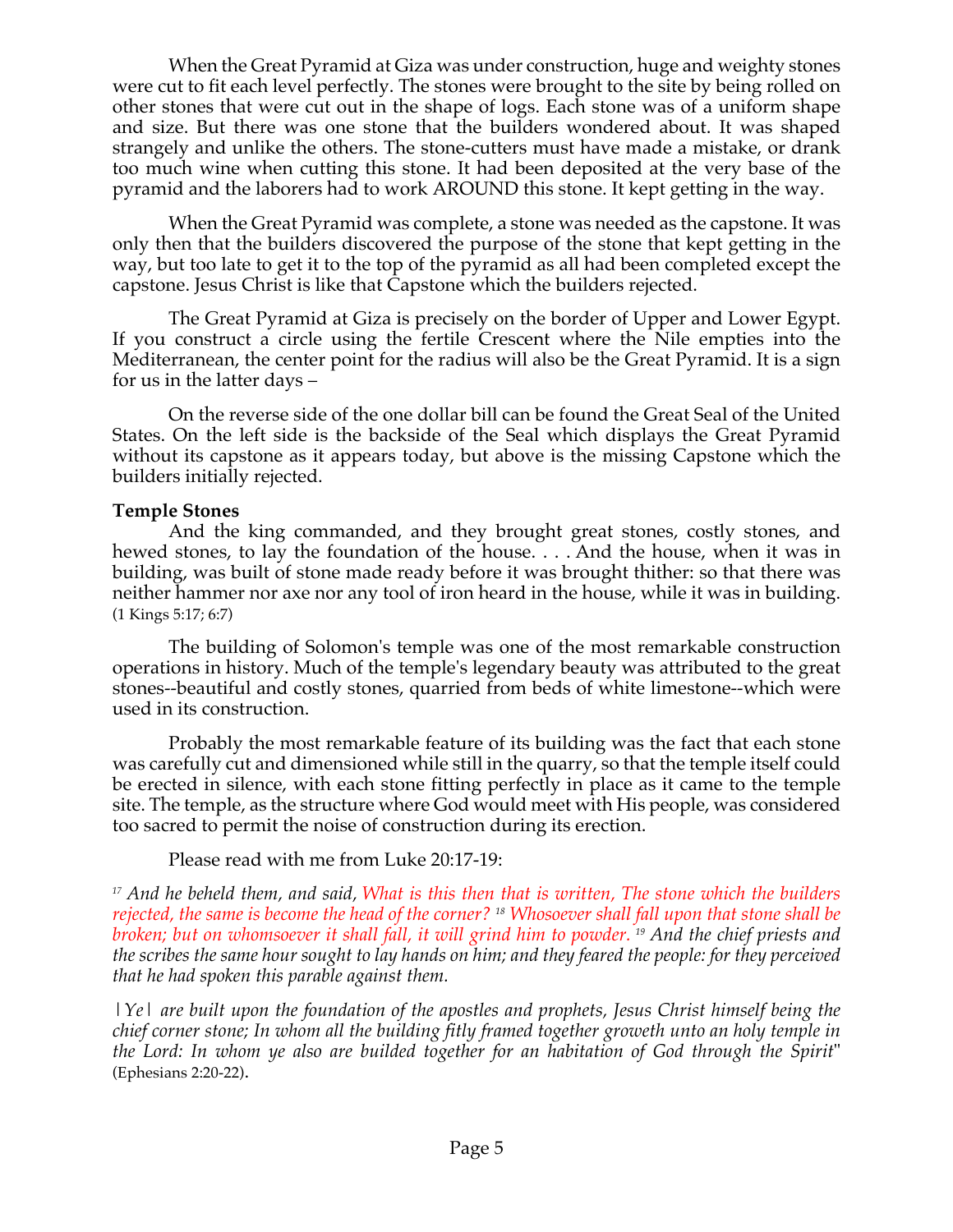Each believer is like one of the beautiful temple stones, so costly that the price was the shed blood of Christ Himself. Taken out of the great pit of sin by the Holy Spirit, each person, one by one, is being placed quietly in the great spiritual temple. "*Ye also, as lively* |i.e., living| *stones, are built up a spiritual house, an holy priesthood, to offer up spiritual sacrifices, acceptable to God by Jesus Christ*" (1 Peter 2:5).

Look first at this passage on the morning of the Empty Tomb in the Garden:

### John 20:

*<sup>6</sup> Then cometh Simon Peter following him, and went into the sepulchre, and seeth the linen clothes lie, <sup>7</sup> And the napkin, that was about his head, not lying with the linen clothes, but wrapped* together in a place by itself. <sup>8</sup> Then went in also that other disciple, which came first to the sepulchre, and he saw, and believed. <sup>9</sup> For as yet they knew not the scripture, that he must rise *again from the dead. <sup>10</sup> Then the disciples went away again unto their own home.*

John 20:7 Observe, too, the further witness of the folded grave-clothes. John from outside had not seen the napkin, lying carefully rolled up apart from the other cloths. It was probably laid in a part of the tomb invisible from without.

But the careful disposal of these came to him, when he saw them, with a great flash of illumination. There had been no hurried removal. Here had been no hostile hands, or there would not have been this deliberation; nor friendly hands, or there would not have been such dishonour to the sacred dead as to carry away the body nude. What did it mean?

Could He Himself have done for Himself what He had bade them do for Lazarus? Could He have laid aside the garments of the grave as needing them no more? 'They have taken away' — what if it were not 'they' but He?

No trace of hurry or struggle was there. He did 'not go out with haste, nor go by flight,' but calmly, deliberately, in the majesty of His lordship over death, He rose from His slumber and left order in the land of confusion.

Observe, too, the birth of the Apostle's faith. John connects it with the sight of the folded garments. 'Believed' here must mean more than recognition of the fact that the grave was empty. The next clause seems to imply that it means belief in the resurrection.

Christ appears to two disciples on the way to Emmaus*.* Luke 24 –

*<sup>13</sup> And, behold, two of them went that same day to a village called Emmaus, which was from Jerusalem about threescore furlongs. <sup>14</sup> And they talked together of all these things which had happened. <sup>15</sup> And it came to pass, that, while they communed together and reasoned, Jesus himself drew near, and went with them. <sup>16</sup> But their eyes were holden that they should not know him. <sup>17</sup> And he said unto them, What manner of communications are these that ye have one to* another, as ye walk, and are sad? <sup>18</sup> And the one of them, whose name was Cleopas, answering said *unto him, Art thou only a stranger in Jerusalem, and hast not known the things which are come to pass there in these days? <sup>19</sup> And he said unto them, What things? And they said unto him, Concerning Jesus of Nazareth, which was a prophet mighty in deed and word before God and all* the people:  $20$  And how the chief priests and our rulers delivered him to be condemned to death, and *have crucified him. <sup>21</sup> But we trusted that it had been he which should have redeemed Israel: and* beside all this, to day is the third day since these things were done.  $22$  Yea, and certain women also *of our company made us astonished, which were early at the sepulchre; <sup>23</sup> And when they found* not his body, they came, saying, that they had also seen a vision of angels, which said that he was alive. <sup>24</sup> And certain of them which were with us went to the sepulchre, and found it even so as the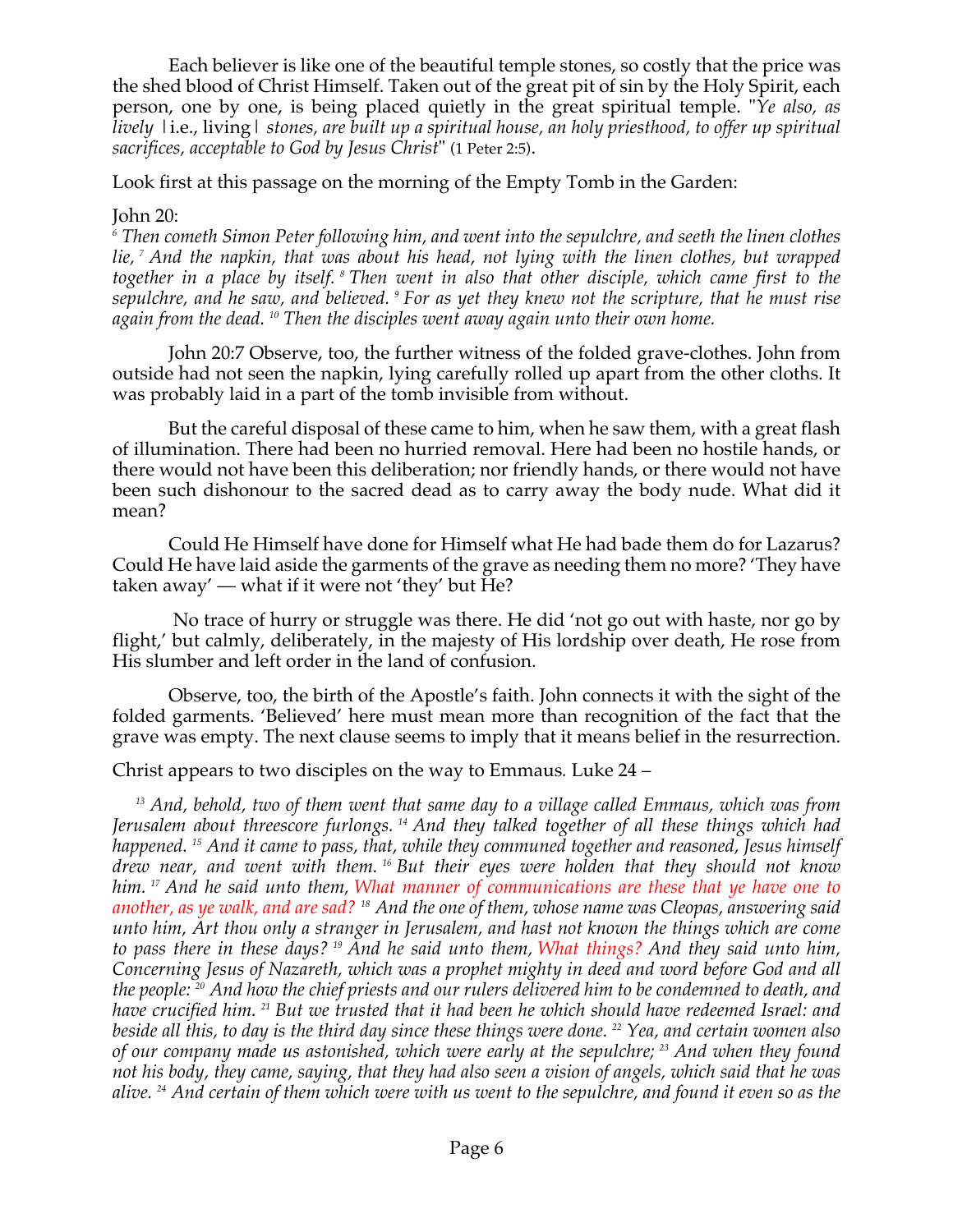women had said: but him they saw not.  $25$  Then he said unto them, O fools, and slow of heart to believe all that the prophets have spoken: <sup>26</sup> Ought not Christ to have suffered these things, and to *enter into his glory? <sup>27</sup> And beginning at Moses and all the prophets, he expounded unto them in all the scriptures the things concerning himself. <sup>28</sup> And they drew nigh unto the village, whither they went: and he made as though he would have gone further. <sup>29</sup> But they constrained him, saying,* Abide with us: for it is toward evening, and the day is far spent. And he went in to tarry with them. 30 And it came to pass, as he sat at meat with them, he took bread, and blessed it, and brake, and gave to them. 31 And their eyes were opened, and they knew him; and he vanished out of their *sight*.

In our Communion, we eat the Common Bread together and our eyes are given a glimpse of the glorious fellowship we enjoy in Christ.

We also drink from that same cup of sacrifice and hardship.

In conclusion, let us look at the words of Christ in counseling us to be strong and upright in our faith:

Luke 9: $^{23}$  And he said to them all, If any man will come after me, let him deny himself, and take up his cross daily, and follow me. <sup>24</sup> For whosoever will save his life shall lose it: but whosoever will lose his life for my sake, the same shall save it. <sup>25</sup> For what is a man advantaged, if he gain the whole world, and lose himself, or be cast away? <sup>26</sup> For whosoever shall be ashamed of me and of my words, of him shall the Son of man be ashamed, when he shall come in his own glory, and in his *Father's, and of the holy angels*

Are you ashamed of being a Christian? Do your friends all think you are 'cool.?'

Are you willing to make small compromise to please friends?

Examine your souls and repent!

## *Sermon - Rev Hap Arnold*

*Church of the Faithful Centurion - Descanso, California*

Today's sermon ties together the propers, that is to say the prayer and Scriptural readings for this week.



Consider these words from the Collect:

… given thine only Son to die for our sins, and to rise again for our justification; Grant us so to put away the leaven of malice and wickedness, that we may always serve thee in pureness of living and truth…

In the Collect, we acknowledge by the sacrifice made on Good Friday by the One and Only Perfect Man, a single sacrifice, made one time, for all mankind, for all time by our Lord and Savior Jesus, the Christ of God, we have eternal life. Malice and wickedness are pervasive; like leavening, that is yeast, mixed into bread dough, they permeate our being, worming their way into the most

remote corners of our souls, hearts and minds. Tiny, wanting only to be fed so they can grow and distort our being. We need God's Help, in the form of the Holy Ghost, to root out all malice and wickedness so we might serve Him with pure souls, hearts and minds. Without that help, we are destined to fail. On the other hand, with God's help all things are possible.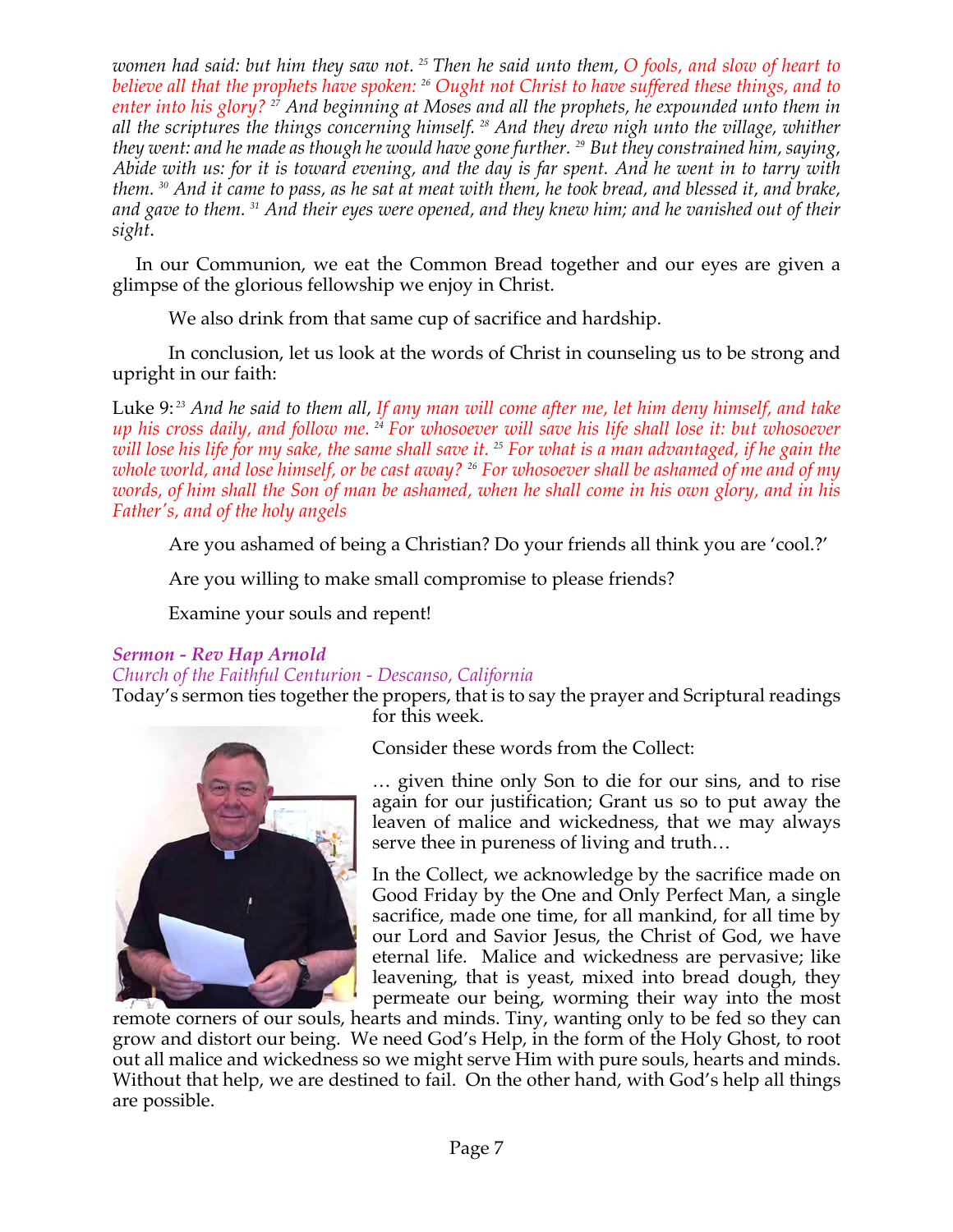In his general Epistle, Saint John continues that thought that without God's help, that is being re-born in Him, as Saint Paul says, becoming or putting on the New Man, we are destined to failure. Saint John makes it clear the entity we refer to as God is a Triune Being, that is Three in One; Father, Son and Holy Ghost. What he does not make clear is the relationship between the Three. But, that is not surprising, no place else is it really clear either. God is comprised of three separate entities who are of one substance and form a single entity, each has its function. Jesus Christ is our key to life and the Holy Ghost is our key to understanding and accepting Jesus Christ. Christ, who was there at the beginning, will be there at our end; the Holy Ghost who breathed life into this world is our key to finding Christ in our hearts. God has made it so.

The Holy Ghost is not often talked about in the church, yet He is the key to understanding. God sent us the Holy Ghost that we might have:

- Comfort
- Understanding
- Patience
- Insight
- Perseverance
- Courage
- Understanding
- Sympathy

He is our key to finding Jesus in our souls, hearts and minds. Without His Guidance, Scripture seems a poorly written fairy tale, with His Guidance we find Truth, the Truth that is our Lord and Savior.

When John relates the story of Jesus coming in to the Upper Room, note three things:

- He came into a closed room in bodily form;
- Then gave them His Peace;
- He breathed the Holy Ghost upon them.

The entry into the closed room is of interest. When we leave the Shadowlands, we will gain an optimized body with shape and form, but as Jesus demonstrated things are different in the Real World. Different can be better or worse. In this case, He demonstrates the better. We will no longer be halt, blind and maimed, we will live as God has meant for us. Quite a nice feeling.

Jesus gave them His Peace. Not peace like the hippies, or "sex, drugs and rock and roll." This is a totally different concept. Jesus brings us, like those disciples, the peace of mind and soul which comes with giving all our worry, sadness and terror to Him. He leaves in His wake not confusion, but order and wellbeing. With Him in our hearts we cannot fail at anything that needs be done. His Peace. This is a thing not lightly thought of. It is certainly not the hand shaking service interrupting greeting of some churches. They say 'peace' when they mean 'hi.' This Peace is what we are looking for and have been looking for since we came into this world, for it is our passport out.

That brings us to the Holy Ghost. He is the breath of life, not just physical, whereas to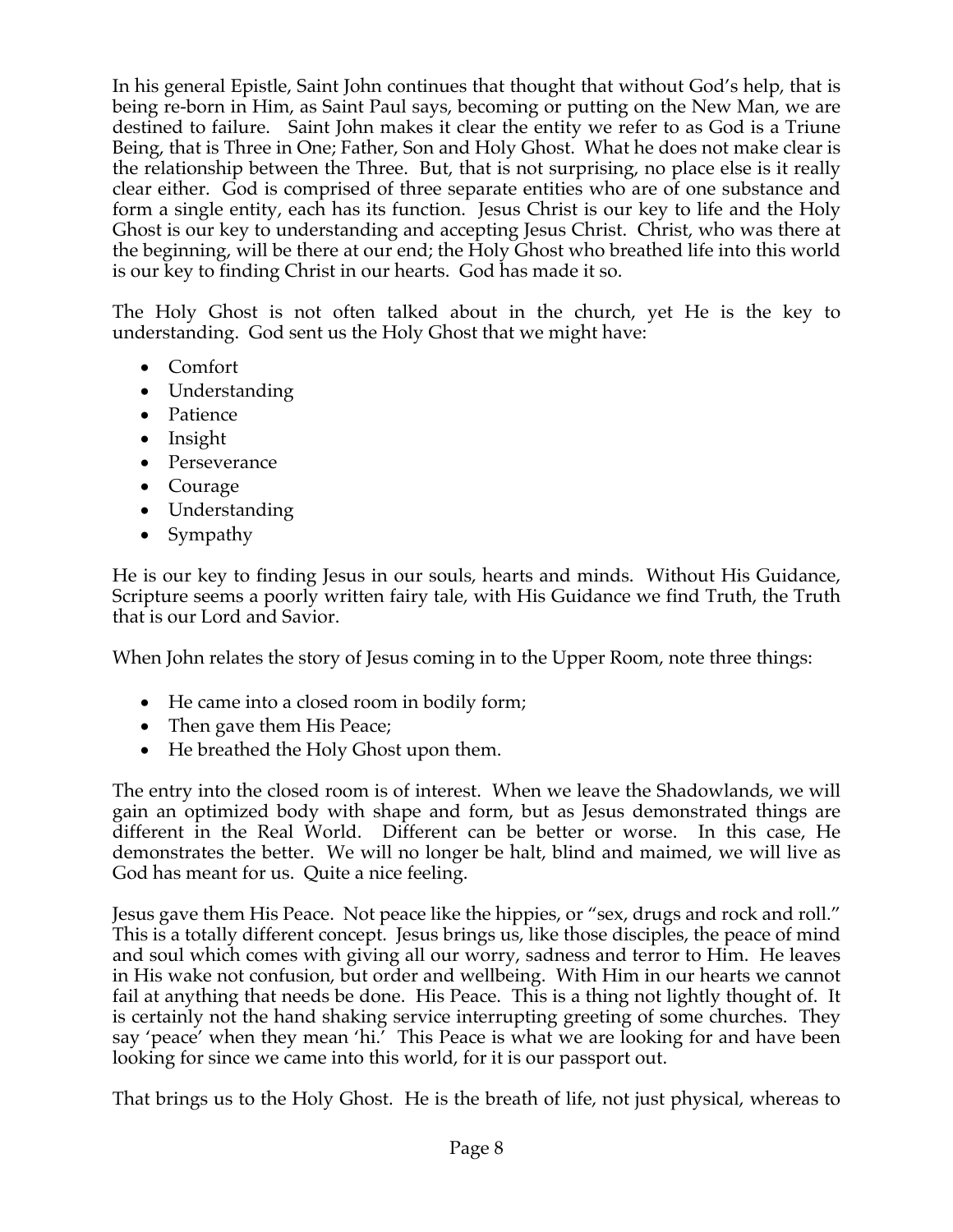die is to "give up the Ghost", which really means to have our soul leave our body for heaven. He is our spiritual life, for without Him in our souls, hearts and minds we cannot see the narrow road to the summit. Without Him we see only the broad even way which gently curves downward and gets smoother and smoother as it nears the Pit. The Holy Ghost is the key to knowing our Lord!

Without the Holy Ghost, we are lost. With Him we find and join Jesus and are found. Then we can act accordingly and enjoy our time here on earth to the extent it is to be enjoyed.

For there is much joy and satisfaction to be found in proper action.

When the time comes, how will you ACT?

It is by our actions we are known.

# **Be of God - Live of God - Act of God**

# *Roy Morales-Kuhn, Bishop and Pastor - St. Paul's Anglican Church - Anglican Orthodox Church*

Bishop Roy is pastor of the biggest AOC parish West of the Mississippi and is in charge of the Diocese of the Epiphany as well as

Central and South America.

# **First Sunday after Easter**

*The Life Certificate* 3 April 2016 1 John 5:4-12 • John 20:19-23 The First Sunday after Easter. *The Collect.*

**LMIGHTY** Father, who hast given thine only Son to die for our sins, and to rise again for our justification; Grant us so to put away the leaven of malice and wickedness, **A**



that we may always serve thee in pureness of living and truth; through the merits of the same thy Son Jesus Christ our Lord. *Amen.*

First General Epistle of Saint John, the Fifth Chapter beginning at the Fourth Verse:

**HATSOEVER** is born of God overcometh the world: and this is the victory that overcometh the world, even our faith. Who is he that overcometh the world, but he that believeth that Jesus is the Son of God? This is he that came by water and **blood, even Jesus Christ**; not by water only, but by water and blood. And it is the Spirit blood, even Jesus Christ; not by water only, but by water and blood. And it is the Spirit that beareth witness, because the Spirit is truth. For there are three that bear record in heaven, the Father, the Word, and the Holy Ghost: and these three are one. And there are three that bear witness in earth, the Spirit, and the water, and the blood: and these three agree in one. If we receive the witness of men, the witness of God is greater: for this is the witness of God which he hath testified of his Son. He that believeth on the Son of God hath the witness in himself: he that believeth not God hath made him a liar; because he believeth not the record that God gave of his Son. And this is the record, that God hath given to us eternal life, and this life is in his Son. He that hath the Son hath life; and he that hath not the Son of God hath not life.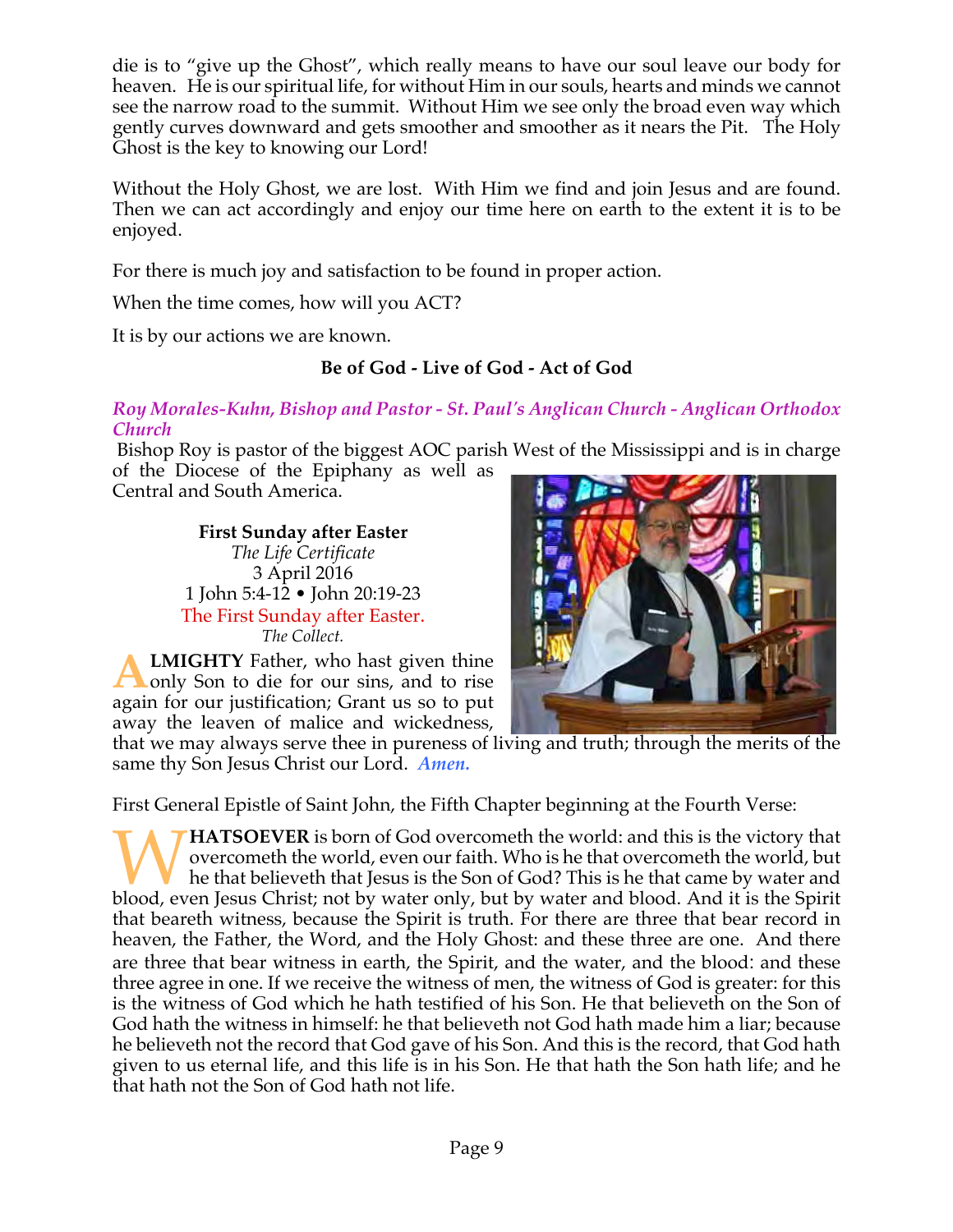Today I'd like to reflect on the epistle reading set aside for today. To me this passage reflects several different concepts and ideas. The most important being the certification of the life of Christ. If you are getting ready to settle the affairs of a loved one or someone who has just died, there must be a certification of death. The death certificate indicates that person is no longer amongst the living and now being declared dead can have all affairs settled. This includes disposing of property, monies, debts, etc., and in the most immediate sense, what to do with the deceased. Now that being a reminder of what we generally do at the time of death. Now let us look at this passage of First John. We see instead of a death certificate, a life certificate. We see that through the witness of the Spirit and the baptism (water) and the blood (Crucifixion) we also can obtain life. Through the death and resurrection of Christ we too can be heirs to the kingdom. These three witness are in agreement.

"We accept man's testimony, but God's testimony is greater because it is the testimony of God, which he has given about his Son. Anyone who believes in the Son of God has this testimony in his heart. [this is life changing, this is the witness that shows a person turning from their wicked ways and repenting of their sins and starting the life long journey to God's heaven] Anyone who does not believe God has made him out to be a liar, because he has not believed the testimony God has given about his Son." [because one does not believe that have committed the 'unpardonable' sin, that being the rejection of the work of the Holy Spirit and the means of salvation offered by God through his Son Jesus]

We end this meditation of the Word by the last two verses of our reading.

<sup>11</sup> And this is the record, that God hath given to us eternal life, and this life is in his Son. <sup>12</sup> He that hath the Son hath life; and he that hath not the Son of God hath not life.

By this simple declaration we see that God has given us a 'life certificate', we have that reality of living forever with Christ in heaven or we can be forever separated from Christ by not accepting his gift by believing. Do we have to make choices now? All you have to do is refer to the parable of the rich man and Lazarus. So to answer the question: YES, you must make your choice now. Unlike Hollywood or Eastern mystic religions, you do not have a second or third or fourth chance to get it right. "...And as it is appointed unto men to die once, and after this the judgment;" Hebrews 9:27. We have only here to make our choices, because after death we only have destinations. We must make our mind up now, this can not wait, one can not put off what must be done today. When you feel the pull of God's love as express by the gift of his Son, Jesus, you must make a stand, you must accept that gift, tomorrow may be too late.

Let us pray:

**RANT**, we beseech thee, Almighty God, that the words which we have heard this GRANT, we beseech thee, Almighty God, that the words which we have heard this day with our outward ears may, through thy grace, be so grafted inwardly in our hearts, that they may bring forth in us the fruit of good living; to the honor and praise of thy Name, through Jesus Christ our Lord. *Amen.*

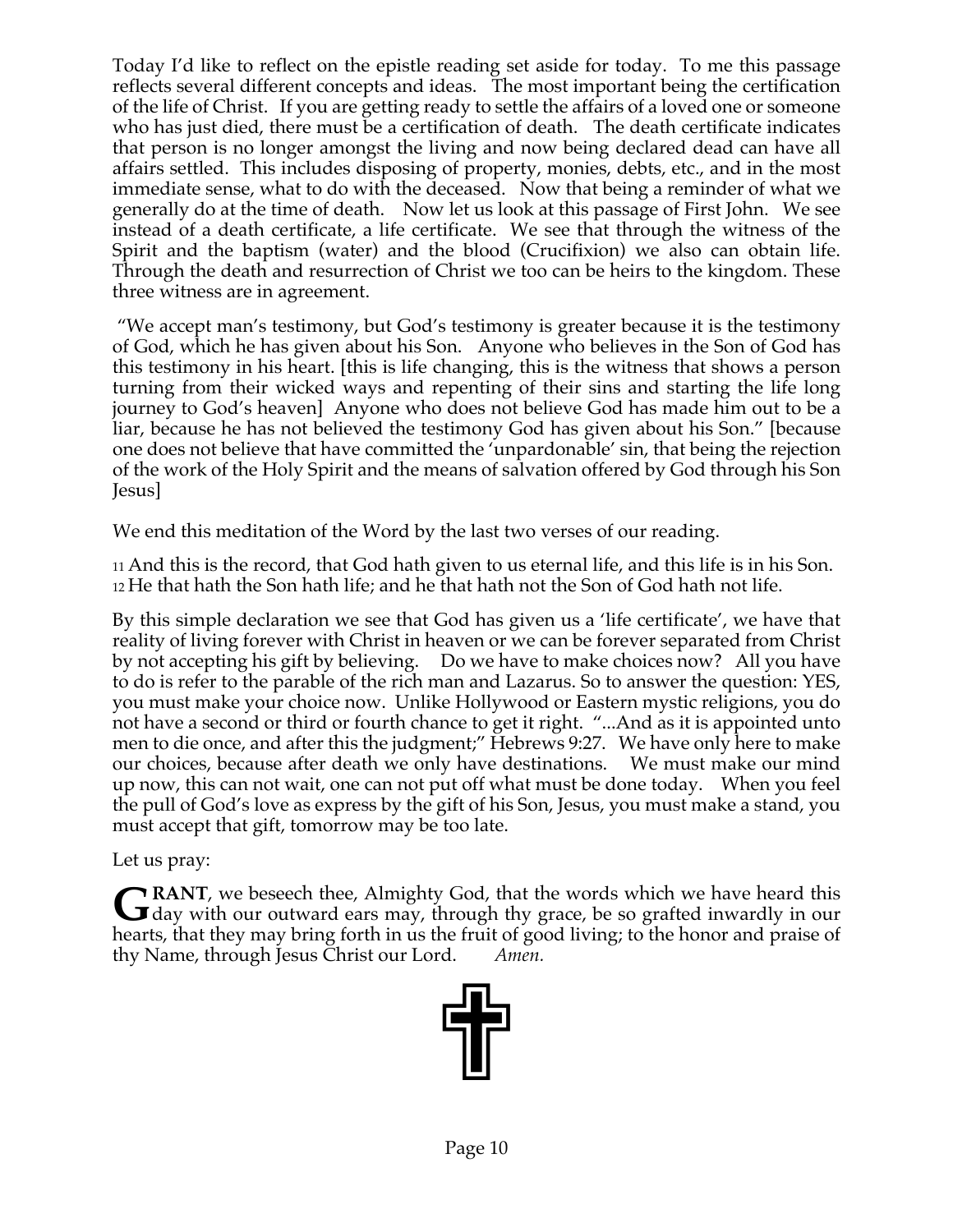### *Rev Bryan Dabney of Saint John's Sunday Sermon*

We are fortunate to have Bryan's Sunday Sermon. If you want people to come to The Truth, you have to speak the truth, espouse the truth and live

the truth. This is really a good piece and I commend it to your careful reading.

### **First Sunday after Easter**

Today's Epistle was excerpted in part from the fifth chapter of I St. John verses 4-12. Now compare the excerpted text with that found in your bibles. Did you notice any differences in the two readings? What we have before us is a mystery which has been around for quite some time. It is referred to in academic circles as "The Johannine Comma" because it begins with a comma



toward the end of Verse 6 and picks up just after the first comma in Verse 8. The missing words are found in the *Authorized Version*, but they have been omitted in all the newer versions save the *New King James* because, as the argument goes, they are not found in the earliest manuscripts.

Modern bible scholarship claims the words of "the Comma" were perhaps added by an overzealous monk and should not have been included in the body of the epistle as coming from Holy Spirit. While it is easy to hold if modernist scholars and seminarians are against the inclusion of "the Comma" then it is likely a valid portion of Scripture; we should nevertheless be cautious in our handling of God's word written. With that in mind, let us consider the reasons for its inclusion.

In the mid-19<sup>th</sup> century, John William Burgon an Anglican professor of divinity and seminary dean supported the inclusion of "the Comma" based upon five important points which I will paraphrase, to wit:

- 1. Evidence of its use in antiquity, in particular as Dr. Floyd N. Jones once wrote concerning the Council of Carthage (484 AD) that Bishop Eugenius "drew up the Confession of the orthodox in which the contested  $7<sup>th</sup>$  verse [of I St. John 5] is expressly quoted. That the entire African Church assembled in council should have concurred in quoting a verse which was not contained in the original text is altogether inconceivable. Such loudly proclaims that the  $7<sup>th</sup>$  verse was part of its text from the beginning."
- 2. Testimony of some twenty or more witnesses from the  $3<sup>rd</sup>$  through the  $5<sup>th</sup>$  centuries such as Tertullian (200 AD), Cyprian (250 AD), Athanasius (350 AD), Augustine (circa 410 AD), as well as Jerome (401 AD).

Hear now the words of St. Jerome himself from his "Prologue to the Canonical Epistles":

"The order of the seven Epistles which are called canonical is not the same among the Greeks who follow the correct faith and the one found in the Latin codices, where Peter, being the first among the apostles, also has his two epistles first. But just as we have corrected the evangelists into their proper order, so with God's help have we done with these. The first is one of James, then two of Peter, three of John and one of Jude. Just as these are properly understood and so translated faithfully by interpreters into Latin without leaving ambiguity for the readers nor [allowing] the variety of genres to conflict, especially in that text where we read the unity of the trinity is placed in the first letter of John, where much error has occurred at the hands of unfaithful translators contrary to the truth of faith, who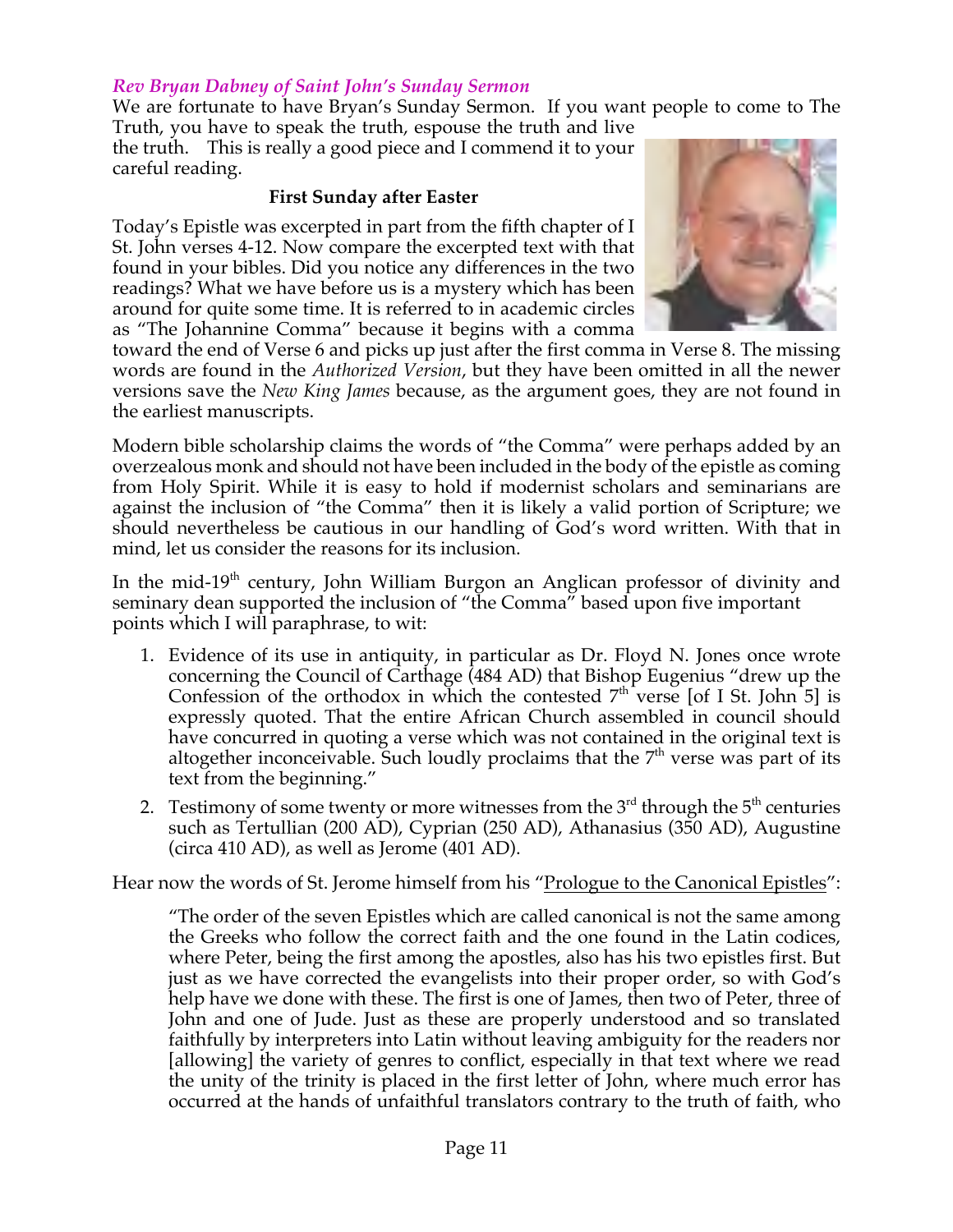have kept just the three words water, blood and spirit in this edition omitting mention of Father, Word and Spirit in which especially the catholic faith is strengthened and the unity of substance of Father, Son and Holy Spirit is attested. In the other epistles to what extent our edition varies from others I leave to the prudence of the reader. But you, virgin of Christ, Eustochium, when you ask me urgently about the truth of scripture you expose my old age to being gnawed at by the teeth of envious ones who accuse me of being a falsifier and corruptor of the scriptures. But in such work I neither fear the envy of my critics nor deny the truth of scripture to those who seek it."

In a later revision of the Vulgate known as the *Codex Fuldensis* (circa 546 AD) which does not contain "the Comma"— the revisors failed to edit or remove Jerome's prologue. So, it seems ironic in a text which "the Comma" was omitted one would find it prefaced by a prologue where the author referred to such an omission as a textual corruption. As one commentator noted, "This lends weight to the view that [*Codex Fuldensis*], far from being an accurate, 'oldest is best' manuscript, in fact represents a corrupted textual line from which the Comma was removed."

- 3. Uniformity of its presentation transcends a singular locality, as it was spoken of by writers in North Africa, Asia Minor, Southwest Asia, and in Europe and at differing times. Given the list of church commentators and authors who wrote across the early centuries and on different continents serves also as an affirming witness to its authenticity.
- 4. Disputed words fit within the context of I St. John 5 which deals with the concept of the Trinity of God. We hear more on this in our examination of our epistle lesson.
- 5. It involves the particulars of the Greek language— grammar, syntax and the like as the wording of I St. John 5:4-12 begs for its inclusion, for as one commentator explained, "If I John 5:6-8 is removed from the Greek text, the two resulting loose ends will not join together grammatically. The noun endings in Greek (as in many other languages) have 'gender'. Neuter nouns normally require neuter articles (the word 'the' as in 'the blood' is the article). But the article in verse 8 of the shortened reading as found in the Greek that is the foundation of the new versions (verse 7of the King James Greek text) is masculine. Thus the new translations read 'the Spirit (neuter), the water (neuter), and the blood (neuter): and these three (masculine!! -from the Greek article hoi) are in one.' Consequently three neuter subjects are being treated as masculine... If the 'Comma' is rejected it is impossible to adequately explain this irregularity. In addition, without the 'Comma' verse 7 has a masculine antecedent; three neuter subjects (nouns in vs.8) do not take a masculine antecedent. Viewing the entire passage, it becomes apparent how this rule of grammar is violated when the words are omitted."

So, the bottom line is you have writers from 200 AD to the end of Antiquity using the wording of I St. John 5:7, but modernist bible critics claim it is not an authentic, inspired text based upon the preponderance of the manuscripts which are the "oldest and best." As has been pointed out, there are some pretty significant witnesses that quoted from "the Comma" in antiquity. Its absence can be attributed to the rise of Arianism which came to dominate the eastern church for over a century after Constantine I, and his son Constantius. It should therefore come as no surprise that the church officials they appointed, and who oversaw the transcribing of holy texts, directed that those biblical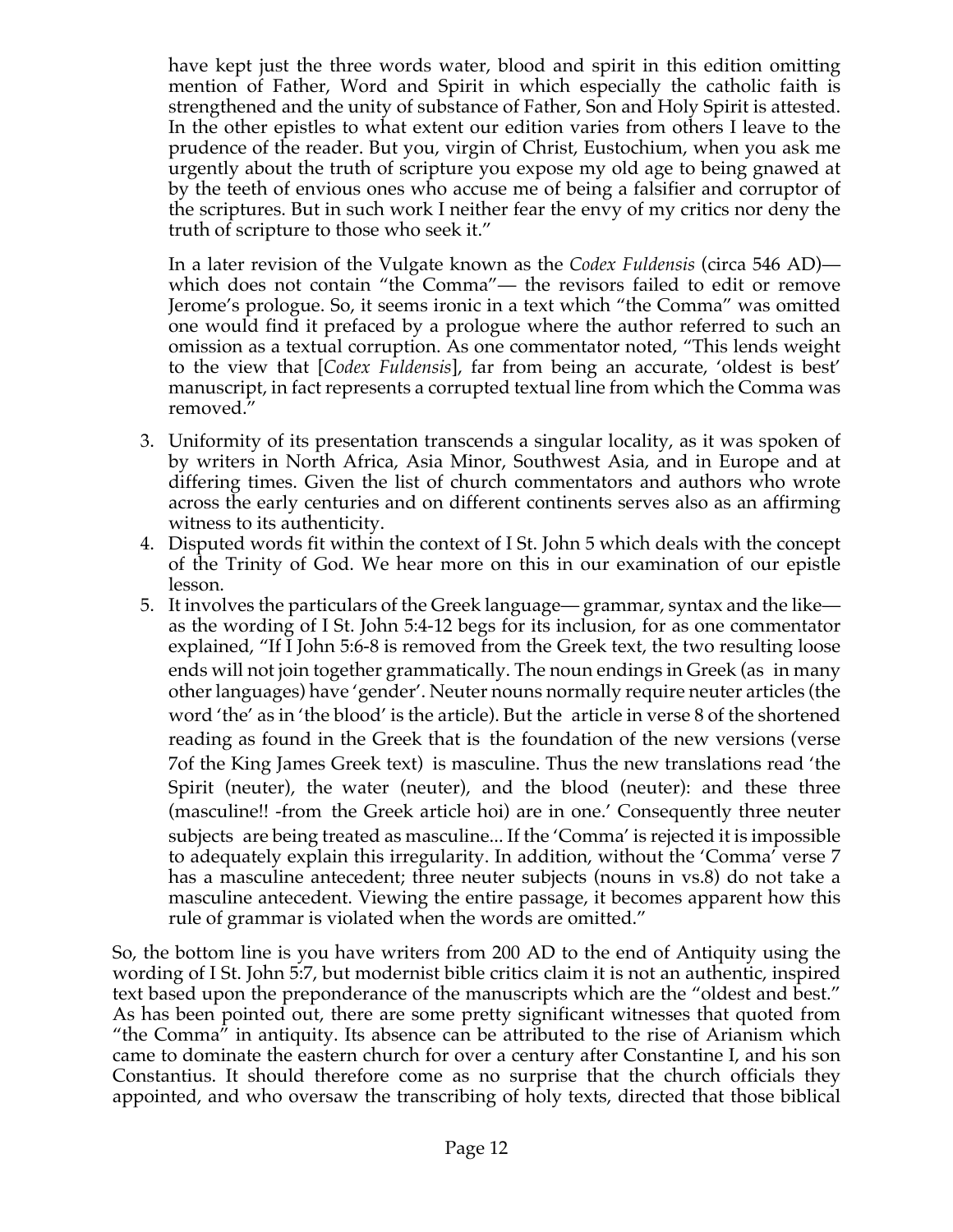texts be conformed to their masters' theology.

But there is more to the criticism of the modernists than meets the eye. For one thing, there are significant pecuniary interests in play for the editors of the several new bible versions— copyrights, royalties, and so forth— as well as those doctrinal issues which the New Agers and modernists do not want to concede, especially when they have the opportunity to "erase" the single most important proof text for the Trinity of God. There was no loyalty oath given to the new version editors and scribes, so CAVEAT EMPTOR (let the buyer beware)!

Now let us return to our bibles and examine the text of I St. John 5:4-12.

For whosoever is born of God overcometh the world: and this is the victory that overcometh the world even our faith (v.4). The beloved apostle reminded his listeners that only those persons who are born again are in victory over this current sphere of existence. The characteristic of a person who has been regenerated is that he or she believes in and trusts in God's word. This trusting belief is called faith which, as the scriptures tell us, *is the substance of things hoped for, the evidence of things not seen* (Hebrews 11:1). Without faith, we cannot hope to have access to God and be recipients of his grace. Who is he that overcometh the world, but he that believeth that Jesus is the Son of God (v.5)? The key to salvation in God is our belief in Jesus Christ as his only begotten Son. The apostle posits this question to his hearers to challenge them: Do you believe in Jesus as the Christ, the Son of the living God? Only through him is salvation attainable, for as the apostle Peter noted, *there is none other name under heaven given among men, whereby we must be saved* (Acts 4:12).

This is he that came by water and blood, even Jesus Christ; not by water only, but by water and blood. And it is the Spirit that beareth witness, because the Spirit is truth (v.6). Matthew Henry wrote concerning this passage, "We are inwardly and outwardly defiled by the pollution of sin in our nature. For our cleansing from this we need spiritual water... Upon his death, his side being pierced with a soldier's spear, out of the wound there immediately issued water and blood. This the apostle saw. This water and blood are comprehensive of all that is necessary to salvation. By the water our souls are washed and purified. By the blood God is glorified, his law is honored. By the blood we are justified, reconciled, and presented righteous to God."

And so, by the shedding of his own blood, our Lord provided the means by which mankind might be freed from Adam's curse: *For as in Adam all die, even so in Christ shall all be made alive* (I Corinthians 15:22). The Holy Ghost has carried forth that testimony to all who have been regenerated in the name of our Lord for as the apostle Paul reminded us that, *The Spirit itself beareth witness with our spirit, that we are the children of God* (Romans 8:16).

*For there are three that bear record in heaven, the Father, the Word, and the Holy Ghost: and these three are one* (v.7). This is the heart of Johannine Comma as it clearly describes the Godhead as being God the Father, God the Son, and God the Holy Ghost.

And there are three that bear witness in the earth, the Spirit, and the water, and the blood: and these three agree in one (v.8). Read together, Verses 7 and 8 are complements of each other, but verse 7 is the stronger and clearer expression of the Trinity of God. The emphasis of a record in heaven and a witness in the earth gives us a better understanding of the nature of the Trinity. In heaven, the Godhead is expressed differently than the witness of the Godhead on the earth. God the Father did not come in his glory to earth or everyone would have died. God the Son came upon the earth bearing the image of the one true and living God while also bearing his distinct nature as being fully man and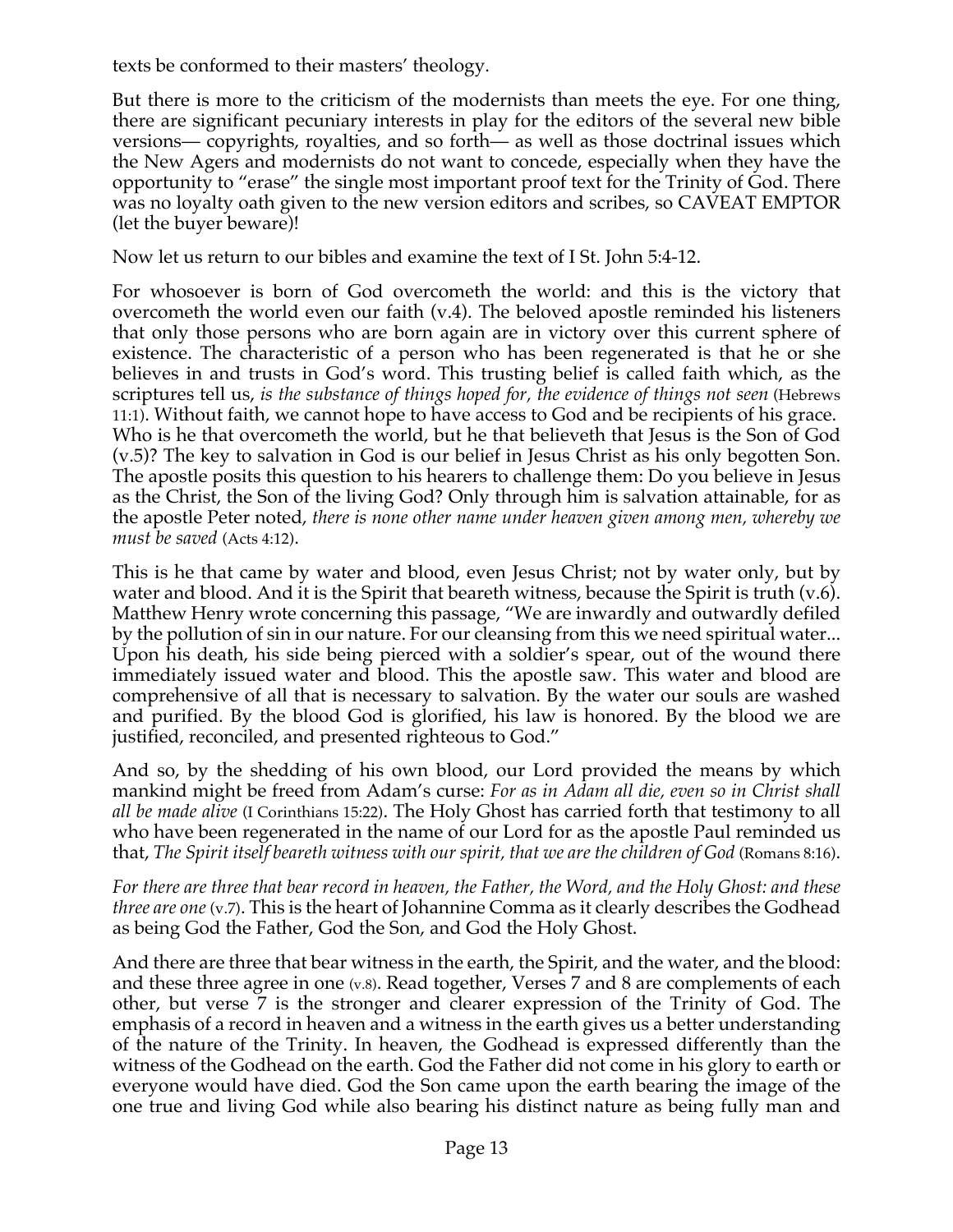fully God. In heaven, the Holy Ghost is present with God the Father and God the Son while on earth he comes to all who are of God to both indwell and witness to them. He descended from the Father onto the Son at his baptism on earth, while in heaven the Spirit proceeds from both the Father and Son as a personal companion to every true believer.

The remaining verses of our epistle lesson ought to give all those who have embraced those new bible versions a reason to reconsider their choice. *If we receive the witness of men, the witness of God is greater; for this is the witness of God which he hath testified of his Son. He that believeth on the Son of God hath the witness in himself: he that believeth not God hath made him a liar; because he believeth not the record that God gave of his Son. And this is the record, that God hath given to us eternal life, and this life is in his Son. He that hath the Son hath life; and he that hath not the Son of God hath not life* (vv. 9-12).

The new versions have sought to reduce the divinity as well as the character of the Godhead. The early heretics sought to depict Jesus Christ as being more man than God, while the modernists want to strip him completely of his divine nature because they do not accept him as being the only begotten Son of God. Ergo, the witness of men in their error-filled new bible versions cannot measure up to the truth of God's witness in the King James Version. God has preserved his witness to us by using this important translation of the scriptures into our language. It is up to us to read it and take in the messages which God has given us.

The witness of the Johannine Comma is the most succinct description of our God. Where the witness of men has sought to teach lies as truth, God has supplied his own witness which affirms the truth of his word written. Where the witness of men has attempted to cloud Christian thinking through their several deletions and redactions, God's witness presents the unvarnished truth in words that are easy to memorize and thus use for the comforting our souls and those of others. Taking God's word to heart will keep those of the true faith in the strait and narrow way and away from the broad path that leads to destruction.

The true Christian understands that Satan has endeavored over the millennia to confound the truth of God, but as the scriptures tell us, *Greater is he that is in you than he that is in the world* (I St. John 4:4). God has prevailed in the past, God is prevailing at this present, and God will continue to prevail into the future. We need only trust in his word written and give him thanks for the Holy Ghost who guides us into all truth and away from the error of the wicked (St. John 16:13; II St. Peter 3:15-18).

So, when we examine the Johannine Comma, we see that our good and gracious God has left us a witness regarding his divine nature. And with that in mind, let us go forth today to proclaim the truth of the Godhead to all without reservation, trusting his word written to be both accurate and authoritative. As the Apostle Paul noted, *All scripture is given by inspiration of God, and is profitable for doctrine, for reproof, for correction, for instruction in righteousness: that the man of God may be perfect, throughly furnished unto all good works* (II St. Timothy 3:16-17).

Let us pray,

**MOST** holy Father, grant to us, via the Holy Ghost, a proper understanding of thy **O** MOST holy Father, grant to us, via the Holy Ghost, a proper understanding of thy word written; and that being so vested, we would become more effective witnesses in thy service; for this we ask in the name of him who is the incarnate Word, and who, with thee and the Holy Ghost, art ever one glorious and Triune God, world without end. *Amen*.

Have a blessed week, Bryan+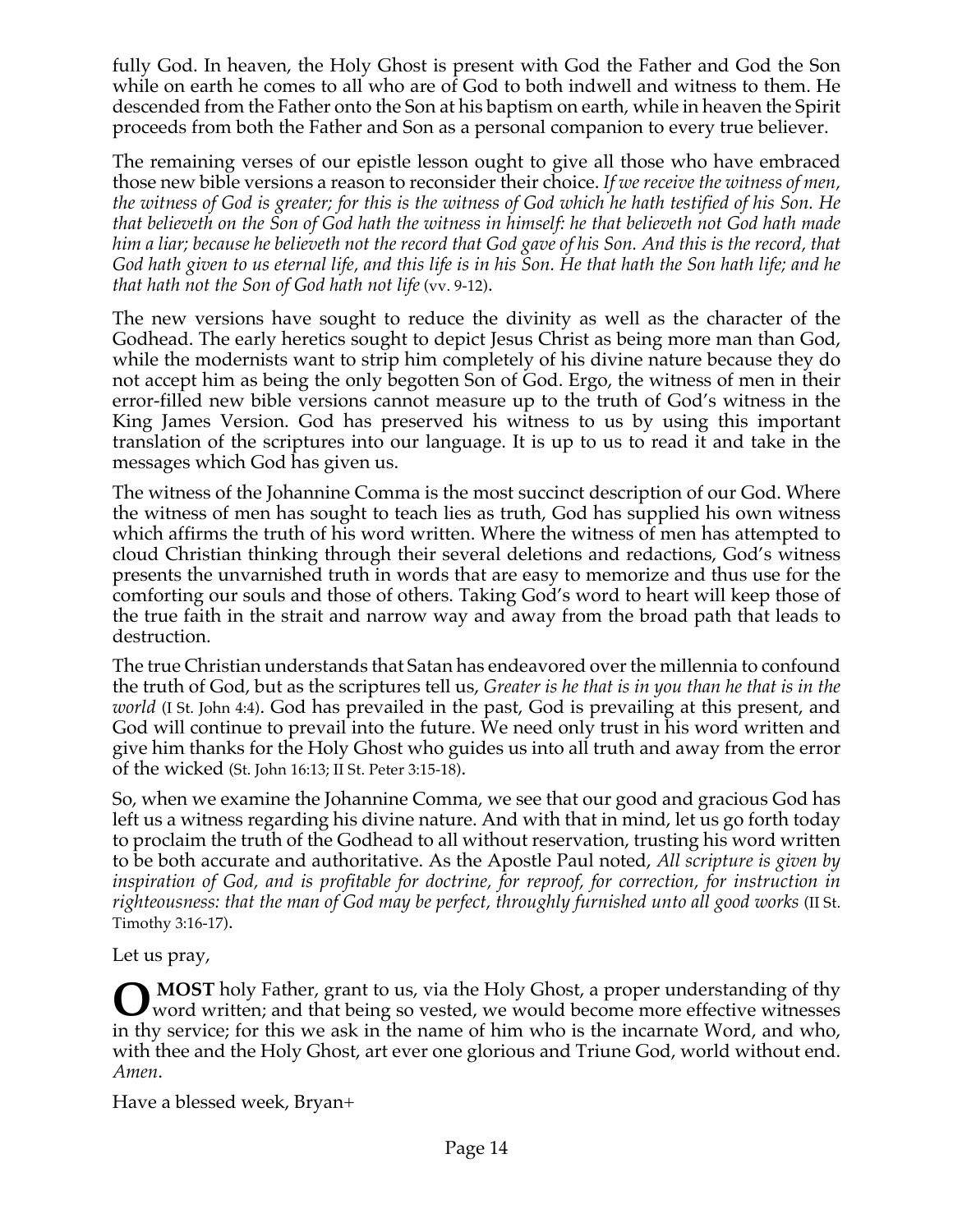## *After Church Hospitality*

We would like some pictures of your after service gatherings. Come on! Help out!

## *People in our Prayers* - http://faithfulcenturionprayerteam.blogspot.com/

### **Why? Prayer is an extremely important activity.**

It is not that God knows not our needs, for He surely does. Yet, Jesus commanded us to ask God for those same needs. In addition to the obvious of asking God for help, offering thanksgiving and the like, prayer helps us focus our thoughts on how we might do God's work.

The Prayer Team of the Anglican Orthodox Church was established to help our members and fellow Christians pray for those in need and to give thanks as well for the blessings we have been granted.

#### **Who can be on the list? Do I have to be a member of the Anglican Orthodox Church to be prayed for?**

No! The only qualification to be on the list is that you want our prayer team to pray for you. We are Christians and are happy to pray for you, no matter who you are. If you want help from God, you are our kind of people.

### **What is the commitment from the prayer team?**

Each member of the team will pray for the desired outcome at last once per day.

#### **How do I get myself or someone else on the prayer list?**

You can email one of the prayer team leaders: Jack - jack@faithfulcenturion.org or Dru dru@ faithfulcenturion.org, or call the office at (619) 659-3608 or fill out a prayer card at your church.

#### **What should I ask for?**

Depends on what you want. Some people merely want God to be asked to heal their ills and be mentioned by their first name, others want a specific outcome and / or have more of their personal information known to the team. Ask for what you want. It is your desire and need for prayer the team is attempting to meet. For typical examples, see the list below.

### **Updating the Team**

If you are on our prayer list, or if you have submitted a person that you have asked us to pray for, please update one of the team members or Hap in person, by telephone or email. It helps to be able to pray specifically for these individuals including their specific needs; plus if they get better, it is our happy duty to give thanks!

Please note that on the yellow (maybe green or orange if you get an old one) cards at church, you can ask that those to be prayed for have their names disseminated to the prayer team. Those names will be said in church and appear here. Or, you can ask that their names and purpose be kept confidential, then only Hap will know to pray for them.

### *Prayer List Notice – If you have someone on the prayer list and their needs have changed, please let us know. We'd like to update our prayers to reflect the need and most important to give thanks!*

### *Immediate Prayer Please*

*Kurt Thomas* is now home after undergoing open heart surgery in Richmond, Virginia as the result of a life threatening bacterial blood infection which settled in his heart and other places. The infection resulted in a hole in his heart. Kurt. They successfully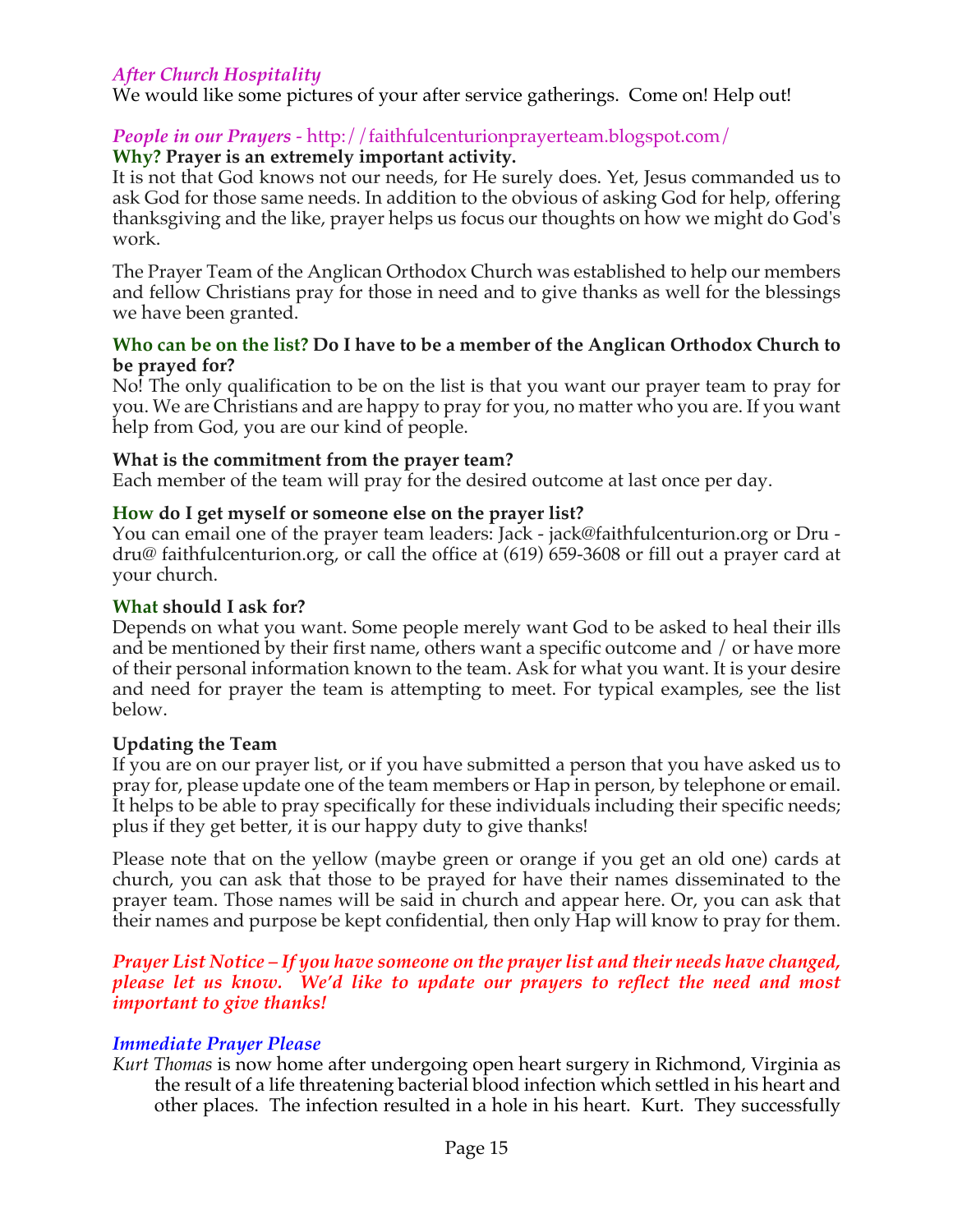replaced about half his heart with donor parts. Kurt later had a pacemaker installed, but his kidneys were not working properly and he has numerous blood clots that need to clear. He developed a leak around the pacemaker lead and that is causing concern. It is a God given miracle Kurt made it through all this. Please join Kurt and Mary, his family and friends in giving thanks. There is still a long and rocky road ahead; please pray for spiritual and physical strength for Kurt, his wife Mary and their family. Please pray for the medical team treating Kurt that they might pay attention, do their very best and be open to God's guidance.

- *Chief Mike Wysocki* is currently in ICU, he is retaining fluids and his kidneys are not working. They are trying various medications to get the kidneys operational, if that does not work he will have to go on dialysis. Please pray for the medical team treating Mike that they might pay attention, do their very best and be open to God's guidance. Pray also for continued trust in our Lord and peace of mind for Mike and his lovely wife Wendy.
- *Samson Hendrik* has prostate cancer and his kidneys are not working. Pray our Lord Jesus Christ will be close to him and his family of friends during this illness.

### *Travel*

*Jack* and *Dru Arnold* are on travel this week to GHQ Statesville, North Carolina.

### *Move*

*The Thomas Family* are now in Virginia on what was to be a headquarters tour. Pray for peace of mind for Kurt and for Mary and the kids.

#### *Birthdays*

*Dru Arnold* celebrated her 62<sup>nd</sup> birthday on 2 February 2017. For the record, she did not see her shadow, thus we are faced with six more weeks of winter. On the other hand, we live in Descanso, California, so it really does not matter.

### *Departed*

- *Danny E.* a good friend of Bishop Roy, passed away on 3 April 2017 after a hard fought battle with a nervous system disease. Please give thanks for his time here on earth and pray for his wife Linda, family, and friends who of necessity remain behind.
- *Rose* passed away on 14 April 2017. Please keep the church in the Philippines and all her family in your prayers.

### *Nearing the end of their time here on earth*

- *Neal* has heart problems and is very weak, he also has COPD, kidney problems, his potassium is too high, he came back from the point of death. He is now home and permanently on oxygen. He is doing well, for that he and his family are grateful and ask your thanksgiving prayers. More importantly, please pray Neal will accept salvation through our Lord and Savior.
- *Paul* is in hospice and ready to meet His Lord. Please pray for Paul as he prepares to go home to be with his family who have gone before him. Pray for the faith of his family to build and the transition to be good.
- *Dot* is an elderly woman with liver cancer. Please pray for Dot as she prepares to go home to be with her family who have gone before her. Pray for the faith of her family to build and the transition to be good.
- *Mrs. Tiffany (90)* has chosen to refuse extraordinary care as it will not gain much earthly time. The Tiffanys have been together for a long, long, long time. Pray for Mrs.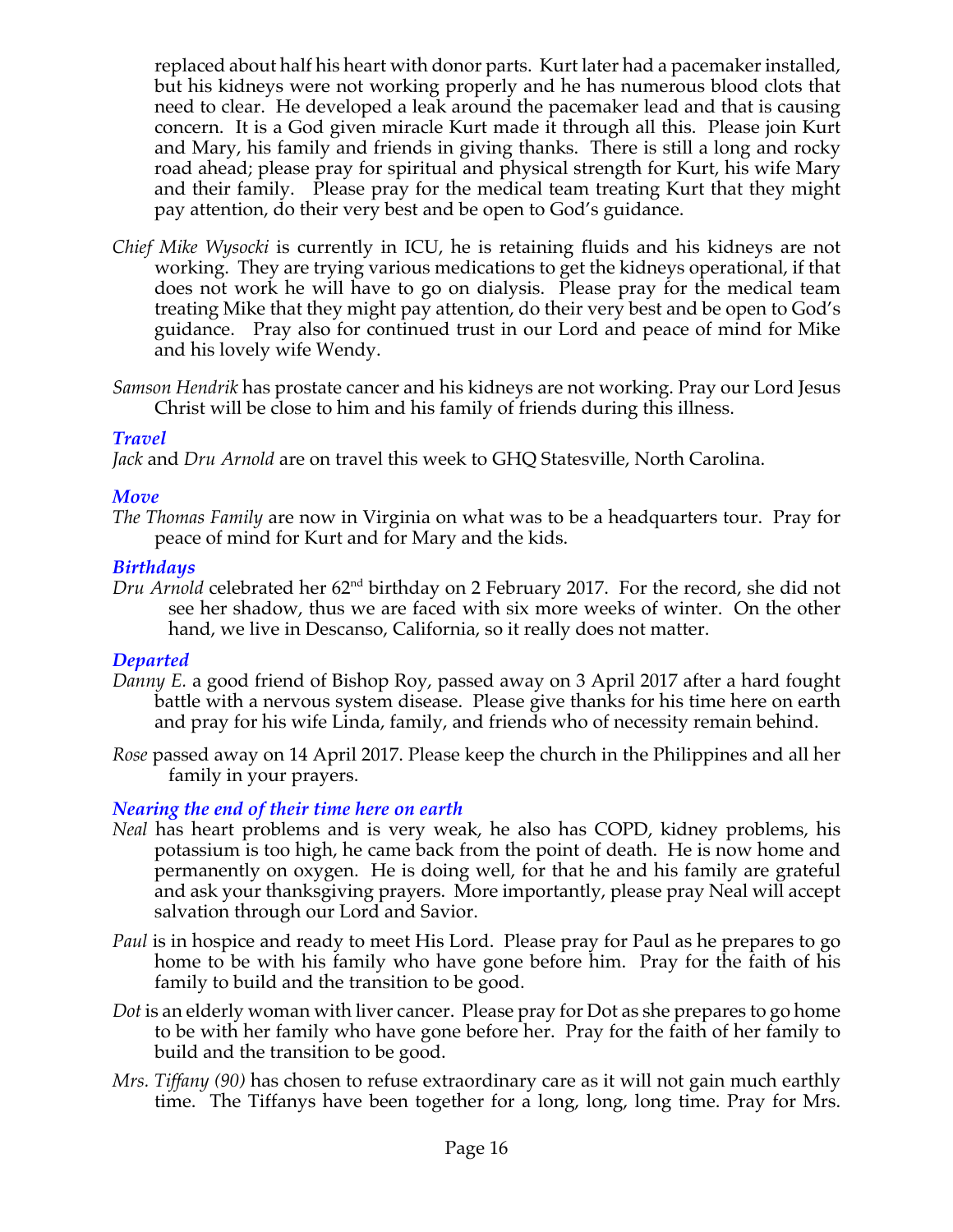Tiffany and her husband as together they begin this Journey to be with their Lord.

- *Saundra* is in ICU with congestive heart failure after a heart operation. She is aged and frail. Saundra is near the end of her time here on earth. Please pray for comfort, understanding, strength and guidance for Saundra and her family who will of necessity remain behind. Pray for the love of God to stay foremost in their hearts.
- *Polly* is in hospice care with dementia and spinal stenosis. Please pray for her as she prepares to go home to be with her family who have gone before her. Pray for the faith of her family to build and the transition to be good.

# *In need of a miracle or understanding of God's Plan*

- *Kathy Cox Merritt* has been receiving Chemo and 12 November 2016, had bowel resection surgery and was given a very bad prognosis. Kathy just retired as an RN in Orthopedics at a local hospital; sometimes a little medical knowledge can be dangerous to the patient but she remains positive. PLEASE pray for Kathy's healing and peace and comfort for her and her family, both spiritually and physical
- *Krysti* is off life support and able to talk, please give thanks for the good news. She is still unable to feel her legs. When that comes back she will go to a rehabilitation facility. Krysti has used drugs, has high blood pressure, is diabetic and has organ failure. Her families are with her and will appreciate your prayers.
- *Pat* has metastatic osteosarcoma; there is little that can be done. Please pray for a miraculous remission; that Pat's remaining time here on earth might be good. Help Pat and family put their trust in the Lord and let Him carry their sadness, fear, worry and terror.
- *Amy* has been diagnosed with metastatic melanoma and has cancer all over her body, and in one of her kidneys which are no longer functioning. Amy and her family have asked for prayer to stop the growth and to aid the family financially with the medical bills. At present she has to have surgery every two months to place stents. Pray Jesus will be close to all.
- *Gemma Dillinger* has been treating for breast cancer for over a year now, after surgeries, radiation and chemotherapy, she is reaching the limit of her tolerance with no end in sight. Please pray for her to gain strength and ground on the cancer. Help her to continue with her faith in our Lord, she is not afraid to go home, but wants to make sure it is time. Pray she will be encouraged to not give up until it is her time to go and that her time here on earth with her family will be good.
- *Janet* has had a blood borne cancer for several years. Her faith in the Lord is great and she is ready to be with Him. Pray she will be encouraged to not give up until it is her time to go.
- *Holly* has had Colon Cancer, Breast Cancer and now it is in her spine. Please pray for guidance for the medical personnel treating Holly, for a miraculous remission; that Holly's remaining time here on earth might be good. Help Holly and her family put their trust in the Lord and let Him carry their sadness, fear, worry and terror. Pray for strength and courage for Holly.
- *Tim* was on a kidney transplant list and started dialysis and was taken off the transplant list for a heart problem that required stents, while putting in stents a leaking valve was found. A port was put in and something happened and it has to be redone. In several days he will have a valve replaced, after heart surgery and recover he will go back on the transplant liPlease remember him in prayer in the days and weeks ahead. Pray he will put his worry on God's shoulders so he might be at peace and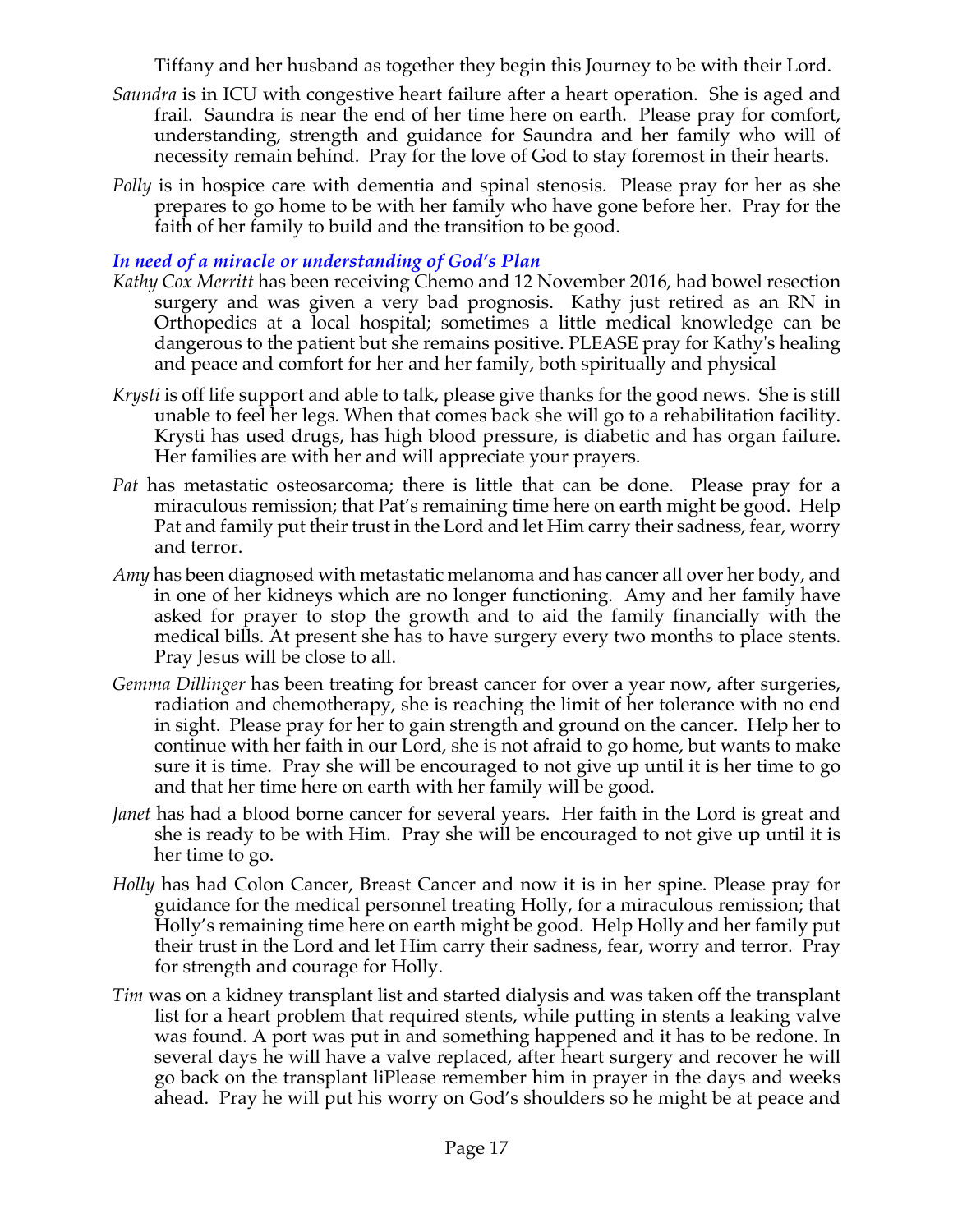re Pray for those treating him that they might pay attention and do their best.

- *Marilyn* has been diagnosed with non-operable pancreatic cancer. Please pray for a miraculous remission; that Marilyn's remaining time here on earth might be good. Help Marilyn and her family put their trust in the Lord and let Him carry their sadness, fear, worry and terror.
- *June* found she has a recurrence of colon cancer, which is now Stage Four, that is it has spread. Please pray for a miraculous remission; that June's remaining time here on earth might be good. Help June and her family put their trust in the Lord and let Him carry their sadness, fear, worry and terror.
- *Cindy* has been diagnosed with two aggressive malignant brain tumors. We have been praying for a miraculous remission; one shrank and the other disappeared; now the shrinking one has started to grow agian. Please pray for a miraculous remission; that Cindy's remaining time here on earth might be good. Help Cindy and and her family will continue to put their trust in the Lord and let Him carry their sadness, fear, worry and terror.
- *Leon McKay* suffered a stroke a few weeks back that has left him unable to speak and while undergoing evaluation the doctors also found he has a very aggressive cancer. Please pray for a miraculous remission; that Leon's remaining time here on earth might be good. Help Leon and his family put their trust in the Lord and let Him carry their worry.
- *Rev. Thomas Brooks* is not improving and being kept alive by artificial machines. Please pray for a miraculous recovery and if that not be God's Will, a rapid passing to home. Help Thomas' family put their trust in the Lord and let Him carry their worry
- *Ronnie* has kidney cancer that has spread and the surgeons are very concerned. Please pray the medical team to formulate a successful treatment plan and for a miraculous remission; that Ronnie's remaining time here on earth might be good. Help Ronnie and family put their trust in the Lord and let Him carry their worry.
- *Levi* was cancer free for 4 years and just discovered he has kidney cancer. Levi has a great deal of faith and said whether he is healed or God takes him home he will be fine. Please pray for the medical team to pay attention and to their best and for a good outcome. Pray also that Levi and family will be able to put their worry on God's shoulders. In particular, please pray for pain relief; Levi is 22 years old.
- *Ray Daley* is a member of the Royal Canadian Legion and served his country during the Korean War era. Ray is taking chemotherapy treatments for cancer. Meanwhile his son Trevor is in the hospital in a coma and seems to have lost the will to live.
- *Pat* has been under treatment for colon cancer for sometime. He has had major complications the last few days and your prayers will be appreciated by family and friends.
- *Dorothy* had pneumonia, on checking her lungs they found tumors which permeated the lung area. Further investigation found a primary site in the colon, with the lung being secondary. It would appear there is no viable treatment at this time. Please pray for a miraculous remission; that her remaining time here on earth might be good. Help Dorothy and her family put their trust in the Lord and let Him carry their worry.
- *Becky* has fourth stage metastasized lung cancer and is not doing well with chemotherapy treatments. Please pray for Becky and her husband as they are together during this difficult time in their lives.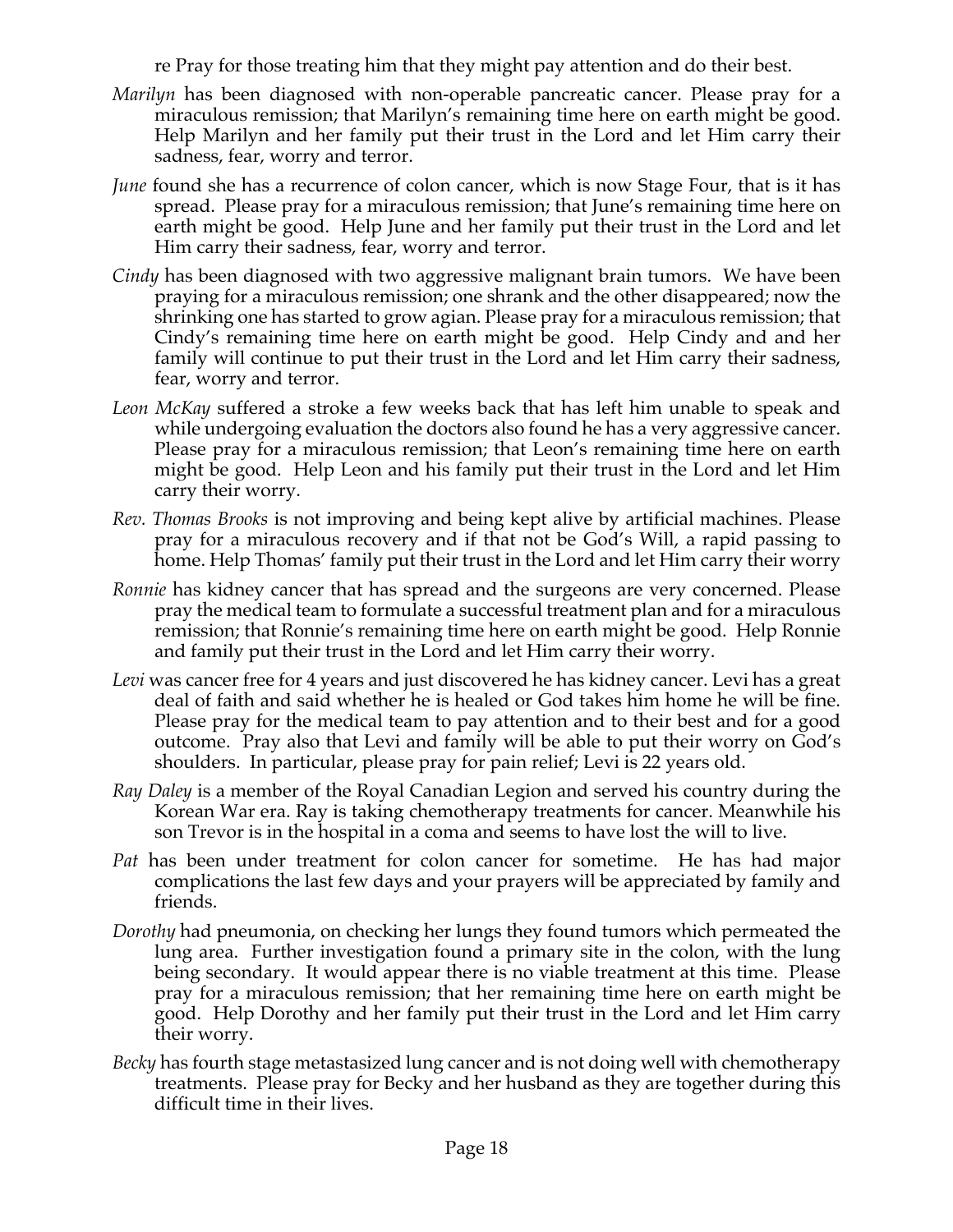- *Jane* has fourth stage cancer and is not doing well. Please pray for Jane and her family as they are together during this difficult time in their lives.
- *Colleen* has been battling pancreatic cancer over the last year and it has now spread to one of her lungs. Please keep her and her family in your prayers.
- *Christine* has cancer of the colon, which spread to her liver; she is receiving chemotherapy and is having difficulty eating. Please pray for the medical team treating her to pay attention and do their very best; pray also for confidence in our Lord for Christine and her family.
- *Todd* and *Kenny* have both been fighting osteocarcinoma for over five years and have been told their time here on earth is nearing its end, absent a miracle from God. Both are ready to go home and leave the pain, but would like to stay. Please pray for them and their families.

## *Homebound or Infirm*

- *Sarah* had to move to an Assisted Living Home and has found the adjustment very difficult. Please pray she will come to terms with the situation and that her Lord Jesus will be close to her. She recently lost 30 pounds and her eyesight is deteriorating. Pray her appetite will improve and her eyesight will return to normal. Most of all, please pray our Lord Jesus Christ will be close to her at this difficult time.
- *Larry H* has general weakness as the result of extreme fatigue. Larry is now up and about, walking without assistance. The depression is still a part of his life. Due to several chronic illnesses, he will never be able to live on his own. He will need assistance for the rest of his life and will most likely never be able to leave the rest home., he has reached a point where he cannot walk without assistance and is fairly naturally somewhat depressed. Please pray for help for Larry to put his trust in the Lord, relax and build strength and give Pastor Roy guidance on helping him.
- *Laurel Bessessen* (95) has begun to lose her mental abilities to recall people, places and things around her. Her family is no longer able to care for her at home and she is in a skilled care facility. She is the last of that family's generation. Please pray for the mental degradation to stop or for her to leave for home. Pray for her family who do their best to care for her, visiting every day; for her children Cookie, John and Bill, as well as the other members of the family.
- *Judith Clingwall* is afflicted with Multiple Sclerosis (MS). She is currently in Laurel Place, an extended care facility in Surrey, British Columbia. Please pray for remission of the disease so she might return home to her family. Pray also for strength for her husband Martin as he deals with all the problems and stress of Judith's situation.
- *John* has Alzheimer's, pray he will call on God to help him as he deals with this.
- *Steve,* brother in law of Paul Martin, appears to have early onset dementia. Steve had teenage children and is very concerned for them. Please pray for the disease to stall or abate and for peace of mind for Steve and his family.
- *James* is on oxygen all the time, this is bothersome to him and terrifying as well. Please pray for James to put his worry, his bother and his terror on the Lord. Pray for strength and guidance for James and his family. They suggest this verse, I am thine, save me, for I have sought thy precepts.
- *Joan* has had serious medical problems that have kept her confined. Please pray her health will remain stable.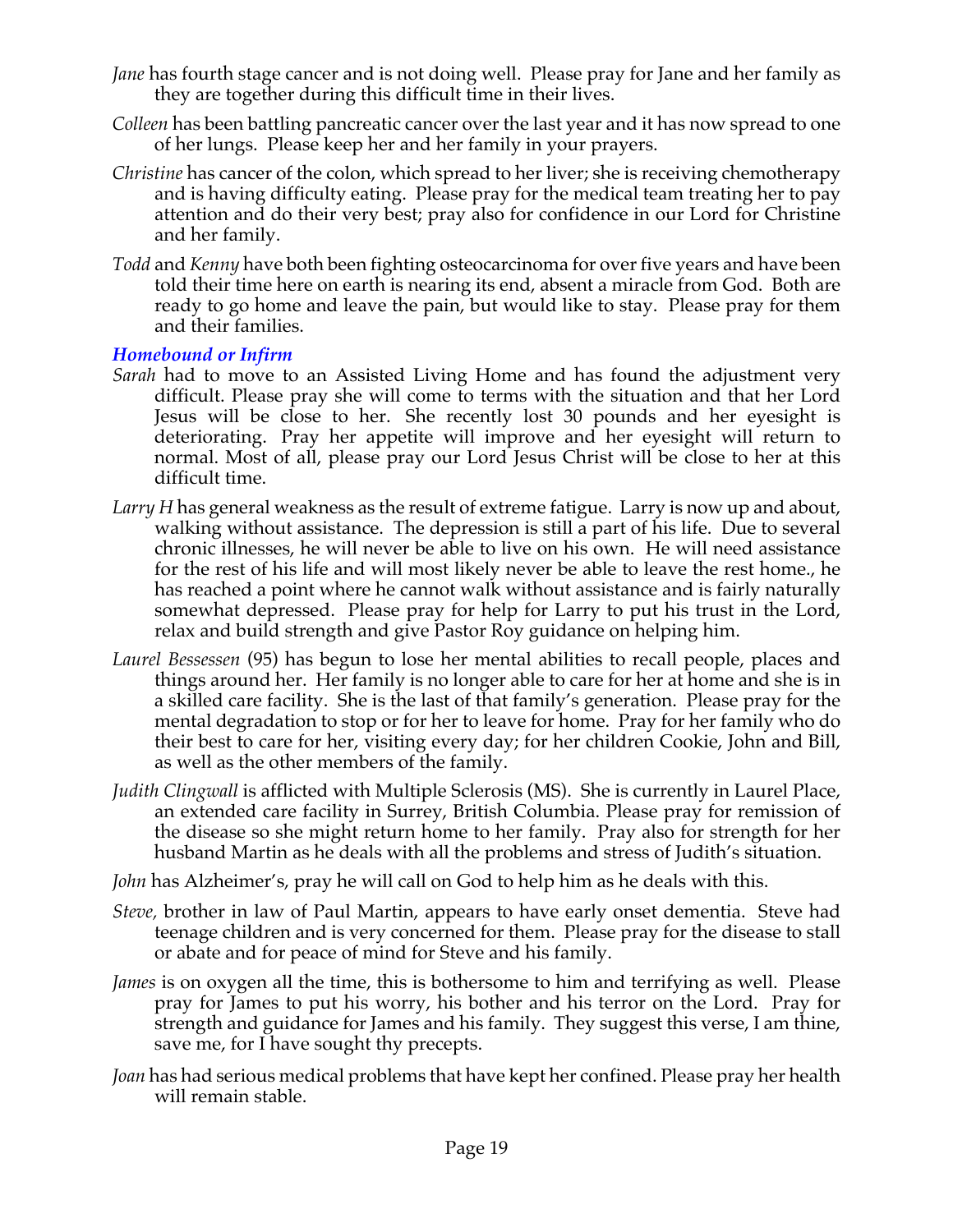*Norma, Sara's mother* is in a state of deteriorating health, both physically and mentally, with both dementia and Alzheimer's. She is slowly drifting away, though she still recognizes Sara and prayer gives her a sense of peace. Please pray for both Sara and her mother to put their cares and worries on God's shoulders so they can deal with the many problems involved.

### *Surgery*

- *Maria Carla* is going to the hospital for corrective surgery. Pray our Lord Jesus Christ will be close to her as she has this operation. Pray for her father who will be taking her a long distance for the operation.
- *Bob Apple* is having surgery for a squamous cell carcinoma. Pray the surgical team will be open to guidance, pay close attention and do their very be Pray for peace of mind and trust in God for Bob and his family.
- *Marcia* has had a biopsy of a mass in her breast which indicated a tumor that must be removed. Pray the surgical team will be open to guidance, pay close attention and do their very be Pray for peace of mind and trust in God for Marcia and her family.
- *Edware* is having his fourth back surgery (in the last four years) Please pray for the medical team to pay attention and to their best and for a good outcome. Pray also that Edware and his family will be able to put their worry on God's shoulders.
- *Jeff* has been undergoing surgery, chemo and radiation since October for pancreatitis and Pancreatic cancer. Please pray for the medical team to pay attention and to their best and for a good outcome. Pray also that Jeff, his wife and family will be able to put their worry on God's shoulders.
- *Albert* had a pacemaker installed recently. He will require surgery soon for a leaking heart valve and has just been told he has esophageal cancer. Pray he will turn to God and come to know Him on a more personal basis as the days go by.
- *Mario* has early-diagnosed prostate cancer and had surgery. Pray for complete remission and that Mario and his family will be able to put their worry on God's shoulders.
- *Eddie* has upcoming bladder surgery. Please pray for the surgical team to pay attention and to their best and for a good outcome. Pray also that Eddie and family will be able to put their worry on God's shoulders.

### *Testing and Treatment*

- *Michael Moriarty* has been diagnosed with upper duodenal cancer which is the upper section of the small intestine. It is fairly rare and they have not decided how to treat him. Pray with Michael, his family and friends that the medical insurance people will fulfill their obligations and the physicians treating him will be guided in their assessment and treatment plan, for a full and speedy recovery to good health and for continued trust in the Lord for Michael, his family and friends in this worrisome time.
- *Chloe Mayo*, granddaughter of Justice Roy and Kayla Moore, good friends of Bishop Jerry, suffered a serious kidney attack possibly resulting from strep. Pray her family and friends the physicians treating her will be guided in their assessment and treatment plan, for a full and speedy recovery to good health and for continued trust in the Lord for Chloe, her family and friends in this worrisome time.
- *Josh* has two little children and just discovered he has a rare form of Cancer. Please keep him and his family in your prayers in the days ahead.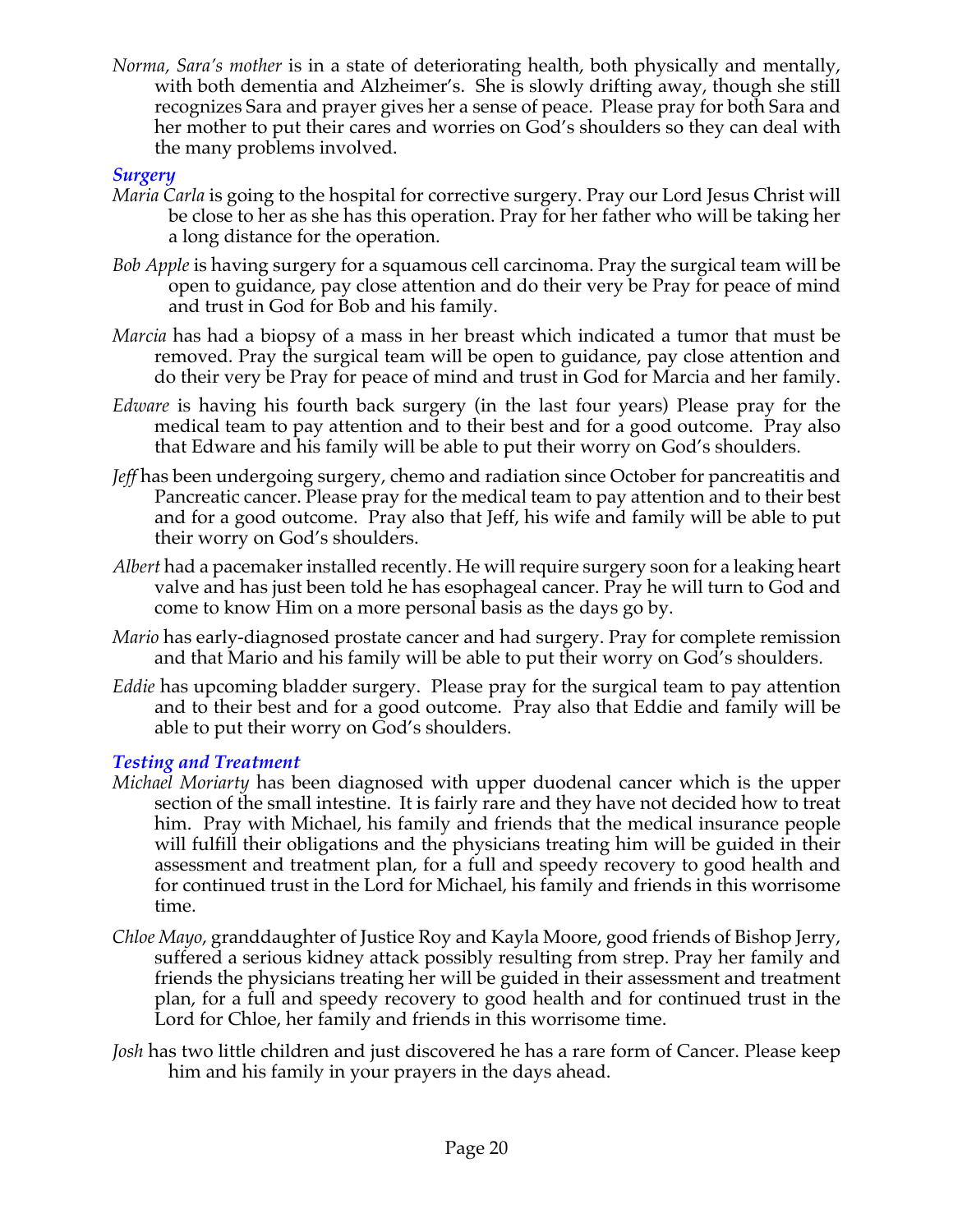- *Ross* an elderly gentleman has been diagnosed with Leukemia. Ross has had good health until now, your prayers at this time will be appreciated by his family and friends.
- *Carman* was just diagnosed with breast cancer. Pray for her family as they continue to help her get the proper care. Pray with Carman, her family and friends that the physicians treating her will be guided in their assessment and treatment plan, for a full and speedy recovery to good health and for continued trust in the Lord for Carman, her family and friends in this worrisome time.
- *Kathie Lynn Holter* sister of Rev Phil Ternahan, was just diagnosed with Stage Four lung cancer (never smoked) which spread to the brain. She was operated on 26 June 2016. Please pray with Kathie, her family and friends that the physicians treating her will be guided in their assessment and treatment plan, for a full and speedy recovery to good health and for continued trust in the Lord for Kathie, her family and friends in this worrisome time.
- *Tina* just found out she has cancer on her left kidney. Please pray for guidance for the people treating her and for trust in our Lord for Tina and her family.
- *Martha* is now home after testing and she does not have cancer, but she does have bad kidneys and is adjusting and getting ideas to work with that. Please pray for guidance for the people treating her and for trust in our Lord for her.
- *Spencer* has been diagnosed with Autism. Please pray for guidance for the people treating him and for trust in our Lord for him and his mother Lorna.
- *Patrice Li* is in the early stages of Congestive Heart Failure. Please pray with Patrice, her husband William, family and friends the physicians treating her will be guided in their assessment and treatment plan, for a full and speedy recovery to health and for trust in the Lord for Patrice, her husband William, family and friends in this worrisome time.
- *Jane* has Multiple Myeloma and is set for back surgery on Monday 9 May2016. Please pray with Jane, her family and friends the physicians treating her will be guided in their assessment and treatment plan, for a full and speedy recovery to good health and for continued trust in the Lord for Jane, her family and friends in this worrisome time.
- *Michael* has cancer of the blood and is starting chemotherapy. Please pray for the physicians treating him to be guided in their assessment and treatment plan, for a full and speedy recovery to good health and for trust in the Lord for Michael.
- *Clay* has a large gallstone; he is in poor health and not currently a surgical candidate. Please pray for the physicians treating him to be guided in their assessment and treatment plan, for a full and speedy recovery to good health and for trust in the Lord for Clay.
- *Jim Sevier* has been in the hospital for heart related troubles. Please pray with Jim and his family the physicians treating him will be guided in their assessment and treatment plan, for a full and speedy recovery to good health and for trust in the Lord for Jim and his family in this worrisome time.
- *Claude* has been falling and he does not know why. Pray doctors will discover what the problem is and he can continue without any more difficulties.
- *Gretchen* has been diagnosed with severe osteoporosis and is now being treated with exercise, nutrition and vitamins. Please pray with Gretchen and her family the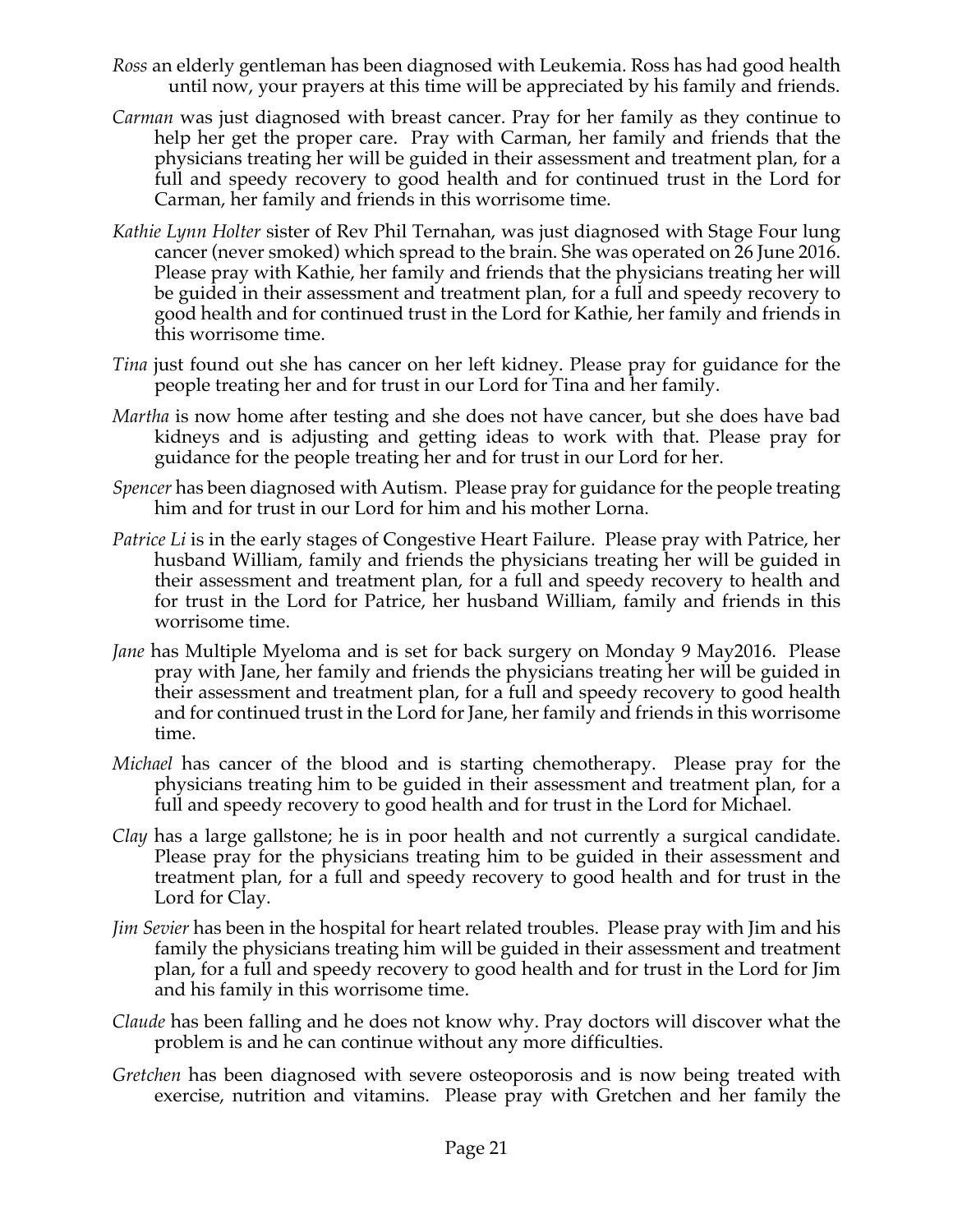physicians treating her will be guided in their assessment and treatment plan, for a full and speedy recovery to good health and for trust in the Lord for Gretchen and her family in this worrisome time.

- *Pete* has not been well and is back in the hospital with another stroke. Please pray for the physicians treating him to be guided in their assessment and treatment plan, for a full and speedy recovery to good health and for trust in the Lord for Pete and his family in this worrisome time.
- *Kamil* has heart problems and they are trying to stabilize his medication, now he been admitted to the hospital because of breathing problems. Please pray for the physicians treating him to be guided in their assessment and treatment plan, for a full and speedy recovery to good health and for trust in the Lord for Kamil and his family in this worrisome time.
- *Mary Lee* has bleeding into her stomach and they cannot find the sources. Mary Lee is in CCU and her husband *Maurice* is not eating until she returns home for is so upset. Please pray for the physicians treating her to be guided in their assessment and treatment plan, for a full and speedy recovery to good health and for trust in the Lord for her, Maurice, as well as the rest of the family in this worrisome time.
- *Glenn Porter, MAJ USMC Retired,* has Interstitial Pulmonary Fibrosis, which causes him to be unable to get enough oxygen into his system without supplemental oxygen all the time. The only real treatment is a lung transplant, without a transplant he has between two to five years here on earth. Please pray for him to continue in his faith and for a set of lungs to become available.
- *Kathy Cardin* appears to have macular telangiectasia, a degenerative eye condition which ultimately results in blindness for which there is no apparent cure. Please pray for the physicians treating her to be guided in their assessment and treatment plan, for no loss of vision and trust in the Lord for her, her husband Ron, as well as the rest of the family in this worrisome time.
- *Pat* has an aneurism of the brain, Pray she will make the right decision on how to treat this problem and it will be healed.
- *Dan* is very sick with cancer and is starting an experimental treatment. This treatment will take Dan away from their family business and put even more stress on him and his family. Please pray for Dan's wife who is meeting with Steve who plans to keep the family business going while Dan is ill. Pray for Steve as he has many new responsibilities.
- *Timothy* has brain cancer. He had surgery and is waiting for the pathology report to find out what kind of chemo he will need. Please pray for continued guidance for the medical team treating Timothy and patience and trust in God for Timothy and his family. Pray also for a full recovery for Timothy.
- *Helen* was admitted from her doctor's office 15 July 2015, as the result of a blood test, to the University of Pennsylvania Hospital with an extremely high white blood count. She and her husband are very active in the ministry of their church and are asking for believers to pray for them and their family, as they are facing very serious problems in the days to come. Please pray for guidance for the medical team and patience and trust in God for Helen and her family. Pray also for a full recovery for her.
- *Elma* has been suffering with headaches for a long time. Doctors have not been able to discover the reason for them. Pray for strength, courage and understanding for Elma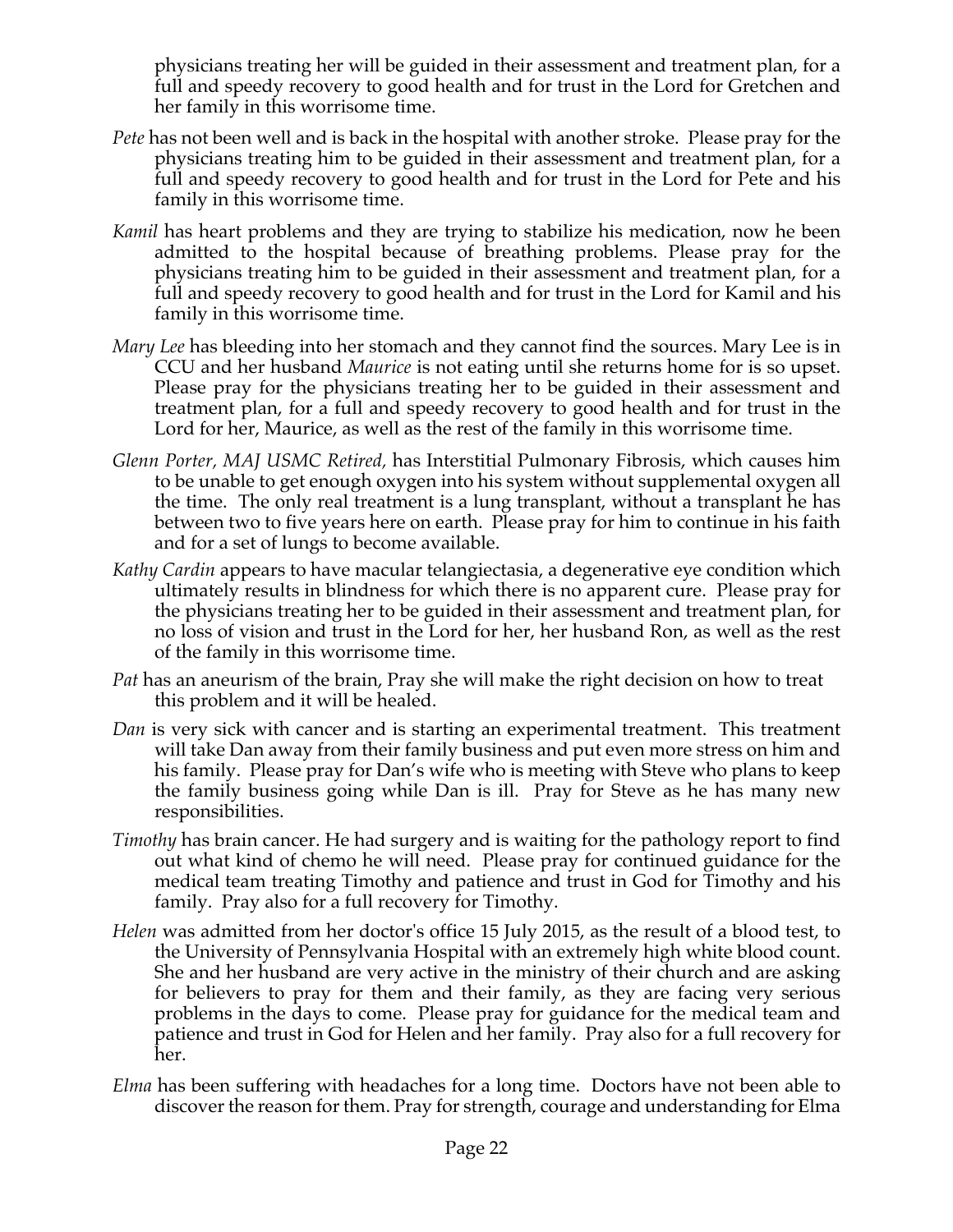and her family; as well as for God's guidance for the medical people caring for her that they might find the best treatment method to banish the headaches completely.

- *Corissa* has been diagnosed with a blockage. As soon as the Physicians determine the exact problems they expect Major Surgery will proceed.
- *Barbara Apple* is bedridden after a fall which left her with two paralyzed limbs. She continues to experience pain in the effected limbs and will be totally bed bound for the remainder of her life. Your continuing prayers for her are appreciated and are great comfort to her. Please pray for Barbara to put her trust in the Lord, look to Him for strength and for her to gain energy so she does not lose the mobility she has; pray for a miraculous full and rapid recovery. Also, please continue to pray for her husband Bob who is taking care of her that he be comforted and strengthened in this time of stress.
- *Deborah* has had a stroke, she is doing much better and out of the hospital. She has a problem with anemia and is taking supplements for that. Pray our Lord will be close to her and her family. Pray for strength, courage and understanding for Deborah and her family; as well as for God's guidance for the medical people caring for her that they might find the best treatment method to allow her to heal completely.
- *Rev. Steve Boardman* has been diagnosed with stage 3 cancer. Pray that Jesus will be close and comfort his family and members of his congregation*.*
- *Hang So Ryu* has cancer. Please pray for medical team contemplating and evaluating the treatment that they might be guided to the correct choice and do their very bePray also for peace of mind and trust in God for him and his family, as well as physical strength.
- *Olivia,* age 7, has been diagnosed with Stage 3 Lymphoma. The prognosis is good at this time, please pray for medical team contemplating and evaluating the treatment that they might be guided to the correct choice and do their very bePray also for peace of mind and trust in God for Olivia and her family, as well as physical strength.
- *Paul* has been hospitalized recently several times because of persistent high fevers. He is being tested and checked by physicians and seems to have a slight scoliosis, a node and Schuermann's disease. Please pray it will be discovered how to treat these problems and healing will begin so he will be inspired to continue his education.
- *Carol Anne* needs God's comfort and healthy test results as she is anxiously undergoing tests related to previous hysterectomy and experiencing symptoms in the surrounding area.
- *Rick* has heart problems. Please pray for guidance for the medical people treating him that they might pay attention, do their very best and make the right recommendations regarding treatment. Pray for help for Rick and his wife Wanda to keep their trust in the Lord and let Him carry their worry.
- *Stacy* has Multiple Sclerosis and was hospitalized for what turned out to be food poisoning. Pray for trust in God for Stacy and Chris as they deal with Stacy's illness.
- *Faye* is in the hospital because she is weak has been receiving blood transfusions. Pray for strength, courage and understanding for Faye and her family; as well as for God's guidance for the medical people treating her that they might find the best course of treatment and allow Faye to heal completely.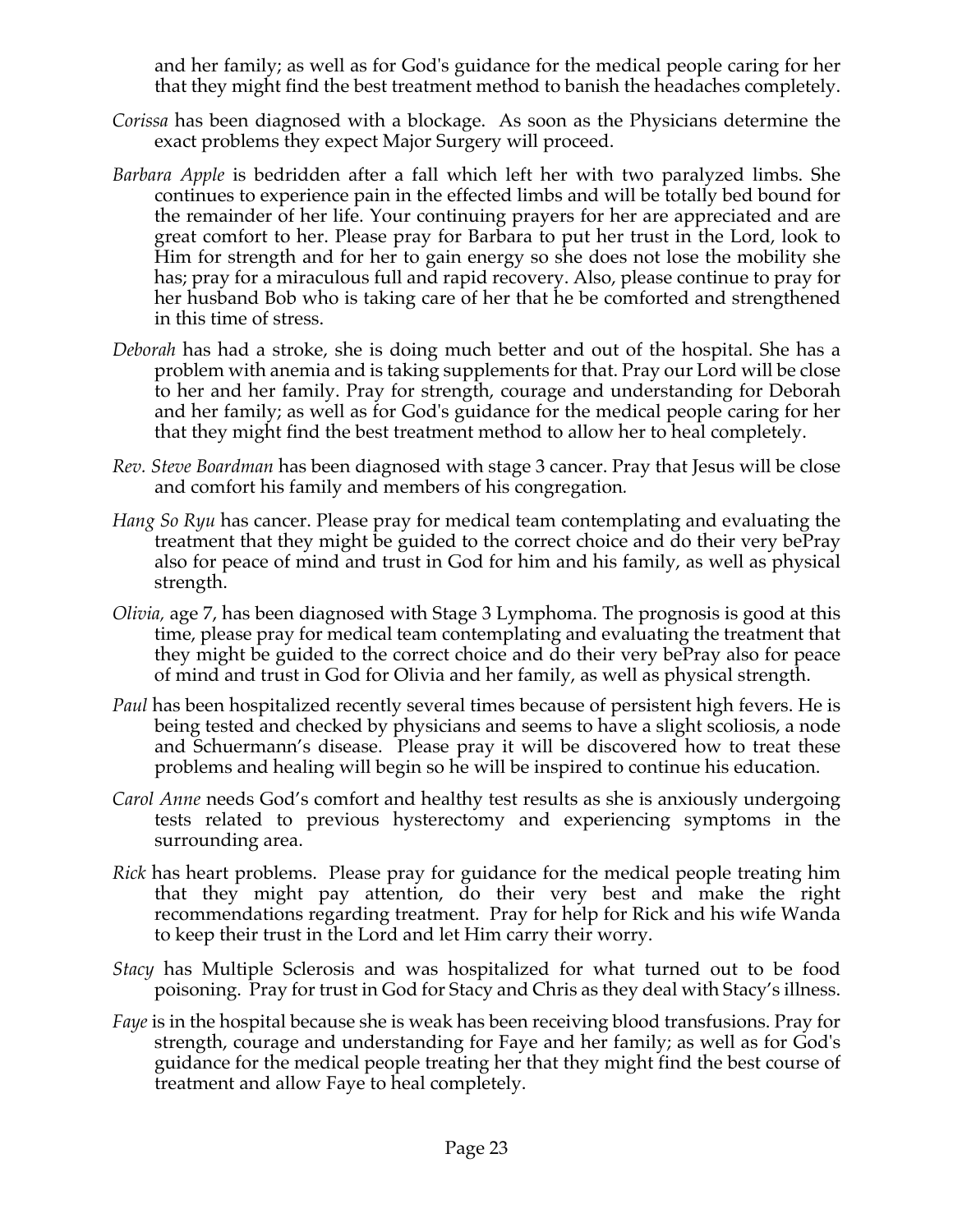- *Tom* has heart and kidney problems. Pray for strength, courage and understanding for Tom and his family; as well as for God's guidance for the medical people treating him that they might find the best course of treatment and allow Tom to heal completely.
- *Harold* is having surgery on 30 September 2016 to repair a hole in his aorta bleeding into the abdomen which caused stroke like symptoms.
- *Joe* has had a preliminary ALS diagnosis. Pray the final diagnosis will something that will allow him to continue taking care of his devoted young family. Pray for strength, courage and understanding for Joe and his family; as well as for God's guidance for the medical people treating him that they might find the best course of treatment.
- *Preston* is reacting poorly to recent neck surgery and now has problems with his liver count; Physicians feel that dialysis will help. There may be a blockage in the bowel and an operation might be necessary. Please pray for the medical team to pay attention and to their best to determine how to help Preston and for a good outcome. Pray also that Preston and family will be able to put their worry on God's shoulders while Preston does his best to facilitate a return to good health.
- *Erica* has a non-malignant Brain Tumor which cannot be surgically removed due to the size and location. They are going to attempt chemotherapy. Please pray for peace of mind and trust in the Lord for Erica, as well as for her family, and for God's guidance for the medical people treating her that they might find the best course of treatment.
- *Brenda* is in the hospital because of bleeding on her brain. Please pray for peace of mind and trust in the Lord for Brenda, as well as for her family, and for God's guidance for the medical people treating her that they might find the best course of treatment.
- *Mackenzie* is a young girl with leukemia. Please pray for peace of mind and trust in the Lord for Mackenzie, as well as for her family, and for God's guidance for the medical people treating her that they might find the best course of treatment.
- *Mack* has had diabetes most of his adult life. Circulation in his legs is very bad and doctors are considering amputation. Please pray his medication will help and he will not face amputation. Please pray for peace of mind and trust in the Lord for Mack and for God's guidance for the medical people treating him that they might find the best course of treatment.
- *Michael* has been diagnosed with lung cancer recently after making it through gastro intestinal cancer last year. Please pray for peace of mind and trust in the Lord for Michael and his wife Gayle; as well as for God's guidance for the medical people treating him that they might find the best course of treatment.
- *Adriano* is in the hospital due to high sugar and high blood pressure. He is very weak and will appreciate your prayers.
- *Heather* recently found out she has cancer. Please pray for peace of mind for her and for the medical team treating her will be guided to the right solution.
- *Jim* has had an aneurism and blood clots. Pray that healing will come.
- *Georgia* has liver and pancreatic cancer. The doctors are evaluating whether to do surgery and how to tackle the disease. Georgia is a faithful Christian and appreciates your prayers. Pray for God's guidance for the medical people treating her that they might find out the source of the problem and best course of treatment. Pray also for peace of mind and trust in God for Georgia and her family.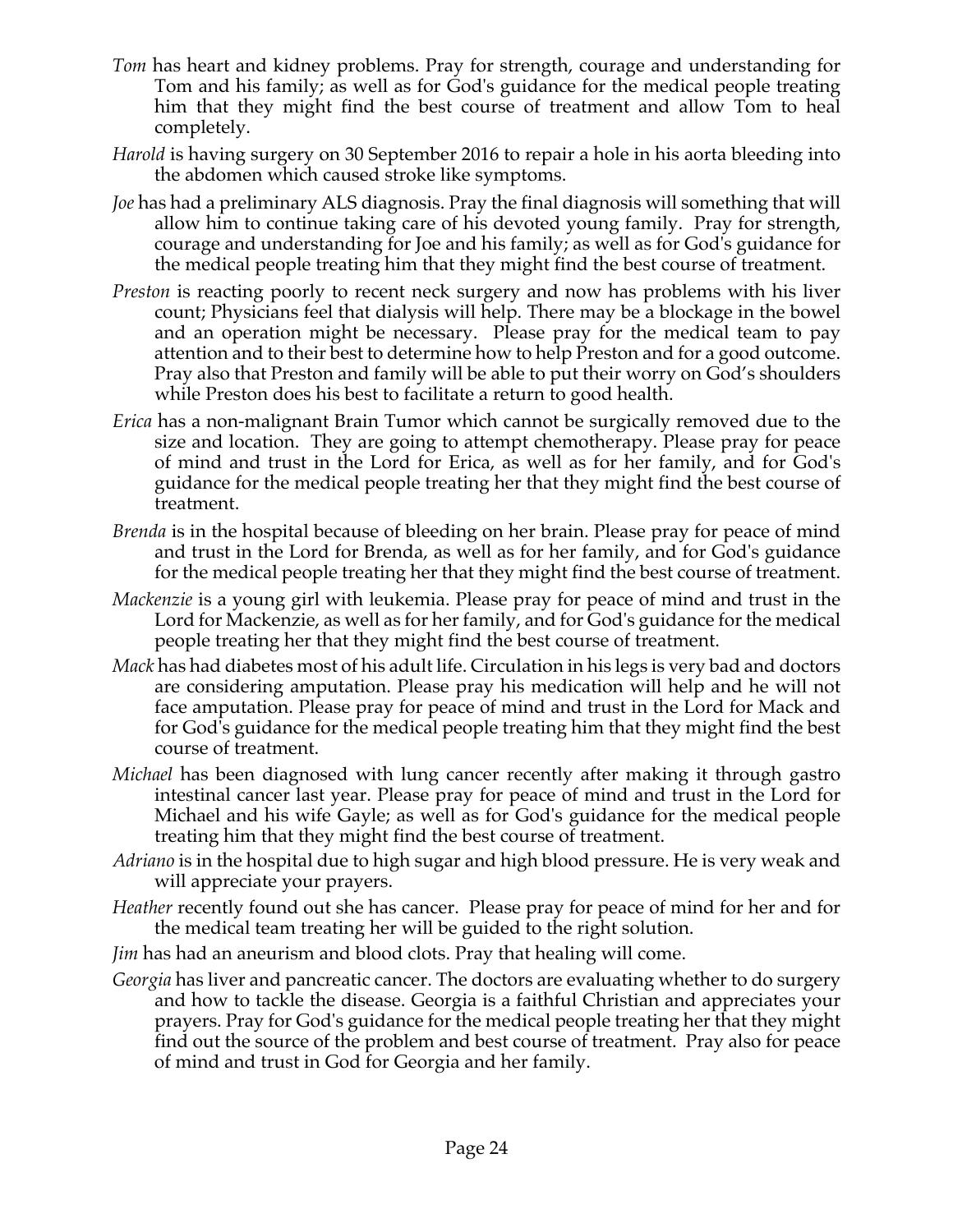*Lana's* doctor found something on her lymph nodes and ovaries. Pray for God's guidance for the medical people treating her that they might find out the source of the problem and best course of treatment. Pray also for peace of mind and trust in God for Lana and her family.

# *Healing*

- *Jim Thornell (Jet)* recovered from the five stomach ulcers, then was found to have bowel cancer, that was removed and he is doing pretty well all things considered. He is on a course of chemotherapy at the City of Hope on the same schedule as his wife Mary; he is still dealing with blocked coronary arteries and taking care of Mary. Jim is doing considerably better with the side effects of the chemotherapy. Please pray for remission of the cancer, for tolerance of the chemotherapy and give thanks for the strength, guidance and peace of mind our Lord gives Jet and his wife Mary, as well as daughter Janice and son Jimmy, through these difficult times.
- *Madisun Hanks* (14) has been released from Children's Hospital New Orleans after a series of problems piling up. There are various very high risk treatments which provide some relief. None of them are close and none are easy. Madisun is truly one of the most inspiring young ladies we have ever come across, her attitude and actions are almost unbelievable. No one should have to go through what she does, but she makes it through and performs incredibly when others just get by. Please pray for Madisun, her mom Hilda who guides her through all this and those treating her.
- *Linda* has a melanoma just forming and she needs to have it removed. She has had severe medical problems the last 15 years and needs help coping. Pray for all of her family at this time as new problems have come to light.
- *Chris Hill* (close friend of Jon Weston) suffered a brain aneurysm and needs your prayers. He recovered from a coma he had been in since the week before Christmas. Pray for the doctors, nurses and technicians treating him to pay attention, to be open to God's guidance and do their very best. Pray for trust in our Lord and peace of mind for Chris and his family.
- *Dylan Klein,* 10, grand-nephew of Chet O'Brien, lost his 41 year old father last April, there was no insurance; his grandmother died in December with brain cancer. Dylan is the middle boy of Chet's niece, Erin. On 18 January 2016, Dylan was found to have a brain tumor; an operation on 25 January 2016, appears to have been successful in removing all of the tumor. The biopsy showed it was cancerous. Dylan is still going back and forth to Mass. General Hospital for chemo and blood transfusions. He gets healthy and eats well, and then there is a relapse. The doctors do not give a firm positive or negative indication of his prognosis. His mother is a saint. The doctors at Mass General are fantastic. Dylan is almost always upbeat. (He hates the blood transfusions). Please pray for healing and for trust in the Lord and peace of mind for Dylan, Erin and the rest of the family.
- *Mark Wilson* is still dealing with all of problems connected with COPD; he had cataract surgery, which went well; but one eye got infected and he cannot see properly out of that eye. Due to reduced vision, he lost his job. Please pray the medical people treating him will find a reasonable way to deal with the COPD and allow him a lung transplant if that is best for him; pray also his vision might return. Give Mark trust in the Lord and strength to deal with all his health and other problems.
- *Rev Bill* had a stroke. Pray he will stay comfortable and Jesus will be close by, please pray for a full and rapid recovery.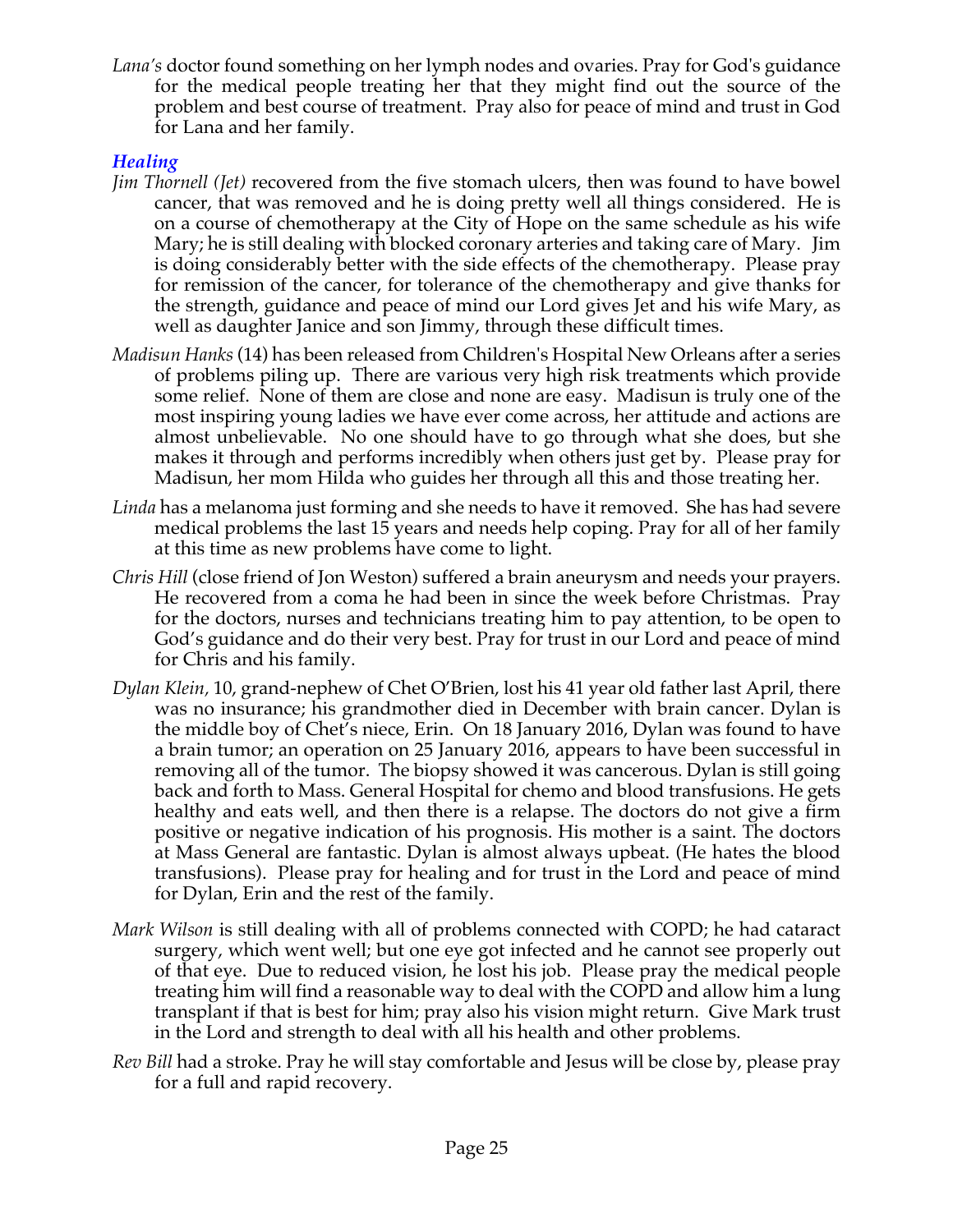- *Dennis* will begin chemotherapy for an active cancer spot on his spine on 17 September 2015. Please pray for a good result and tolerance of the treatment for him.
- *Vickie* has been bothered with Migraines and all that go with the headaches. Please pray for relief from the pain for Vickie.
- *Amelia Perez* had a small stroke on 11 July 2015 and drove herself to the emergency room, she was admitted for three days, had her carotid artery opened up and is recovering. Amelia's faith and spirit are strong. Please give thanks for the progress so far, for her continued and full recovery and her faith to continue to support her. Pray also for her family who are still quite worried for her.
- *Jon* has Stage 4 mantle cell lymphoma. There is good news in that he is in remission; however the chemotherapy is producing neuropathy in his legs so it is a challenge for him to get around. Please pray that he will be as comfortable as possible; he has been a Marathoner runner so this is especially difficult.
- *Margaret,* from California, fell and broke her on 7 July 2015, while visiting her daughter in Arizona. She will stay in Arizona for the rehabilitation and return to her home when able. Furthermore, Margaret is in good spirits; however she will be away from her church family which is important to her for an extended period of time.
- *Cindy* is very ill, she is young and has children, she and her family need your prayers that they might stay close to our Lord and Saviour Jesus Christ as she heals.
- *Diana*, age 15, broke her leg while in school and now has a cast on. Pray she will adjust and be healed soon
- *Amy* has melanoma in her lungs, liver and kidneys; they have found a treatment for her that has a high success rate however the side effects are debilitating. Please pray she will be able to tolerate the side effects and the treatment is successful. Amy has full trust in the Lord, but would still appreciate your prayers.
- Liz had a massive stroke at age thirty-seven. The prognosis is good but she has a long road ahead. . Please pray for guidance for those treating her, for trust in our Lord for Liz and her family, for healing.
- *Ebick* is suffering from a severe ulcer but the Doctors cannot give her the proper dosage of the medicine due to her six month pregnancy. Please pray doctors will find an alternative avenue for treatment or that God will provide.
- *Stan* is going through chemotherapy and radiation treatments for cancer. He is elderly and the treatments are tiring him. Please pray for his wife *Marvelene* as they do this together.
- *Donald* is in the hospital and had his leg amputated on 14 April 2014. Pray he will adjust and healing will begin.
- *David* has many concussions and unable to go to school, read books, watch TV and has headaches and migraines. He has trouble sleeping and his family will appreciate your prayers for this 10 year old young man.
- *Gladys* has breast cancer and has had a lumpectomy. She needs to take a year off of her work to have chemo treatments.
- *Alwin Jack* has had a stroke and recently has had a relapse. Please pray for those who treat Alwin that they might chose the best possible treatment and pray for peace of mind for Alwin during the recovery phase.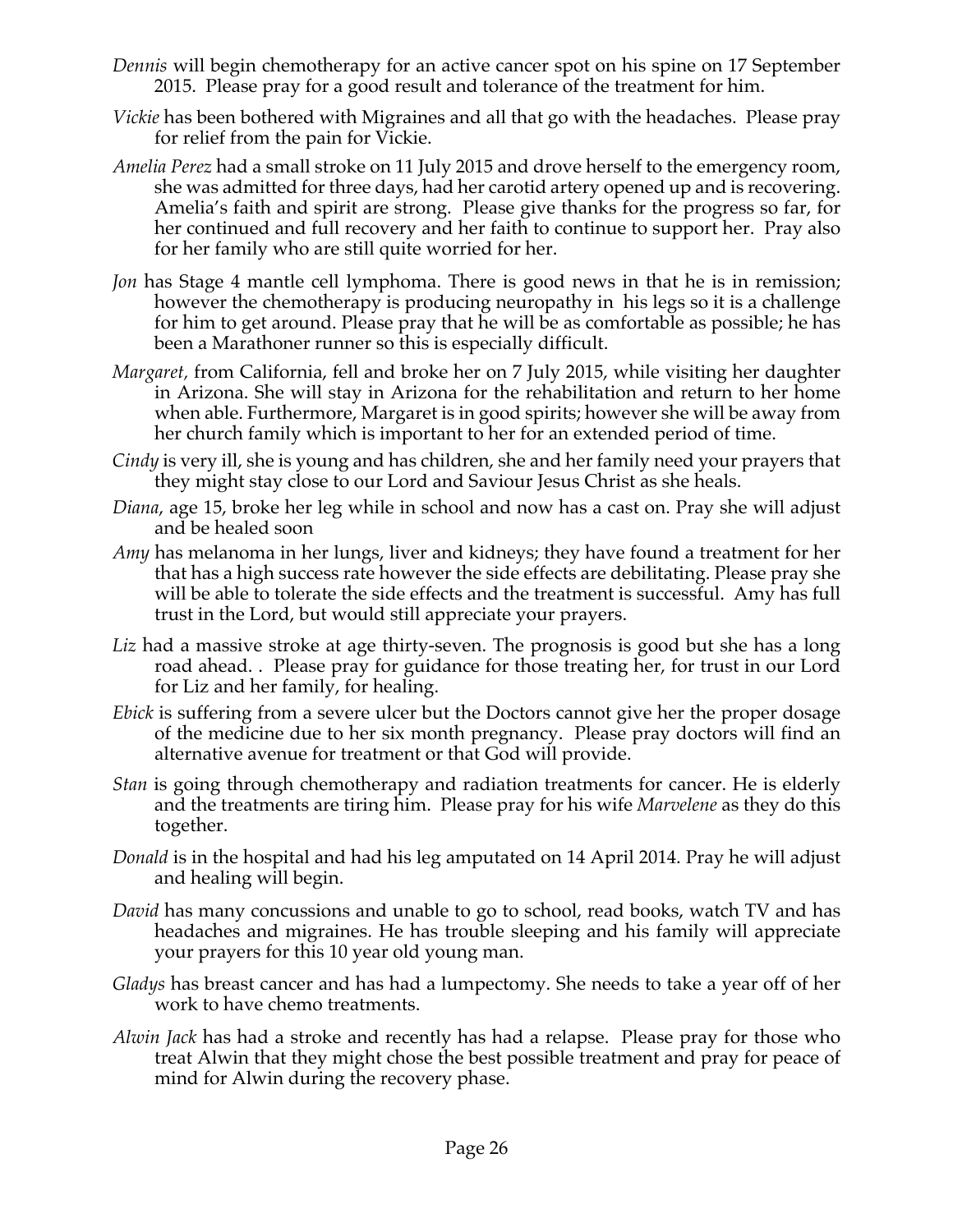- *Carolyn* has Multiple Sclerosis with complications. Pray Carolyn and her children will be close to our Lord Jesus Christ as they and family members help to ease the problems.
- *Bill* had malignant growth removed from a lip last month and seems to be experiencing a re-growth of the cancer. He asks your prayer for the medical team treating him and for peace of mind for himself.
- *Hank* has osteoporosis, which has caused him a great deal of pain and inconvenience in the past few years. Pray for his healing and that his medical bills will be met.
- *Evelyn is* an elderly woman who has had problems with her eyes and is now blind. It appears some sight will return shortly, pray for that to happen!
- *Joanne* has begun kidney dialysis as a result of kidney failure due to extensive chemotherapy. Additionally she cares for an adopted drug addicted baby who is now nine years old. Please pray for her to keep her faith, to let the Lord carry her worry and concern and to give her strength. Pray also for those treating her that they might pay attention and do their best.
- *Mr. N. Anand* is in the hospital and is seriously ill. He is being encouraged to pray for repentance of his sins and to depend upon our dependable God for a cure and recovery of his health. Pray that he will be a strong witness for Christ.
- *Jacob* has been going through some dental procedures and has some pain and aggravation with the numbness. Please pray for comfort and strength for him, as well as for guidance for the medical team treating him that they might pay attention and do their best.
- *Bud and his wife* for their continued welfare and enthusiasm. Bud has been advised of an aneurism in his heart of a size not mandating immediate surgery. This comes at a time when he has sole care of his wife who recently broke two vertebrae and thereafter sustained pneumonia.
- *Virginia* has sinus and allergy issues giving her severe problems. Pray that the Doctor will discover why it continues and find a cure.
- *Arlen* is receiving treatment for lung cancer and recently experienced a ruptured colon during treatment. She is alone in Oregon but does have a friend who has traveled a great distance to be at her side. Please pray for guidance for the medical team treating her and for strength and trust for Arlen.
- *Oscar* discovered some time ago he had blood clots in his leg and lung. He has been treated for them and has not been cured. He now will be facing surgery. Please keep him in your prayers.
- *Angela* had an ischemic stroke (clot). Please pray for guidance for the medical team treating her and for strength and trust for Angela. Please pray also that she and her family might put their worries on our Lord's back so she can work hard towards recovery.
- *Nora* had a stroke mid February 2013. Please pray for guidance for the medical team treating her and for strength and trust for Nora. Please pray also that she and her family might put their worries on our Lord's back so she can work hard towards recovery.
- *Linda* has been hospitalized for several days with a gastrointestinal problem. Please pray for guidance for the medical team treating her and for strength and trust for Linda.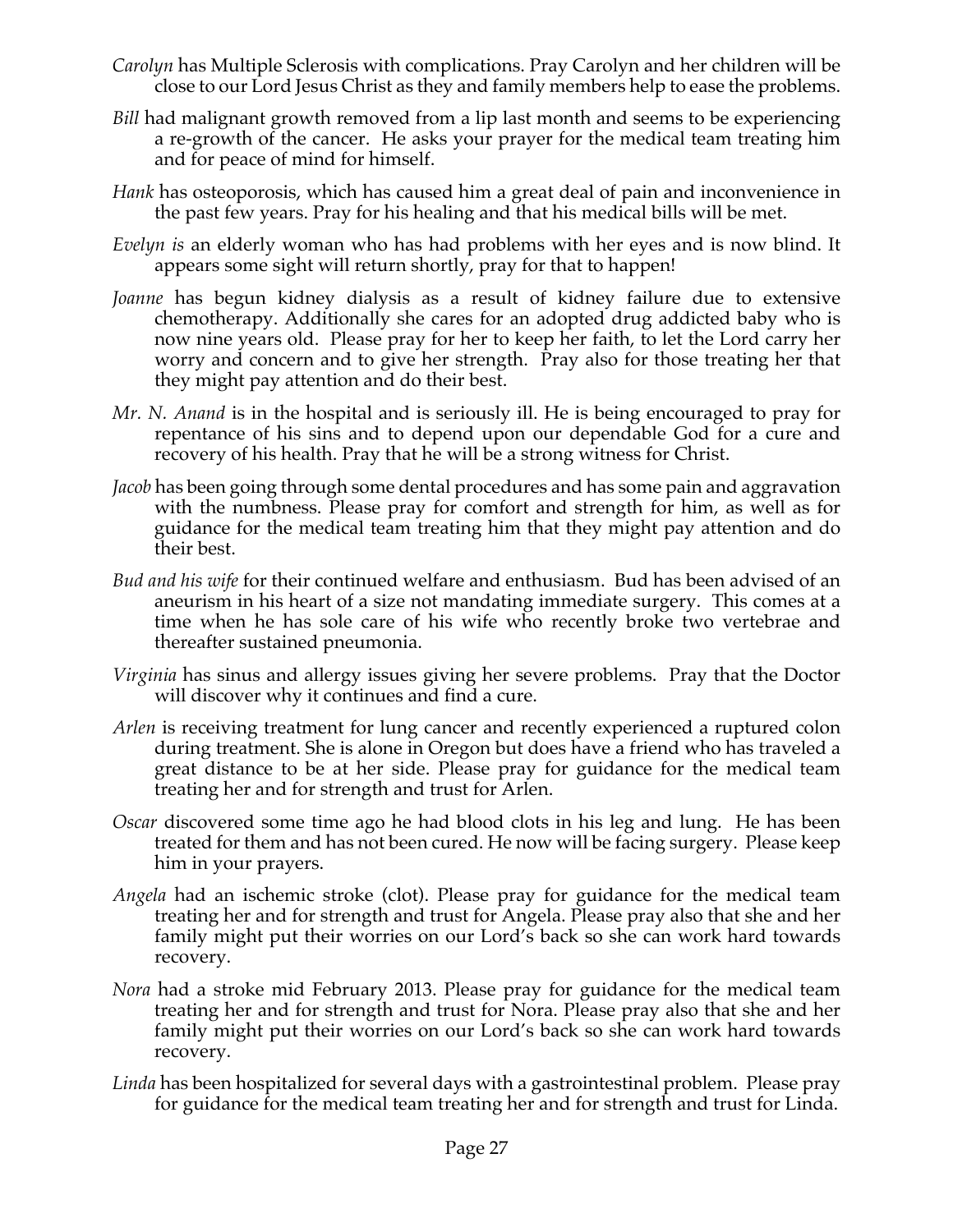- *Dester* is suffering from unknown skin and diseases. Please guide the medical team treating him to find out what the problem is and cure it. Pray also for Dester to trust in the Lord.
- *Lee* has Arterial Fibrillation, she is doing much better and she and her family thank you for your prayers. Her pain level is high and some medications have bad side effects. Please continue her in Prayer in the weeks ahead as she heals.
- *Nell* recently adopted two children and has just been diagnosed with multiple myeloma.
- *Mary Lou* has been suffering with seizures. She was in the hospital with a 24 hour monitor and is being sent home from the hospital with two medications and orders to return in 2 months for another MRI to review whatever is going on in her brain. Please pray for guidance for the medical people treating her, as well as peace of mind and trust in God for her and her family.
- *Kathleen* has spent the last two weeks in the hospital. She has been diagnosed with colitis, shingles and possibly colon cancer. Pray she will be comfortable and begin to heal.
- *Rachel* has Mitochondrial Myopathy. This is a hereditary disease of the muscles and they do not have a cure for it. Part of her pain is her family does not believe she is indeed ill, as she appears to be just fine. Please pray her family will learn the truth and be supportive of her; pray also the medical people treating her will find the right measures to minimize the disease. Most particularly pray for Rachel's trust in God.
- *Nicolas* is in the hospital with serious symptoms of a heart disorder. Please pray for peace of mind for him and guidance for the medical team looking for the cause and cure.
- *Juanita* is a young girl who was in a coma because of a blood disease. She has not come out and is gaining strength. They are awaiting results from blood samples. Her family thanks you for your prayers and asks that you continue.
- *George* had foot surgery. Please give thanks for the surgery and pray for a full and rapid recovery.
- *Nellie* is in the emergency room of a hospital in a great deal of pain. Please pray for peace of mind for her and guidance for the medical team looking for the cause and cure.
- *Lauralee Meade* underwent a lumpectomy on Friday after Thanksgiving. A further anomaly has been discovered and she had additional preventative radiation treatment. Please pray for a complete remission of the cancer. Pray also Lauralee will maintain her great attitude and trust in God.
- *Kay Denton* (Mrs. Kay) was able to get a hip replacement in spite of her heart and kidney problems and is recovering remarkably! Please give thanks for this great evet and result! Please pray for continued peace of mind for Mrs. Kay and her family. Give thanks for her trust in the Lord and her positive attitude.

### *Healing and Patience*

- *Kym* (43) has various hip problems which seems to be related to osteoarthritis. And, her mother *Ruth* is in the early stages of dementia. Pray for guidance for those treating both of them, as well as patience and trust in the Lord for both of them.
- *Christopher* has had problems with his leg for some time. Now he has to have it casted and it will stay that way for what to him seems an interminable time. Pray for patience and peace of mind for this young man who has much he wants to do.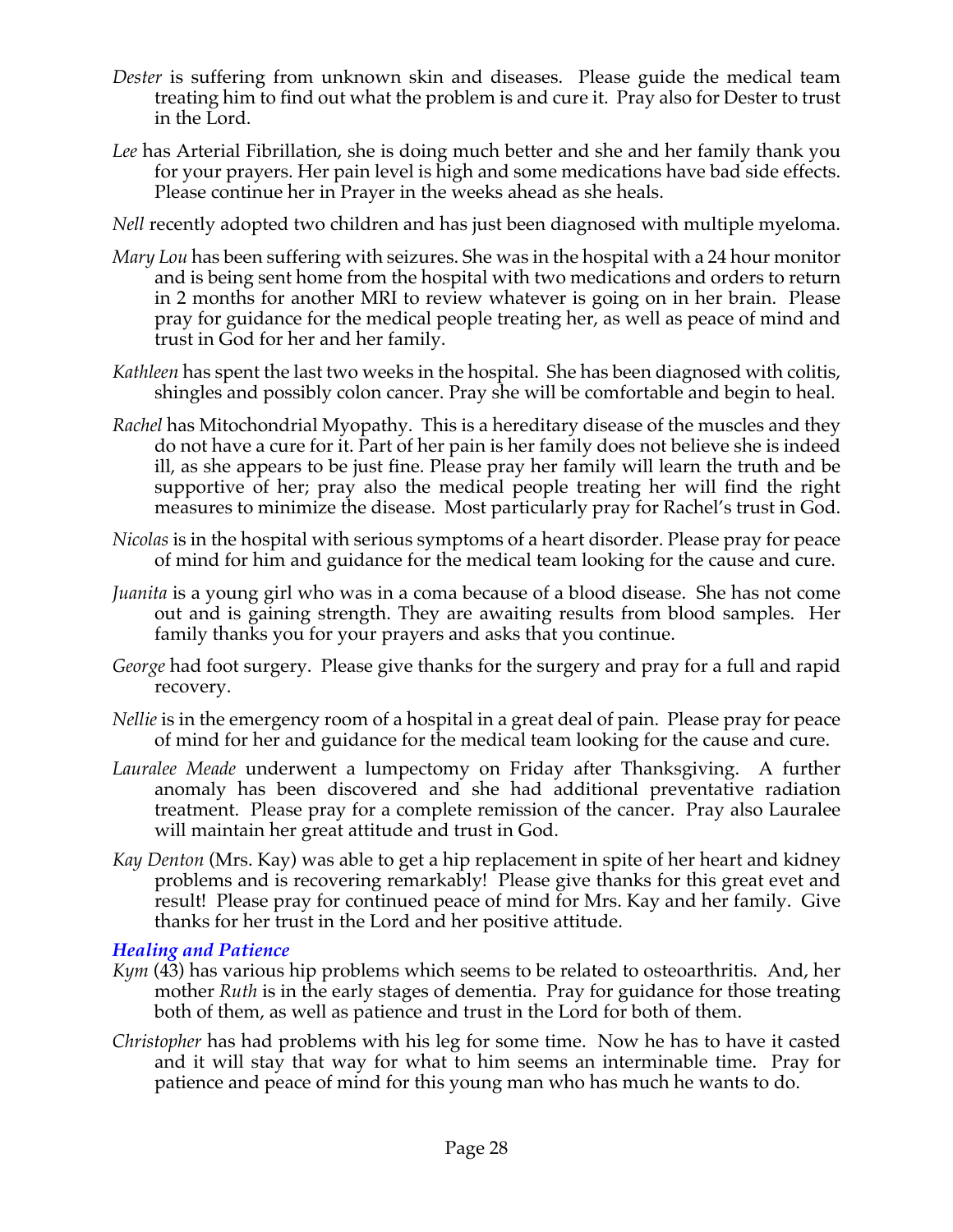*James* for the Lord's healing of health issues and give a remedy for many personal challenges at the moment

# *Thanksgiving and Continued Healing*

- *John Young* had three way heart bypass surgery on Thursday, 23 March 2017, in Alabama, which was apparently successful. Please join the Young family in thanksgiving for the good result and pray for a complete recovery and return to flight status for John.
- *Bill* had surgery November 2016 for a kidney tumor; he is one kidney short, but recovering very well for the present. It appears the cancer has spread to another spot. Please pray for Bill as he undergoes chemotherapy and perhaps other treatment. Pray Bill and his family will stay strong in their faith and draw the strength they need from our Lord.
- *Anita* had surgery on 4 November 2016 to remove what they thought were five tumors in her right lung, but turned out to be eight. They removed all eight. In addition, her lung was folded from her previous coil embolization. They removed the coils, unfolding her lower right lobe and oversewed the area. In reality she may come away with increased lung capacity. Anita, her husband Michael and family express for the power of your continued prayers and expressions of love. Please join them in giving thanks for God's Grace and pray for her continued healing.
- *Bob Reisor* had surgery on 19 September 2016 for a kidney tumor; he is one kidney short, but recovering very well for the present. The cancer has spread to his lung and another spot. Five years ago there was no treatment, but now it appears there is an oral medication that has shown great effectiveness on this particular cancer. As of 12 January 2017, the main spot shrank from 3.3 cm (1 1/3 inch) to 2.2 cm (7/8 inch) and the spots on his lungs have receded even more. And as of 7 April 2017, they have shrunk further. Please give thanks to the Lord for such wonderful progress. Please pray for Bob as he undergoes chemotherapy and perhaps other treatment. Pray he and his family will be drawn closer to our Lord.
- *Shamu* had surgery on 5 January 2017, her fifteenth, to reconstruct the damage done her by Walter Reed Medical Center. The surgery apparently went well and we ask you give thanks for that. Please pray she will now have a chance to recover. She needs to gain strength and raise her blood pressure. She gives thanks for the treatment at John Hopkins. She is home now. Please pray for strength; physical, mental and spiritual for her. Pray for guidance for the new medical team treating her and for her to know how to proceed with regard to the damage done her by Walter Reed Medical Center. Pray also for her to continue her trust in our Lord as she goes through this difficult time.
- *Jan Jessup* is recovering reasonably well from surgery to place a new knee joint in her right leg. Pray for her family to be able to properly care for her as she returns home and for Jan and her husband Roger to be able to put their worry on God's shoulders.
- *Ashiei* had surgery on Tuesday 1 December 2015, to remove a tumor from her chest; complications ensued. Please continue Ashiei in your prayers and pray for the medical team to be open to God's guidance on further treatment, to their best and for a good outcome. Pray also Ashiei and her family will be able to put their worry on God's shoulders.
- *Atina* has skin cancer, which is now in remission. Please give thanks for the remission, pray for continued remission of the cancer; pray also for continued faith for Atina and her family.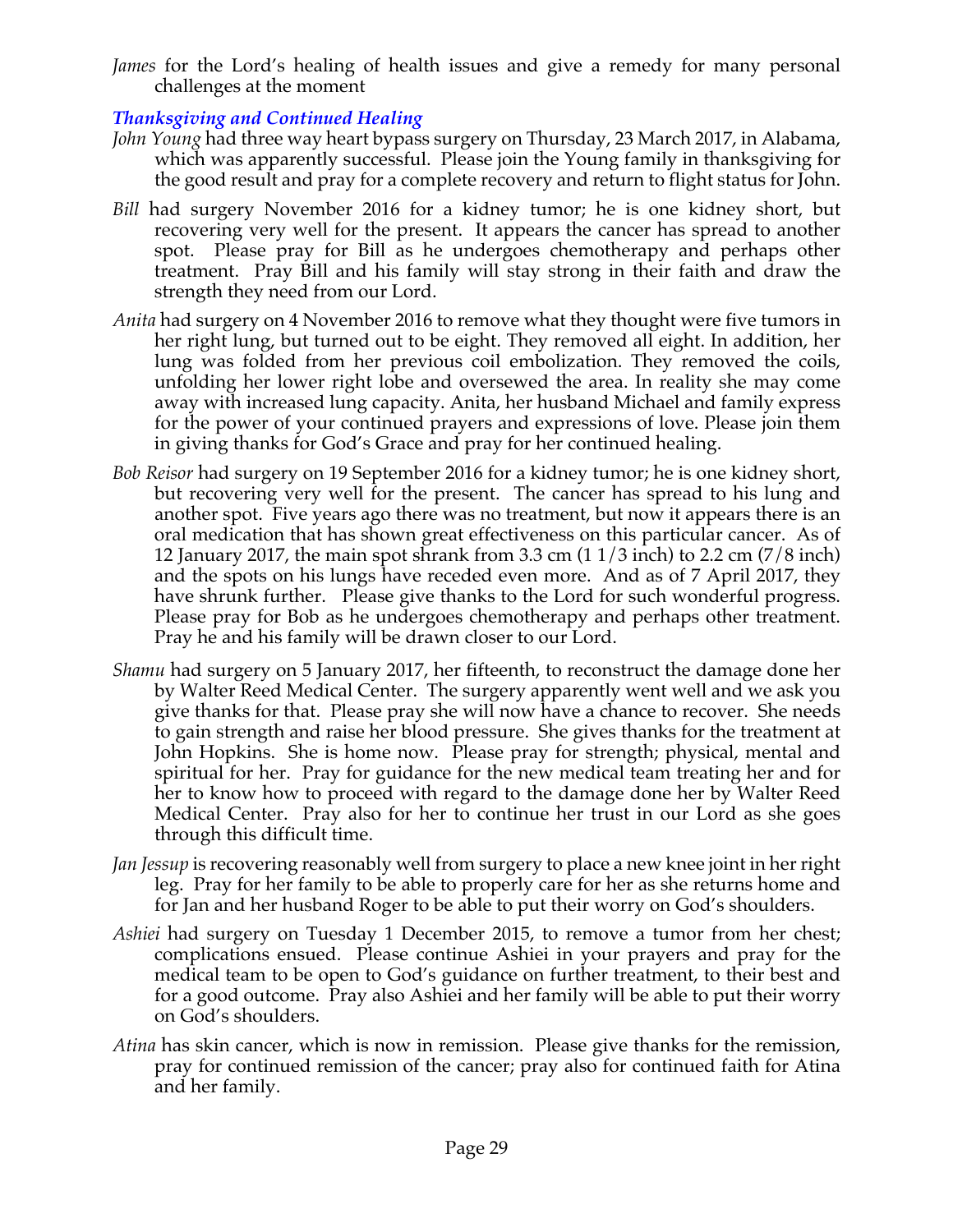- *Clay* has melanoma which is now in remission. Please give thanks for the remission, pray for continued remission of the cancer; pray also for continued faith for Clay and his family.
- *Cindy (81)* had an operation to remove a cancerous growth in her stomach which was successful. She is now home, but in a bit of pain. Please give thanks for the good result, pray for full and complete healing and remission of the cancer, as well as cessation of the pain; pray also for continued faith for Cindy and her husband Les (91).
- *Jim Flanagan,* Bishop of Pennsylvania (AOC) had a Lumbar Laminectomy and fusion on Tuesday 7 June 2016, to help with pain in his L3, L4 & L5 areas. The surgery appears to have been successful, but he had difficulty recovering from the anesthetic, which has now resolved Please give thanks for the successful surgery, recovery from the anesthetic and the start of healing. Please pray for strength, physical, mental and spiritual for Jim and his lovely wife Mary Lou. Pray for guidance for the medical team treating him, that they will pay attention and do their very be Pray also for Jim and Mary Lou to continue their trust in our Lord as they goes through this difficult time, letting Him carry their worry.
- *Brett Gregr* had surgery on Tuesday, 22 March 2016, to remove a bleeding brain lesion. The surgery, which had potential to end his life, was apparently completely successful. Please give thanks for the great outcome and great work by the surgeons and medical team and please pray for Brett's peace of mind, as well as that of his wife Karin and the rest of his family during his recovery.
- *Linda* had successful dental surgery on 15 December 2015, she is also on a course of chemotherapy and this type of surgery was not recommended for people while they are taking chemotherapy. But, it was an emergency and had to be done. Please give thanks all went well and pray for continued healing and for peace of mind and trust in God for Linda and her family.
- *Ruby* broke her hip on 10 December 2015, surgery was successful. Please give thanks for the successful surgery and pray for her full and rapid recovery.
- *Terry* was undergoing radiation treatment for cancer, which he had to stop to amputate his leg below the knee due to diabetes. The surgery was successful, he has been fitted with a prosthetic leg and foot. He is in good spirits and positive about the remainder of his treatment. Please join Terry and his family in giving thanks for the successful surgery and continue to pray for his return to radiation treatment and then to chemotherapy, ask God to give Terry, his wife and seven year old son trust in him for peace of mind and heart, as well.
- *Janet Jessup* had a stroke on 3 July 2014 and heart problems that were causing huge issues for her. They seem to have gotten her stabilized and she is going home from the hospital. Please join the entire family in giving thanks for this wonderful development. Please pray for those treating her to find the appropriate treatment and for trust in God and peace of mind for Janet and her family, in particular her husband of 43 years, Rev Roger Jessup, retired minister of Saint Joseph of Arimathea Anglican Orthodox Church.
- *Sam* had surgery on his entire large intestine that had become infected. At the time of the operation he was just hours away from a complete organ shutdown. He had had turmoil in his life over the years. Sam is now in the ICU and his Minister visited him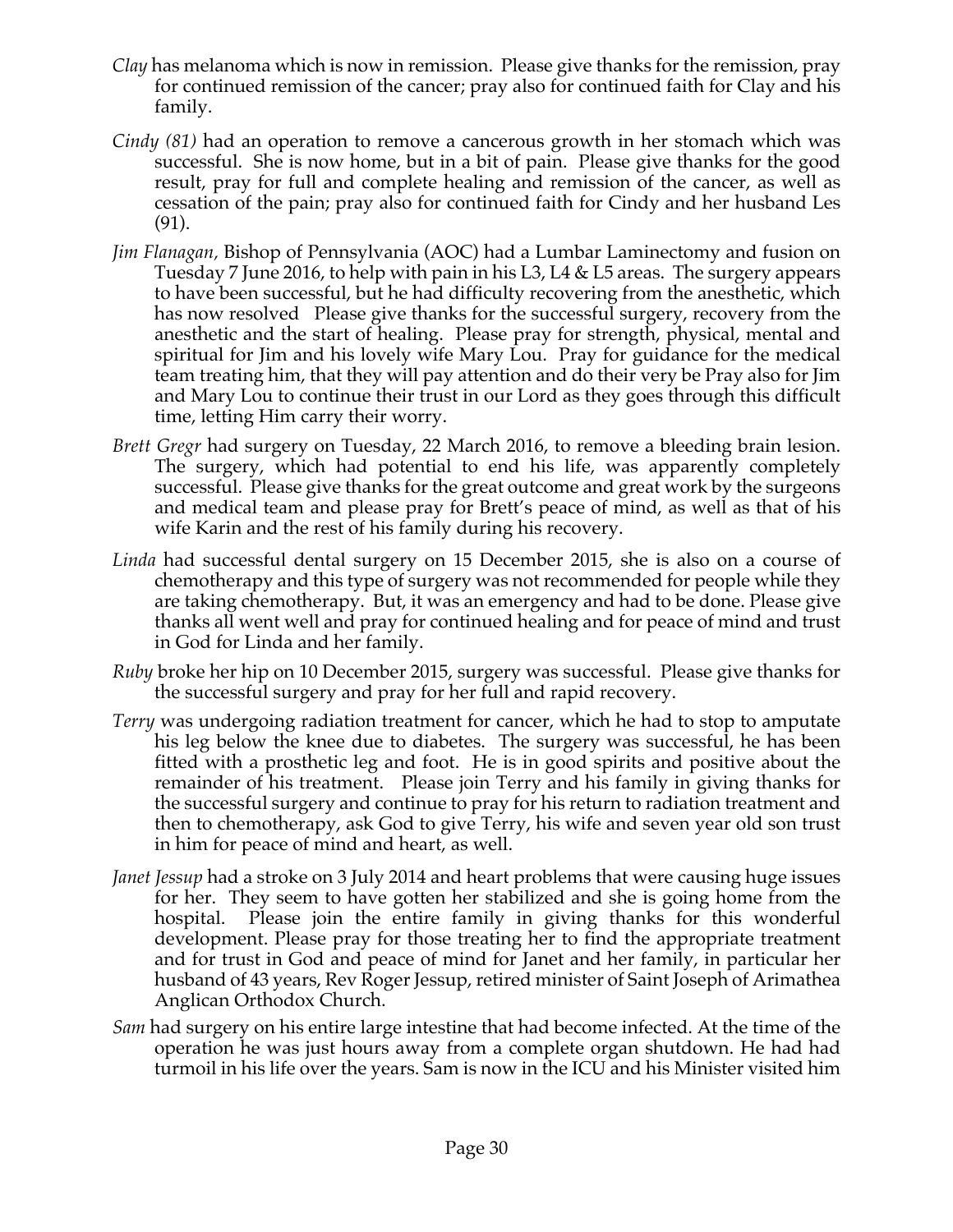and explained to him God had given him another chance for him to make things right with his Lord. Pray for his good health and his spiritual life with Jesus.

- *Ian* had surgery to remove excess skin rendered a nuisance by controlled lost of 200 pounds. Please give thanks for the successful result and for those treating him to have paid attention and done their very best on the lengthy surgery, taking the best possible care of him. Please pray for his continued recovery and strength for his Mother who will be in charge of his after care.
- *Jenniffer* had surgery for breast cancer on 15 October 2014, which seemingly went well; please give thanks for that. She has had other complications which preclude her from making a full recovery in particular, the reconstructive surgery seems to have gravely affected her back muscles and nerves, resulting in both very limited mobility and extreme pain, the drugs are making her terribly sick; please pray those will be overcome. Pray for help for Jenniffer to keep her trust in the Lord and let Him carry her worry and concern as she recovers. Please pray also for strength and courage for her family as they try their best to help her.
- *Mary Thornell* has been battling colon cancer for three years now, she is currently treating at the City of Hope. Things seem to be going well, the numbers seem headed in the right direction. Please pray for guidance for those treating her, as well as strength, guidance and peace of mind for Mary and her husband Jim, as well as daughter Janice and son Jimmy, as she undergoes treatment.
- *Elma* is suffering from cancer. She was taken home from the hospital on the advice of her Doctor. We were asked to pray Elma's remaining time here on earth might be good and Elma and family might put their trust in the Lord and let Him carry their worry. Since then, Elma's Bishop told us a great Miracle of the Lord is working over Elma. Doctors sent her home to die, but now she seems to be doing all right. On behalf of her, thank you for all of your prayers. Please continue praying for her complete healing.
- *Dennis* has heart problems; now the medical people treating him discovered a large mass on his liver which turned out to be a cyst! Please give thanks for this great development and pray for peace of mind and trust in the Lord for Dennis and for God's guidance for the medical people treating him that the contemplated surgery might go well.
- *Dwight* had major oral surgery, for which he gives thanks. He is recovering slowly and asks your prayers to speed the process.
- *Mike* is a veteran who has served his country when she called. Please pray he will open his heart to God so He can make Mike's crooked road straight and pull him towards the summit rather than to the pit.

### *Business*

*James* and *Sarah* who have recently moved to a new area and have new positions in employment. They are finding much stress in the new surroundings and will appreciate your prayers as they adjust.

## *Financial Guidance and Employment*

- *Kona* is applying for a job in the hospital. Pray our Lord will find the right position for her and she will glorify Him in the work.
- *Doug* recently became unemployed from his job of 18 years. He has been applying for jobs, but unable to get one at this time. His wife is working; this is not enough for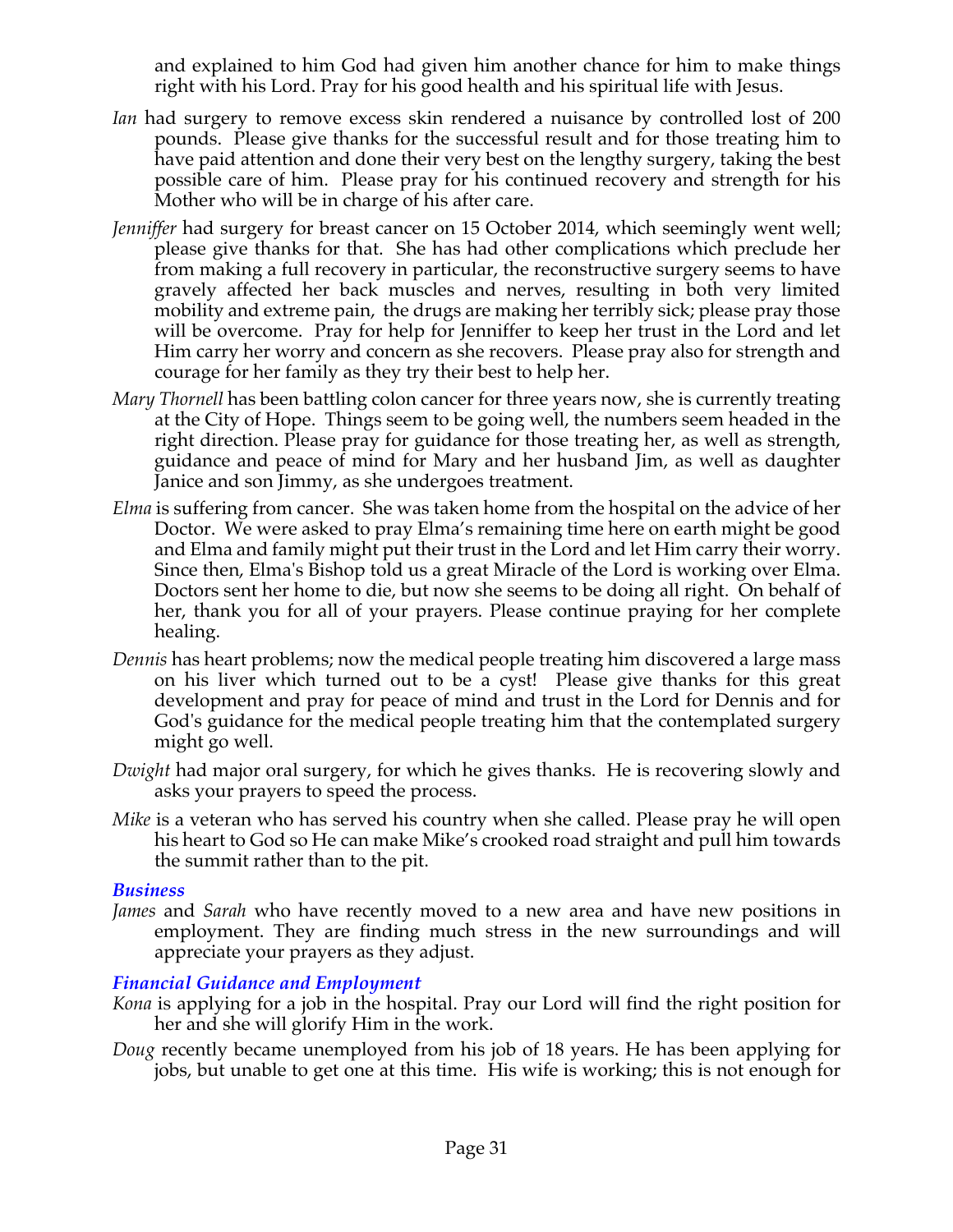the family. Please pray he will find employment with a firm that will be able to use his considerable skill and hard work to benefit both the firm and the family.

- *Catherine and Lewis* are at a low ebb due to a struggle for employment. Your fervent prayers will be appreciated.
- *Lori* is considering a potential change in her employment. Please pray for God's guidance in considering all aspect of her potential work.
- *Sara* is concerned about the future with her company. She would appreciate prayers for her continued employment and that her firm might find more and better ways to use her considerable skills.

### *Financial Guidance and Healing*

- *Clark* is in need of salvation; for God's Will to be done in his life. Pray his family will be blessed with the financial miracles that come from doing His Will.
- *Timothy and Sharon* had their home foreclosed the morning of 15 April 2014. They are experiencing spiritual, emotional and financial crisis at the current time. Please pray for God's guidance as to how they might handle the financial difficulties in which they have found themselves and more importantly have them draw closer to God and each other.
- *Linda, Rick, Christian and Sawyer* are a family experiencing spiritual, emotional and financial crisis at the current time. Please pray for God's guidance as to how they might handle the financial difficulties in which they have found themselves and more importantly have them draw closer to God and each other.
- *David and Lorna* are having financial problems. They are trying to find a smaller home which may be more affordable. *Lorna* has had an ongoing battle with brain cancer, her trips back and forth to the hospital have drained their finances to the point they sometimes struggle to have enough food in the house. Pleaser pray for Lorna's healing and guidance on how they might handle the financial difficulties in which they have found themselves.

### *God's Strength and Peace of Soul*

- *Ronnie* lost his son Scott on 22 January 2017. His heart is very troubled and he needs the peace of mind and soul that only God can give him. Please pray for Ronnie to let the Lord carry his sorrow, worry and sadness so he can do what needs to be done here on earth. Pray also for his good friend Richard who is trying to help Ronnie find peace and for his family and friends who want to help.
- *Hyo Son Pak*, a high school student, suffers from depression and anxiety. He cannot say why; on the one hand knowing rationally things are okay and on the other hand feeling what he knows to be irrationally that doom is impending. He asks your prayer the Holy Ghost might fill his heart with light and drive the darkness far away.
- *Thomas Schopp* is currently in the Lemon Creek Correctional Center, Juneau, Alaska. He asks that you pray for guidance for him and for him to open his heart fully to the Holy Ghost that he might be guided to be a force of good in this world and be able to be a productive member of our society. He adds that he much appreciates your prayer on his behalf as he is confident the Lord listens.
- *Adrian Heywood (17)* (friend of *Thomas Schopp)* is living with an abusive alcoholic stepfather, while his mother looks the other way, seemingly because she needs the stepfather's money. Thomas asks you pray for guidance for *Adrian*, that he might be helped to open his heart fully to the Holy Ghost to be guided to be a force of good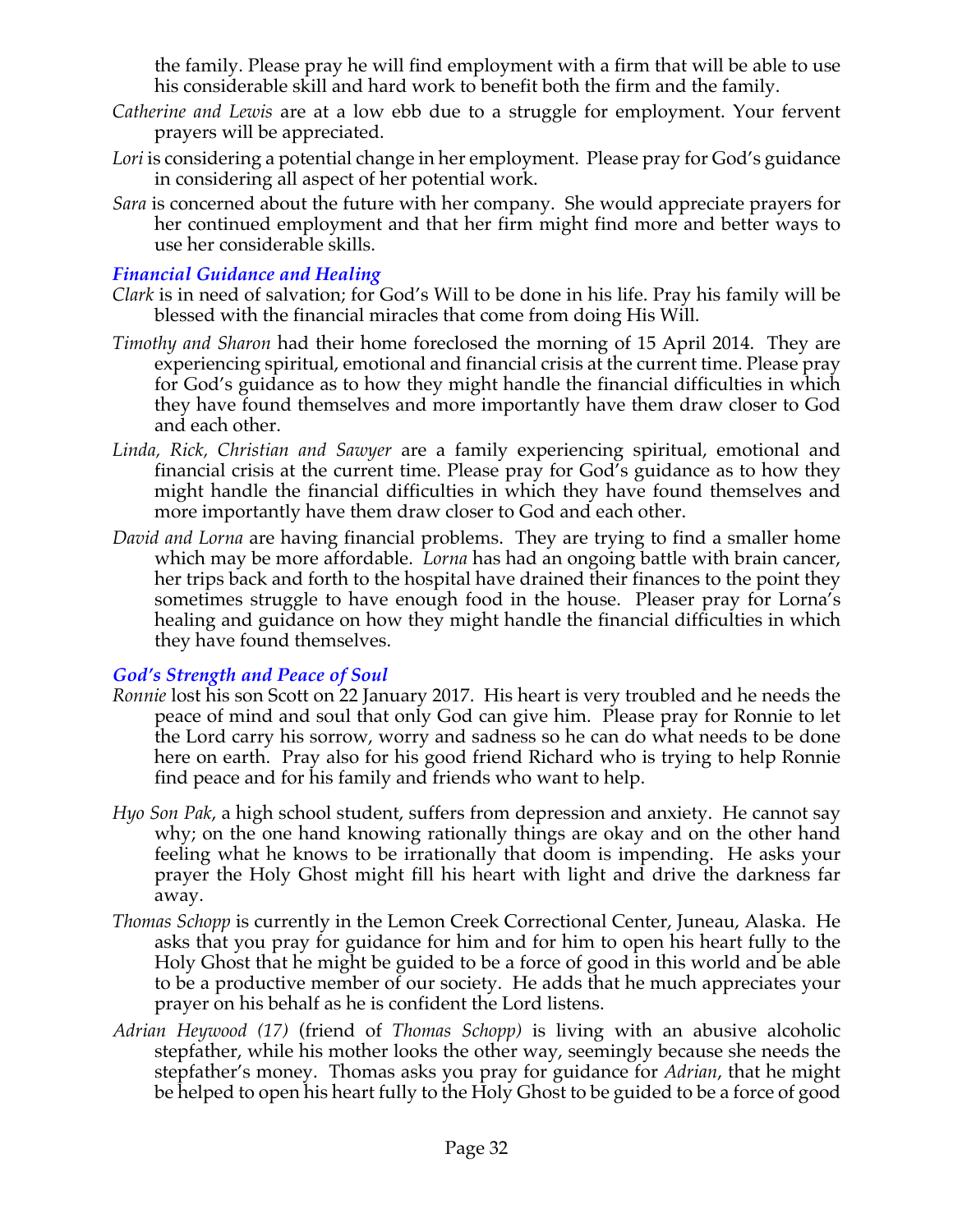in this world and be able to be a productive member of our society. *Thomas* adds he much appreciates your prayer on Adrian's behalf as he is confident the Lord listens.

- *Krysti* has issues stemming from habitual drug abuse. Pray she will take help from God through Christians trying to lead her to our Lord.
- *Charlie McCormack* is really feeling down again. He cannot say why; on the one hand knowing rationally things are pretty darn good and on the other hand feeling what he knows to be irrationally that doom is impending. He asks your prayer the Holy Ghost might fill his heart with light and drive the darkness far away.

### *Guidance*

- *Zachary* is having huge problems growing up. He has let the wrong people guide his life and thinks he is the smartest person in the world. He cannot or will not see the destructive power of drugs and lies in his life. Pray his parents Lee and Shamu will come to see what course of action that they can take to help Zachary and safeguard his brother and sister. Please pray for God's guidance for all of them and in particular for Zachary to open his heart to God and his parents help.
- *Judy* seemingly does not want to allow the Holy Ghost into her heart so she might come to know our Lord and Savior, despite the efforts of her family. Please pray for her to open her heat and for her family to be at peace with their efforts.
- *Barbara* has been recovering from cancer for the last three years. Pray for her husband Bill who has come down with a mental illness that may have been caused by much stress the last few years. Barbara and Bill will appreciate your prayers.
- *Larry* is very weak and has periods of confusion and depression. Larry has been in the hospital and recently moved to a rehab. Please keep him in prayer as he begins to gain strength in the days ahead.
- *Thomas* recently learned as the result of a parole violation he will not be allowed to return to society for the remainder of his life. He is despairing and fearful of his inability to cope with this new news and God's plan for his life. Please pray he will be able to work with God to live with the choices he has made and go forward.
- *Cam* has gotten into some of the issues being with the wrong crowds, too much dinking and making the wrong decisions. Pray he will ask God to send the Holy Ghost in to straighten things out and he will listen when He speaks to him.
- *Paul* recently had his large toe amputated due to diabetes and is having a difficult recovery filled with fear about dying. He recently accepted Jesus as his savior and his family Rosie and Brenda are very grateful. Pray for strength for both Rosie and Brenda who are staying by his side through it all encouraging him on.
- *Steve* is addicted to alcohol, pain pills and gambling. Pray for wisdom, courage and strength to stick with treatment and follow God's plan for his life.
- *Eli* has some mental issues and has lost his way. He has yet to come to grips with the demons chasing him. Pray he will return to the Lord and his family. Eli's brother *Carl* has gotten little to no support from the family, he being the one to get Eli into treatment. Daughter Katie seems to be the least helpful. Pray they will ask God to send the Holy Ghost in to straighten things out and they will listen when He speaks to them. The family has been open to the Prince of Darkness and needs help.
- *Michael and his Family* ask your prayers for wisdom as they are under trial and affliction to follow the law of the land and yet honor God in so doing.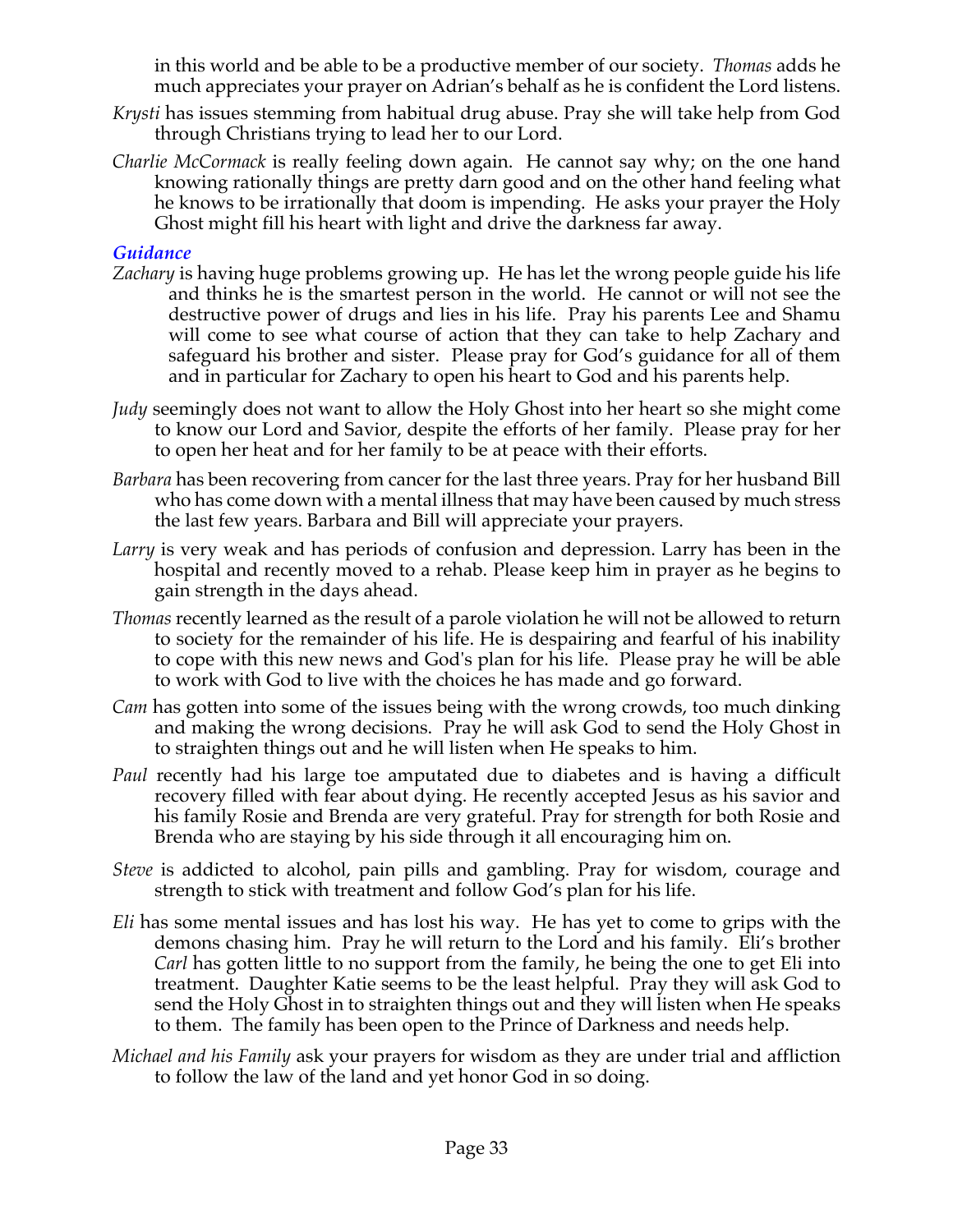- *Flora* is in remission with cancer, but has high blood pressure and fatigue. Flora's Mother recently died and this has caused added stress. Please pray she will be able to let God carry her worry and sorrow so she can do the things she must do.
- *Elizabeth* needs your prayers for her general well being. Pray she might see the Light of the Lord and let Him guide her life.
- *Gunner* need your prayers for his general well being. Pray he might see the Light of the Lord and let Him guide his life.
- *Eli* has lost his way both spiritually and mentally, please pray for him and his parents Ed and Barb, who are having great struggles seeing their son, go through these afflictions having brought up in a Christian home. Please pray his parents can find a way to help Eli.
- *Mitten* has a Christian talking to him about ChriMitten does not believe and does not seem to care. Please pray Mitten will see the light.
- *Kristen, Rickey and their two children* ask you to pray for grace, wisdom and understanding as they attempt to cope with infidelity, separation and possibly divorce as a result of backsliding from the Lord into the World.
- *Helene and her family* ask your prayers for them as they deal with the loss of Alan, husband and father.
- *Stephanie* seems to be very deeply into post partum depression after her baby was born prematurely. Please pray for her Mother in Law who is going a great distance to help Stephanie and her new Grandson. Pray that Stephanie will be able to direct her attention outward, rather than inward.
- *Caitlin* is in the grip of the Prince of Darkness; she thinks there is escape from reality in drugs. The saddest part is that reality is not as she sees it. Her family is despairing as they can do nothing to help her and ask that you pray for the Holy Ghost to enter into heart and show her the need for change before it is too late.
- *Nathaniel* is in spiritual turmoil. His family and friends will appreciate it if you will keep him in your prayers for him to find the root of his trouble and accept God's help.
- *Sam* and her *two children* have been living in a shelter and are to lose their place there. Please pray a place will be found they can stay in and recover.
- *Norrie* is facing daily exams in the weeks ahead. Pray for calmness and concentration and to do the best possible.
- *Jonathan* is addicted to drugs. He is now in jail awaiting trial. His parents and friends will appreciate it if you will keep him in your prayers for him to find the root of his trouble and accept God's help to heal addiction.
- *Beth* is suffering from ungodly treatment in her marriage. Please pray God will guide her in her behavior, actions and thoughts that she might be able to lead her husband to God so her marriage might prosper to the benefit of them.
- *Jeanette* has had many members of her family die from diabetes and several are near death now. Jeanette does not know the Lord and is despondent and perplexed about her family and herself. Please pray she can open her heart to allow the Holy Ghost in to bring her knowledge and understanding.
- *Sara* asks that you pray for guidance for her as she deals with the stresses of her family and life. Pray that she can separate those things which she can affect from those things which she cannot and give her grace to accept that she cannot do everything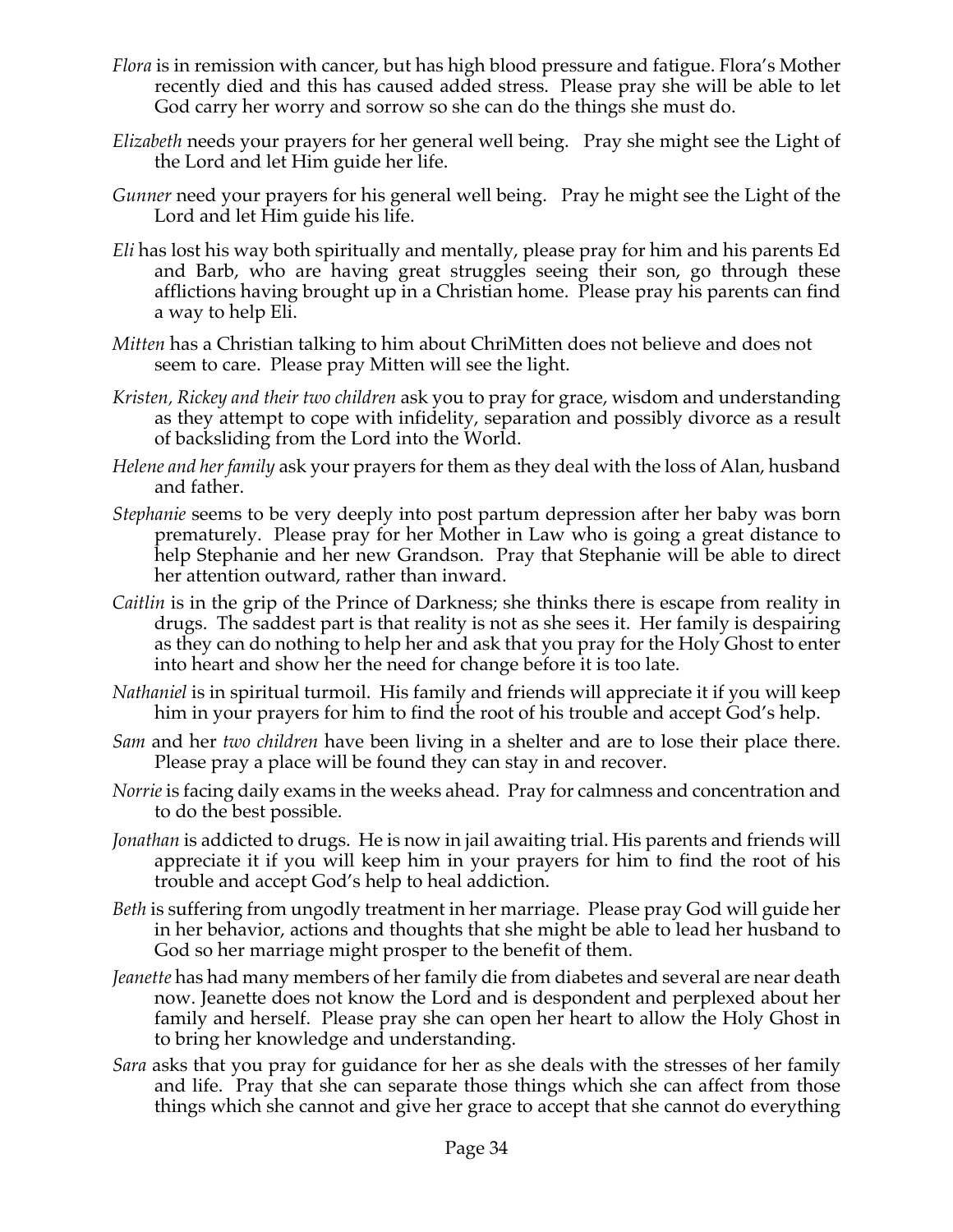and can only change those things within her control. She asks for God's help for her business so that she might remain gainfully employed while keeping up with the needs of her mother and husband and healing her own problems.

*Jacquie* to open her heart to God and accept His Love and Grace.

### *School Challenges*

Destiny, Blake and Janet

### *Anglican Orthodox Church*

#### *Madagascar*

Please pray for the people in Madagascar, in particular for the members of the Anglican Orthodox Church there, who are being subjected to terrible flooding and unceasing rain.

### *Indonesia*

Please pray for the Lord's will regarding the establishment of an AOC church in Indonesia.

### *Pakistan*

*General and Ongoing -* The forces of evil are strong in Pakistan. The force of God stronger. Pray for our Christian family there.

*Ernest Jacob* Presiding Bishop Pakistan

### *Congo*

Jimmy is a missionary in the Congo. There has been violent unrest in this country and also a water shortage. Please pray people will find water to drink and Jimmy will be a means of helping others to find the Lord.

### *Serbia*

Bishop Igor Djurcik asks us to pray for peace between Serbia and the country of Kosovo which broke away from them in 2008. Kosovo is a muslim country and seems to be willing to provoke conflict; Serbia is a primarily Christian country which seems to be ready to return the conflict. Pray Serbia will look for the long term best interests of its people.

## *Philippines*

Please pray a *Minister* will be found who would like to serve in Tabuk, in the Philippine Islands. The Anglican Orthodox Church has an established Church there and in the surrounding areas and need a Shepherd to lead the flock*.*

## *Diocese of the Epiphany*

*Saint Paul's, Moberly, Missouri* would like your prayers that the Holy Ghost might enter more fully into their hearts so that they might be more effective in spreading the Word of God.

## *Diocese of Virginia*

*Saint Joseph of Arimathea Anglican Orthodox Church* is under a lot of stress. We all are, but they need even more prayer. Rev Roger Jessup, their wonderful minister, had to retire as he was so pressed by the duties of a primary care giver, in addition to all the worries of this world. Pray for trust in God for each member of the parish and for them to find economic relief.

### *Armed Forces & Contractors*

Dustin (USAF - Stateside), Kristyna and Luis Aviles (Army – Fort Lewis, Washington), Airman Donny Patton (USAF - Hulbert Field, Florida), Jordan Brown (USMC – Recruiter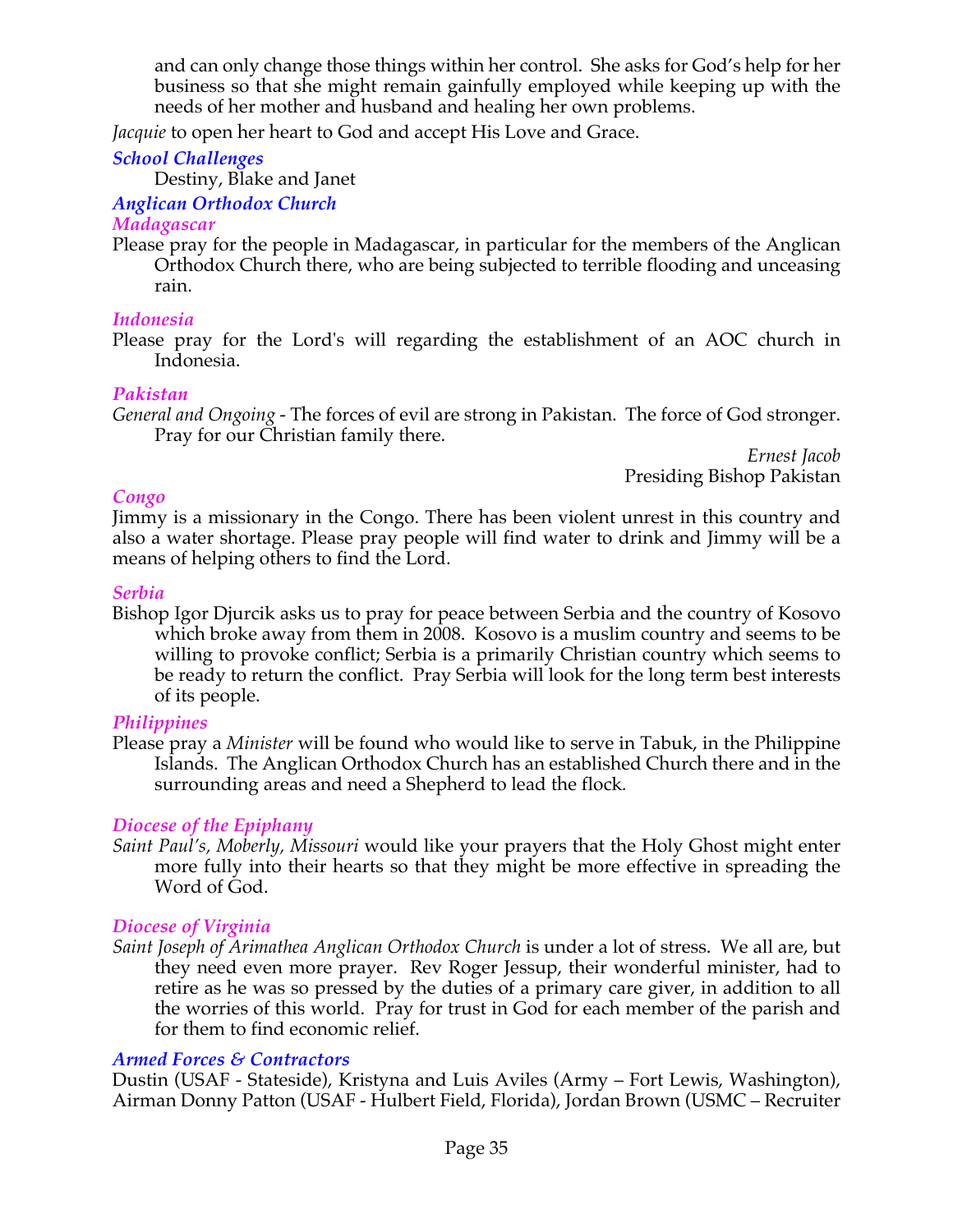– Iowa City, Iowa), Trevor Jennings (USAF - KC-10 Boom Operator – New Jersey), Trevor Di Marco (USN – Whidbey Island, EF-18 Pilot), Kurt Thomas (USN – Virginia), Ethan (US Army Airborne – Southwest Asia)

# *For Our Country*

Our country has lost its way. Over half the people that vote, voted for a government that promises them things it cannot deliver in return for their souls which it can, will and does take. Our foreign policy backs the rise of Islam, we turn our backs on those who would follow God and arm those who murder them. Pray God will raise up a leader from among the people who can turn the country's course 180° and attempt to come back to God. Pray the people will recognize that they are headed down a smooth wide road into the pit, a road that will get smoother and smoother, steeper and steeper until the only possible way is down. Down, into the depths of the pit. Pray people will recognize there is:

- One True and Triune God who is goodness in and of Himself
- All religions are not equal
- All ways of life are not equal;
- The Bible holds the Key to Life;
- All rights come from God, not the State;
- Good;
- Bad;
- Evil;
- Right;
- Wrong;
- Allah is the Devil;
- Abortion is no more than sacrifice of children to Baal.

Pray this recognition will not come too late. Pray we will, each of us, do our duty to God, Country and Family, putting His Honor above all.

## *Persecuted*

- The Islamist group (ISIS) took over Quaragosh, the biggest Christian city in Iraq; 164 men, women and children were beheaded. People ask where is God? The real question is where are the people to enforce God's will? Pray the people of the world will see Allah for who he is, the Devil. Pray for those who remain behind that they might find a way to safety.
- Around the world, Christians are under attack, not only in the Muslim world, but from Hindus and others in India. Also, they are under continual attack in the name of Separation of Church and State in the western world, as it becomes actively atheist or pro-devil buddy. Please pray for God's guidance and protection for all persecuted Christians and those around them.

# *Education*

- *Aaron* is in need of God's guidance to see what he needs to do to fulfill his potential and live his life in a manner which will bring true happiness to him.
- *Thomas Dabney* is attending Delta State University in Cleveland, Mississippi, to finish his Bachelor's Degree. Please pray for Thomas to focus on education and do his very best at school.

# *Thanksgiving*

*Robert Horsman* (very good friend of Bill Scrivner) had a stroke the morning of 14 January